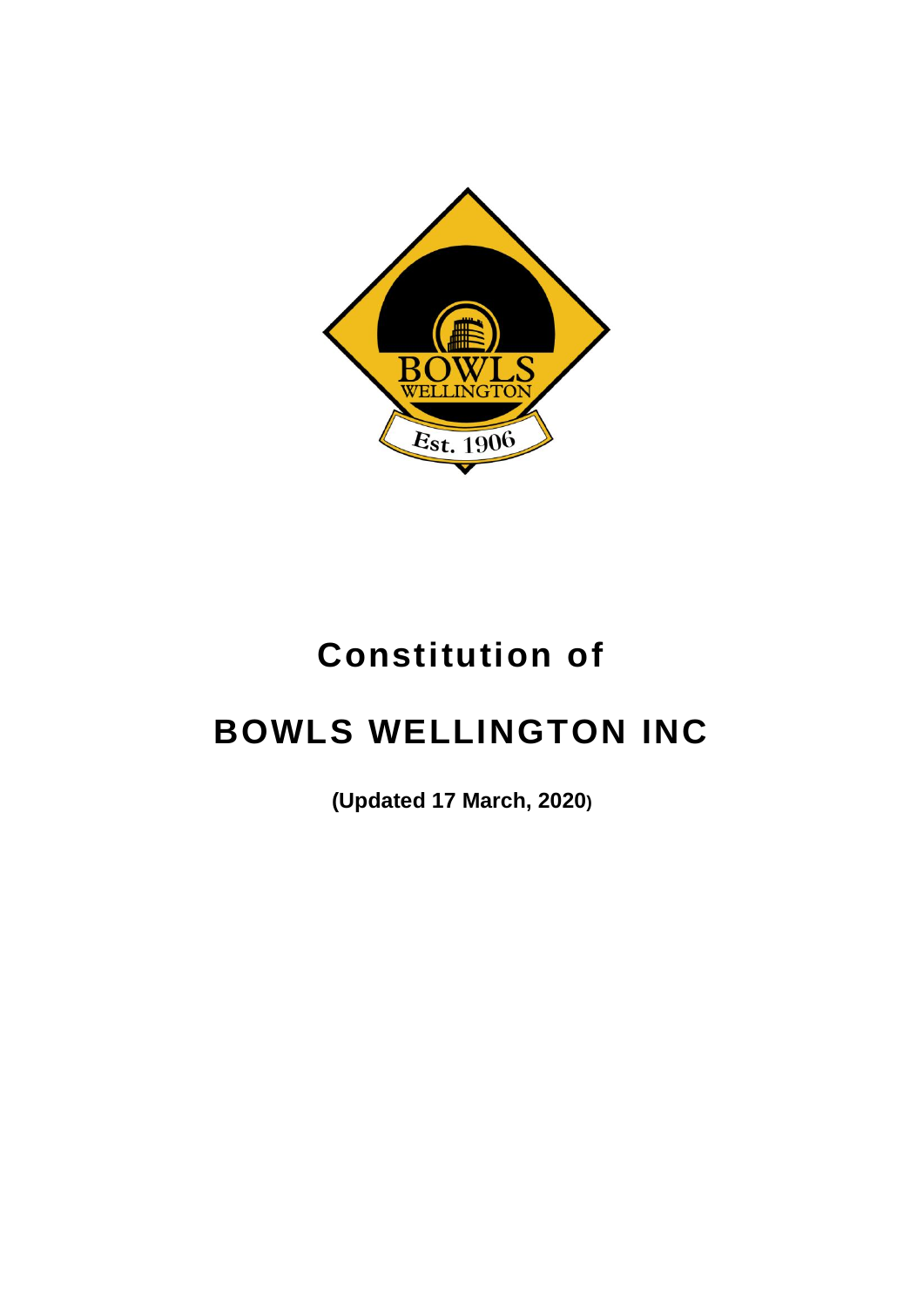# **Contents**

|                         |                                                                | <b>PAGE</b> |
|-------------------------|----------------------------------------------------------------|-------------|
| 1                       | <b>Name</b>                                                    | 3           |
| $\mathbf 2$             | Interpretation                                                 | 3           |
| 3                       | <b>Registered Office</b>                                       | 8           |
| 4                       | <b>Objects</b>                                                 | 8           |
| 5                       | <b>Powers</b>                                                  | 9           |
| 6                       | <b>Obligations of Bowls Wellington</b>                         | 11          |
| $\overline{\mathbf{7}}$ | <b>Membership</b>                                              | 13          |
| 8                       | <b>Member Clubs</b>                                            | 14          |
| 9                       | <b>Individual Members</b>                                      | 15          |
| 10                      | <b>Honorary Life Members</b>                                   | 17          |
| 11                      | <b>Recognised &amp; Associated Organisations</b>               | 17          |
| 12                      | <b>Bowls Wellington Boundaries</b>                             | 18          |
| 13                      | <b>Bowls Wellington Board Intervention</b>                     | 18          |
| 14                      | <b>Membership Fees</b>                                         | 18          |
| 15                      | <b>Rights &amp; Obligations of Members</b>                     | 19          |
| 16                      | <b>Register of Members</b>                                     | 20          |
| 17                      | <b>Resignation, Suspension &amp; Termination Of Membership</b> | 21          |
| 18                      | <b>President, Vice-President &amp; Patron</b>                  | 24          |
| 19                      | <b>Bowls Wellington Board</b>                                  | 25          |
| 20                      | Proceedings of the Bowls Wellington Board                      | 29          |
| 21                      | Powers & Duties of the Bowls Wellington Board                  | 30          |
| 22                      | <b>Bowls Wellington Manager</b>                                | 34          |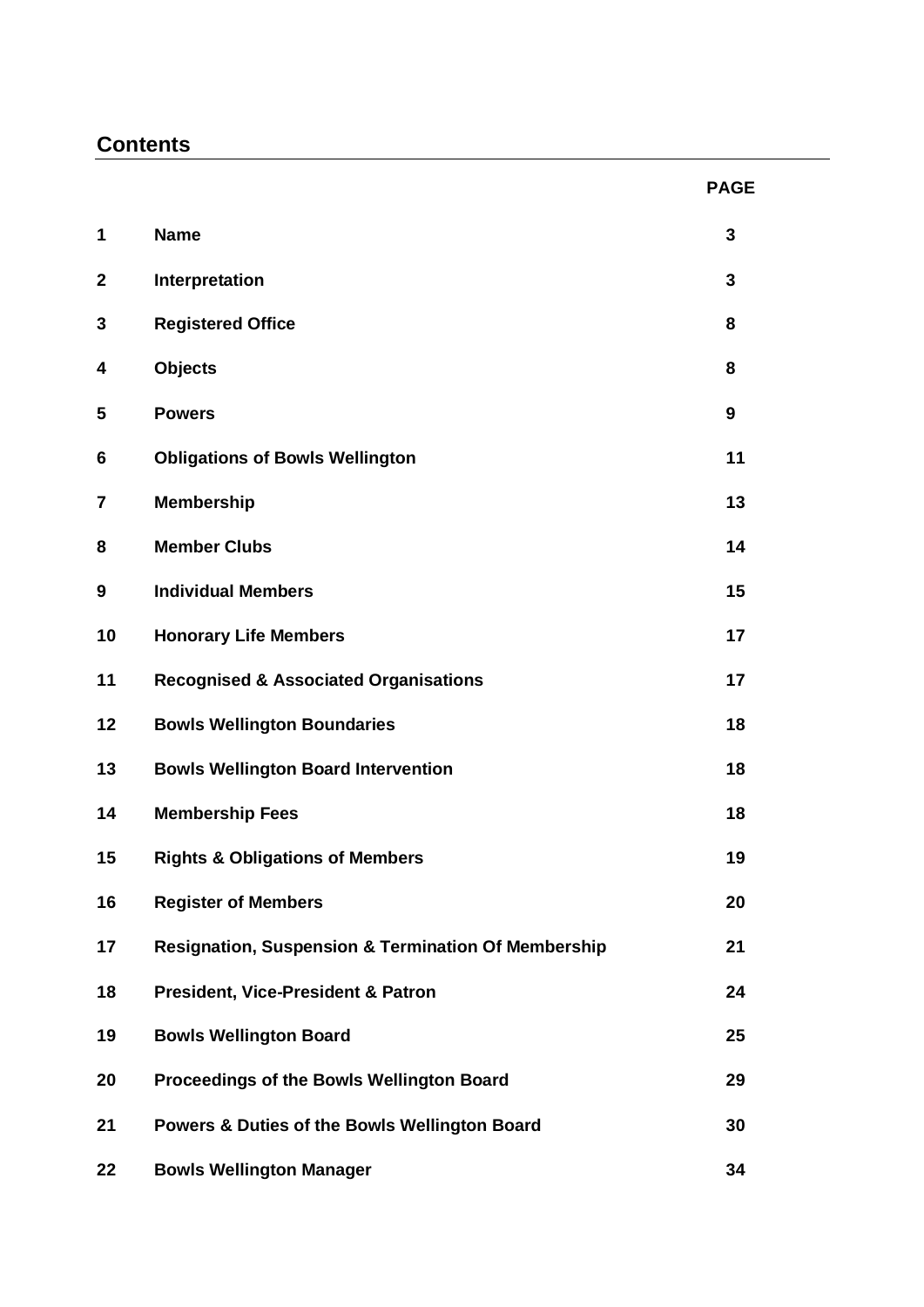| 23 | <b>General Meetings</b>                                |    | 34 |
|----|--------------------------------------------------------|----|----|
| 24 | <b>Discipline</b>                                      |    | 37 |
| 25 | <b>Appeals</b>                                         |    | 38 |
| 26 | Laws of the Sport                                      |    | 39 |
| 27 | <b>Finances</b>                                        |    | 39 |
| 28 | <b>Application of Income &amp; No Pecuniary Profit</b> |    | 40 |
| 29 | <b>Alterations to Constitution</b>                     |    | 40 |
| 30 | <b>Bowls Wellington Regulations</b>                    |    | 40 |
| 31 | <b>Dissolution &amp; Liquidation</b>                   |    | 41 |
| 32 | <b>Notices</b>                                         |    | 41 |
| 33 | <b>Awards</b>                                          |    | 42 |
| 34 | <b>Uniform &amp; Colours</b>                           |    | 42 |
| 35 | <b>Common Seal</b>                                     | 42 |    |
| 36 | <b>Indemnity &amp; Insurance</b>                       |    | 42 |
| 37 | <b>Matters Not Provided For</b>                        |    | 42 |
| 38 | <b>Transitional Provisions</b>                         |    | 42 |

 **PAGE**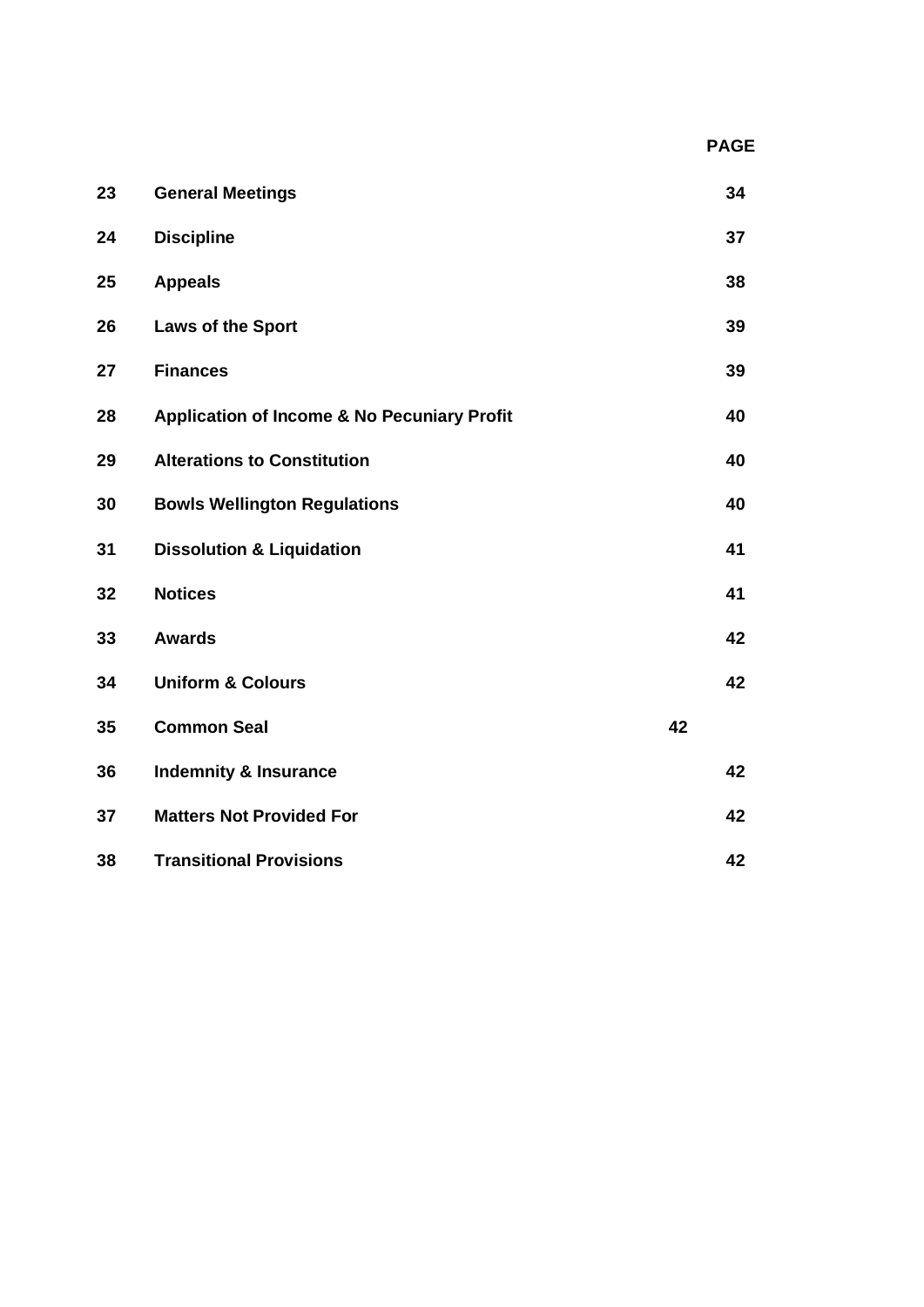# **1 Name**

1.1 The name of the Centre shall be "**Bowls Wellington Incorporated**", which is abbreviated in this Constitution as "**Bowls Wellington**".

# **2 Interpretation**

2.1 In this Constitution, unless the context otherwise requires:

**"Affiliation Fee"** means a fee payable by each club to Bowls Wellington as specified in Rule 14.

**"AGM"** means the Annual General Meeting of Bowls Wellington convened pursuant to Rule 24.1 (AGM).

**"Appointed Personnel"** means individuals who are appointed by the Bowls Wellington Board, or the Club Executive Committee (as the case may be), to positions of responsibility (and who are not employees or Officers) and includes coaches, green keepers, selectors, umpires, and tournament directors.

**"Bowls Wellington Board"** means the management committee, board, or other committee however described of Bowls Wellington that is responsible for the governance of Bowls Wellington

**"Bowls Wellington Board Member"** means a person appointed to the Bowls Wellington Board pursuant to Rule 19.1 (Composition of the Bowls Wellington Board).

**"Bowls Wellington District"** means the geographical area as defined by Bowls NZ over which the Centre has jurisdiction and authority in respect of the Game of Bowls pursuant to this Constitution.

**"Bowls Wellington District Register"** means the register maintained by Bowls Wellington pursuant to Rule 12.1 (Bowls Wel Boundaries) recording the details of its boundaries and Clubs within the Bowls Wellington District.

**"Bowls Wellington Level"** means, subject to the jurisdiction of the Bowls NZ Judicial Committee, during, or in connection with, a Game(s) of Bowls held by Bowls Wellington which is not part of a National Event, or which involves Members whether or not connected to a Game(s) of Bowls, other than at National Level or International Level.

**"Bowls Wellington Manager"** means the person appointed by the Bowls Wellington Board to carry out the directions of the Bowls Wellington Board as an employee or volunteer of Bowls Wellington, including the General Manager, Chief Executive Officer, Executive Director or equivalent position.

**"Bowls Wellington Regulations"** means the regulations promulgated by the Bowls Wellington Board from time to time pursuant to Rule 31 (Bowls Wellington Regulations).

**"Bowls Wellington Representative"** means a player or other member of a Bowls Team or Bowls Side that has been selected by Bowls Wellington to play Bowls in an event or competition as a representative of the Bowls Wellington District, and also includes an Official selected by Bowls Wellington to represent the Bowls Wellington District.

**"Bowls NZ"** means Bowls New Zealand Incorporated.

**"Bowls NZ Board"** means the Board of Bowls NZ.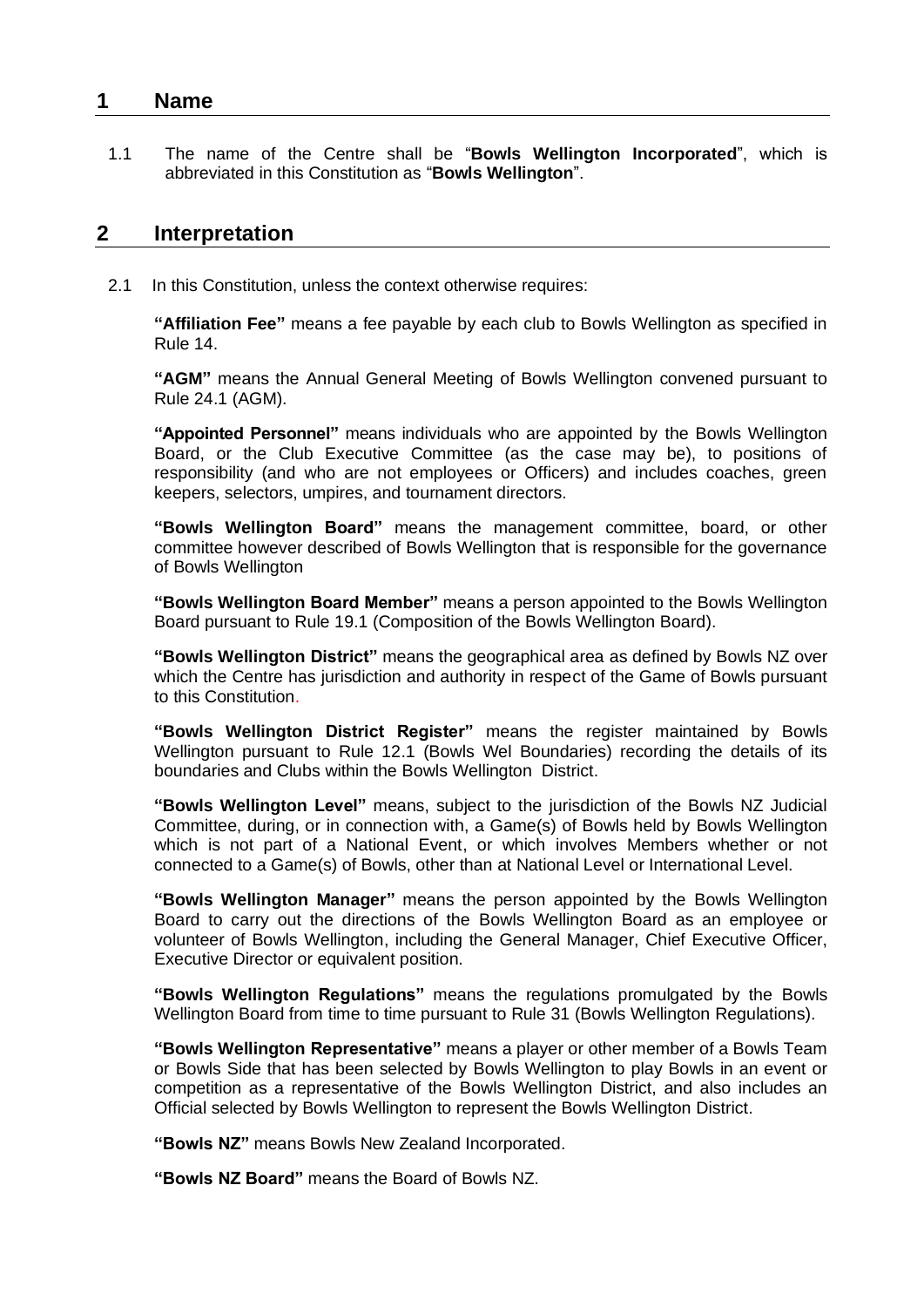**"Bowls NZ Constitution"** means the constitution of Bowls NZ.

**"Bowls NZ Judicial Committee"** means the Bowls NZ committee established in accordance with the Bowls NZ Regulations, or in the absence of such Bowls NZ Regulations, as determined by the Bowls NZ Board.

**"Bowls NZ Regulations"** means the regulations of Bowls NZ made in accordance with the Bowls NZ Constitution.

"**Bowls Side"** means a Bowls Team including singles players plus a coach, manager and/or other Official.

**"Bowls Team"** means a pair, four, or triple of bowls players.

**"Casual Member"** means a person who participates in any bowling event or competition held by or at a Club (or Clubs), Bowls Wellington, or Bowls NZ in accordance with Rule 9.[2c](#page-16-0) and becomes a Member for the period of that event or competition and/or while present at the bowling venue. The rights and privileges of membership as a Casual Member shall be specified in the constitution, regulations and/or rules of the Club, Bowls Wellington or Bowls NZ (whichever is holding the event or competition) and/or as set out in the written agreement with the Casual Member to participate in the event or competition. Such rule/agreement must comply with the Bowls NZ Regulations.

**"Centre" and "the Centre"** means Bowls Wellington Incorporated

**"Club"** means bowling club that is a Member of Bowls Wellington situated in the Bowls Wellington District and by virtue of such membership, is also a Member of Bowls NZ. For the purposes of this Constitution a Club also includes any section or division of a club, whether or not incorporated (provided that Rule 9.2.1(b) of the Bowls NZ Constitution has been complied with), (such as a Cosmopolitan or Charter Club) which section or division promotes and holds bowls competitions, even where such club or group is not a member of Bowls NZ.

"**Club Executive Committee**" means the management committee, board, or other committee however described of a Club that is responsible for the governance and management of that Club.

**"Club Secretary**" means the secretary or equivalent officer of a Club.

**"Constitution"** when used in relation to Bowls Wellington means this Constitution together with any amendments thereto.

**"Controlling Body"** has the same meaning as in Law 1.1 of the Laws of the Sport.

**"Day"** means any day of the week (including Saturday, Sunday, and public holidays). Where an action is required to be done within a specified time (such as 30 Days) this means clear days', so it should be calculated by excluding the date of notice (or other relevant action) and the date of the meeting (or other relevant activity).

**"Delegate"** means a person appointed or elected by a Club to represent it at General Meetings of Bowls Wellington

**"Dispute"** means a situation where a Member has a grievance or difference about the meaning or effect of any rule, provision, decision, policy, practice, right, privilege or direction determined by another Member. A Dispute shall **not** include any grievance or difference about the meaning or effect of any rule of the Bowls NZ Anti-Doping Regulations, any decision of the Bowls NZ Board, or a matter which involves an allegation of Misconduct.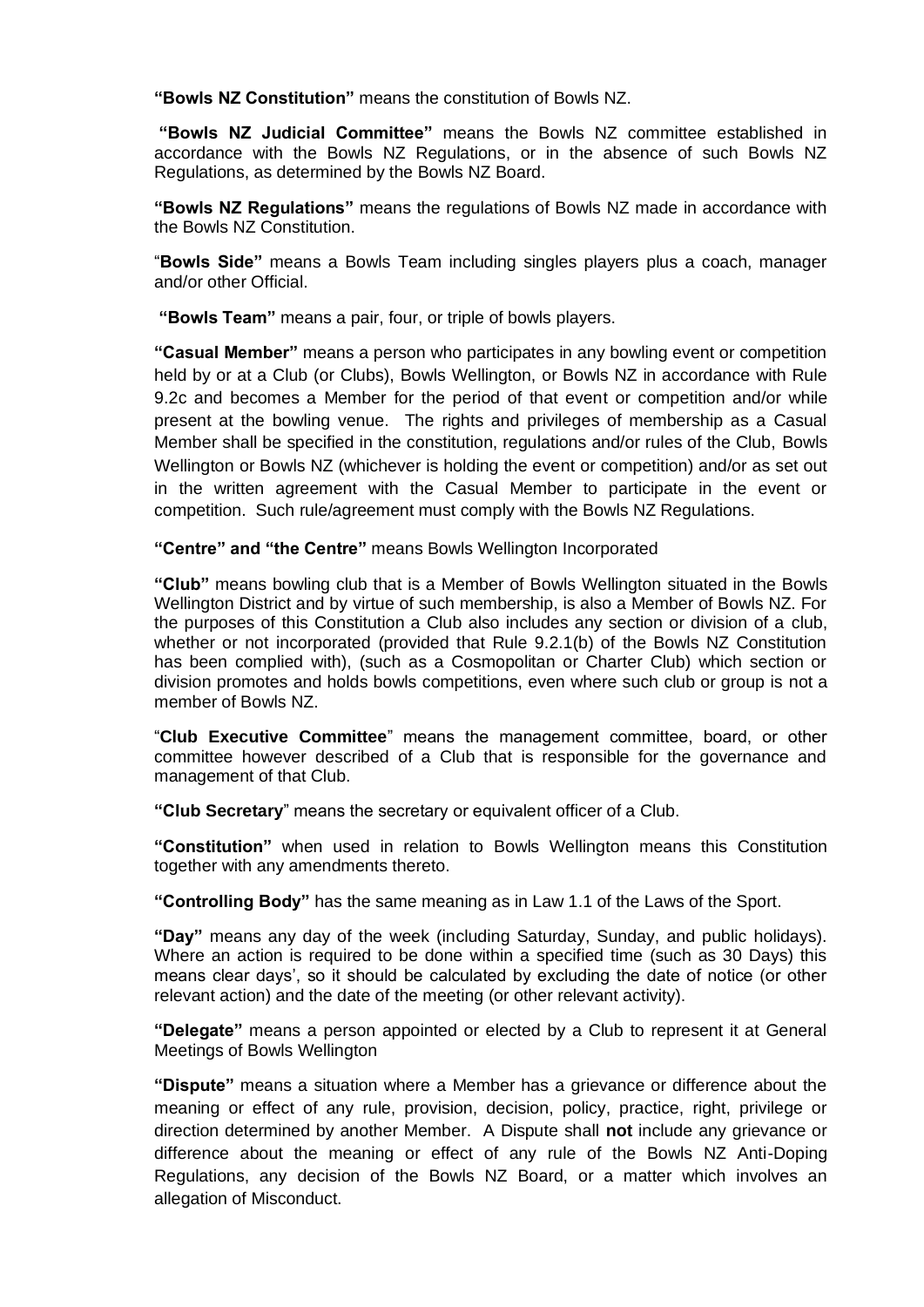**"Game of Bowls"** means the game played on outdoor or indoor flat greens and defined in more detail by the Laws of the Sport.

**"General Meeting"** means either an AGM or a SGM of Bowls Wellington convened in accordance with Rule 24 (General Meetings).

**"Honorary Life Member"** means a person who has been granted honorary life membership of Bowls Wellington pursuant to Rule 10.1 (Honorary Life Members).

"**Individual Member"** means a person who is a member of Bowls Wellington, and/or a Club pursuant to Rule 9 (Individual Members), and includes Playing Members, Limited Playing Members, Non-Playing Members, and Casual Members.

**"Intellectual Property"** means all rights or goodwill in any copyright works, business names, names, trademarks (or signs), logos, designs, patents or service marks relating to Bowls Wellington or any event, or any competition or bowls activity or programme of or conducted, promoted or administered by Bowls Wellington **provided that** such property is not the intellectual property of Bowls NZ as defined in the Bowls NZ Constitution.

**"International Level"** means during, or in connection with, a Game(s) of Bowls held between New Zealand and another country or a region situated outside of New Zealand, or which involves individuals who are Appointed Personnel appointed by the Bowls NZ Board, Officers, appointed or elected in accordance with the Bowls NZ Constitution, and/or National Representatives, whether or not connected to a Game(s) of Bowls.

**"Laws of the Sport"** means the laws for playing the Game of Bowls determined and issued by World Bowls Limited including any domestic regulations issued by Bowls NZ from time to time.

**"Limited Playing Member"** means a person who wishes to play bowls at their club only. The rights and privileges of membership as a Limited Playing Member shall be specified in the constitution, regulations and/or rules of the club, but cannot extend beyond specific club tournaments and events. A limited playing member can only play in bowls events within the boundary of the physical club and may not participate in club championships, Centre or National events, or at any events at another Bowling Club.

**"Major Transaction"** is any of the following:

- **a. the acquisition of an asset, the value of which is more than half of the equity of Bowls Wellington at the last balance date before the acquisition; and/or**
- **b. the disposition of an asset, the value of which is more than half of the equity of Bowls Wellington at the last balance date before the disposition; and/or**
- **c. a transaction not including agreements entered into with sponsors that has, or is likely to have the effect of Bowls Wellington acquiring rights or interests or incurring obligations or liabilities the value of which is more than half of the assets of Bowls Wellington before the transaction.**

**"Member"** means a Club, Individual Member, or an Honorary Life Member as specified in Rule 7 (Membership Categories).

**Membership Fee"** means a fee payable by Bowls Wellington to Bowls NZ as specified in Rule 15 (Membership Fee).

**"Misconduct"** means, but shall not be restricted to, situations where a Member:

- a. breaches any provision of the Laws of the Sport;
- b. deliberately loses or attempts to lose a Game of Bowls or plays unfairly;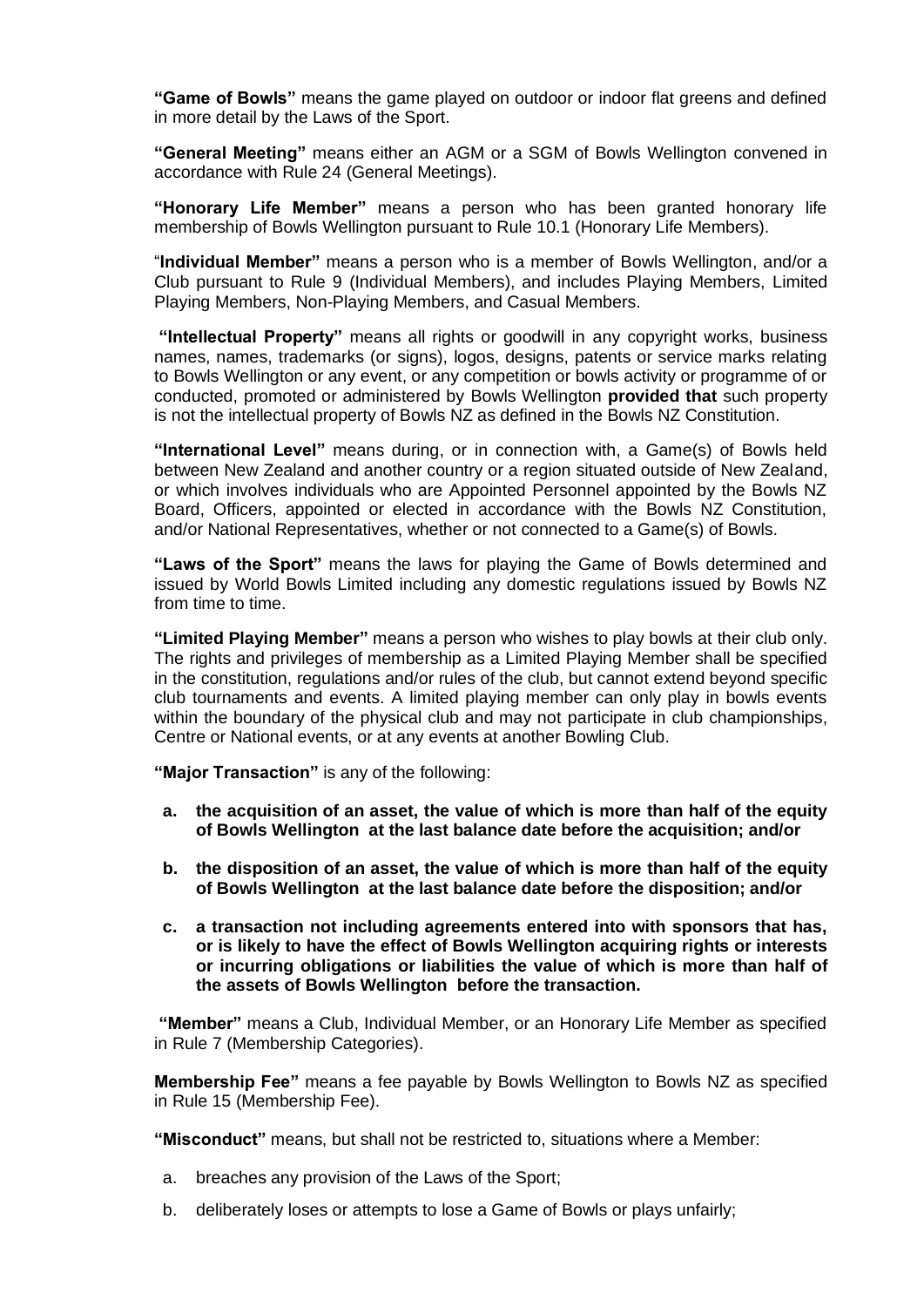- c. alters a bowl after it has been stamped by a registered bowls tester without submitting it for retesting and restamping;
- d. at any event, function or activity of the Bowls Wellington or a Club, or whilst on the property of Bowls Wellington or a Club, uses any profane, indecent or improper language;
- e. at any time or place engages in offensive or insulting behaviour towards Bowls Wellington, a Club or any member of a Club, or any person acting for or on behalf of Bowls Wellington or a Club;
- f. breaches:
	- i. any provision of this Constitution, or the Bowls NZ Constitution or the constitution of a Club;
	- ii. the Bowls Wellington Regulations or the regulations, (other than the Bowls NZ Anti-Doping Regulation), by-laws or other rules (however described) of Bowls NZ or a Club;
	- iii. any policies of Bowls Wellington, Bowls NZ or a Club;
	- iv. any reasonable direction of Bowls Wellington, Bowls NZ or a Club (or person authorised on their behalf);
	- v. any decision of a General Meeting, the Bowls Wellington Board or any decision of any equivalent bodies of Bowls NZ or a Club;
- g. acts in a manner which brought, or could bring, Bowls Wellington, Bowls NZ, or any Club into disrepute;
- h. acts in a manner unbecoming of a Member, or a Club or which is prejudicial to the Objects and/or the objects of Bowls NZ, and/or a Club;
- i. fails or refuses, for a period of one calendar month to pay any fine or monetary penalty imposed by Bowls Wellington, Bowls NZ and/or a Club or any authority under the jurisdiction of Bowls Wellington, Bowls NZ or a Club; and/or
- j. aids or abets any of the conduct specified in (a) to (i) above.

**"National Event"** means a bowls event held by, or under the auspices of, or administered by Bowls NZ (and held at a Centre or Club venue as determined by Bowls NZ). National Events may be held on an open, invitation, or limited entry basis. A National Event shall be deemed to start at the commencement of the official opening, manager's meeting or pre-event briefing immediately preceding the event (whichever is the earlier) and shall end at the conclusion of the official closing, prize giving or official Bowls NZ function for the event (whichever is the latter).

**"Non-Playing Member"** means a person who does not wish to play the Game of Bowls but wishes to enjoy an on-going association with a Club including participating in social activities at a Club, and includes non-playing life members.

**"Objects"** means the objects specified in Rule 4 (Objects).

**"Officer"** means an individual who is appointed or elected to a position of office as defined within this Constitution or the constitution of a Club. For example, a president, board member, secretary, member of a committee, (e.g. member of a Controlling Body) but who is not an Appointed Personnel.

**"Official"** means individuals who are Appointed Personnel or Officers.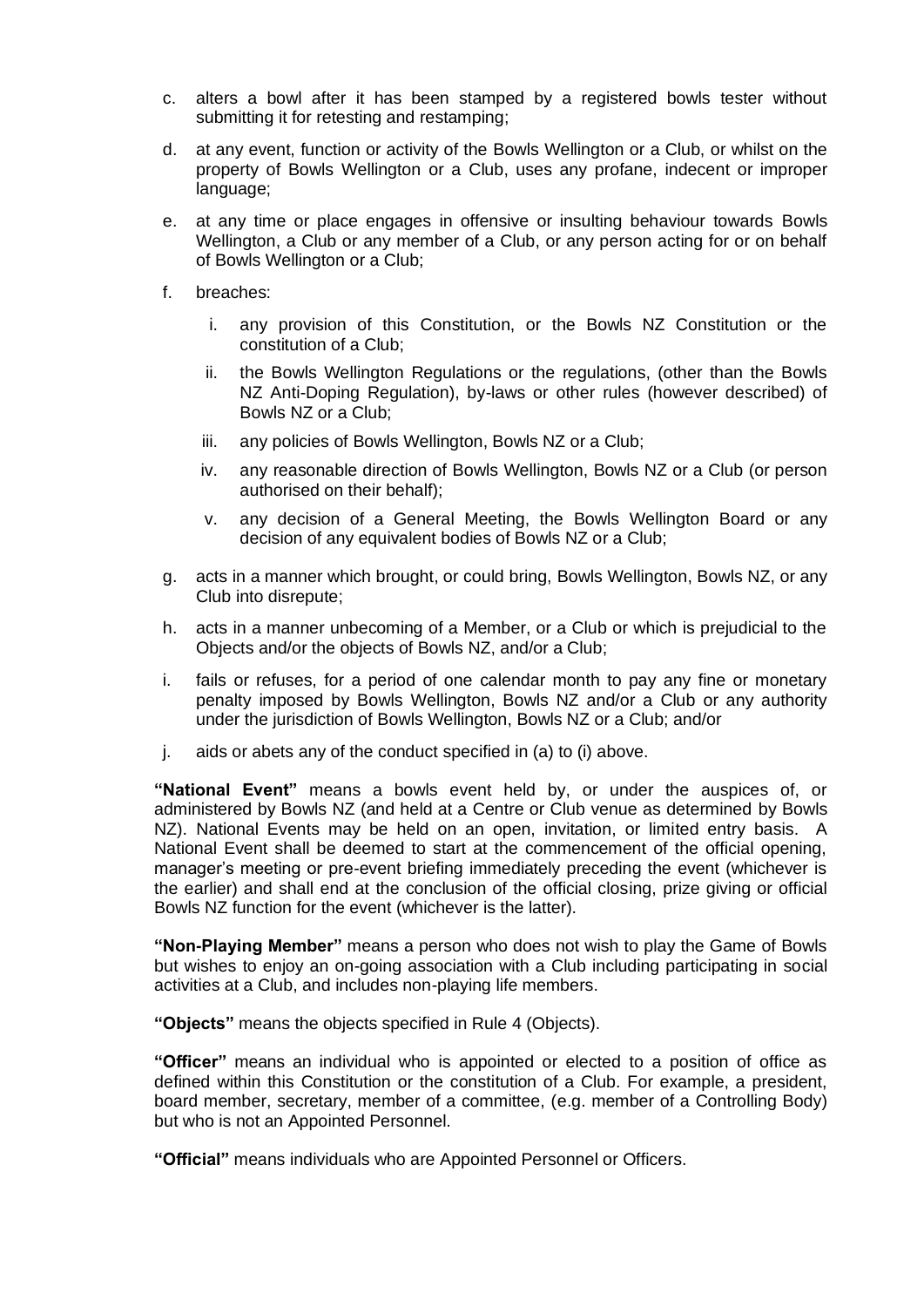**"Ordinary Resolution"** means a resolution passed by a majority of the votes properly cast by those present and entitled to vote at a General Meeting.

**"Playing Member"** means a person who wishes to enjoy the full playing and non-playing rights and privileges of being a member of a Club, including playing life members and students. Only playing members are entitled to play at other affiliated clubs and to enter Club Championships, Centre Regional and/or National tournament and events.

**"President"** and **"Vice-President"** means the President and Vice-President of Bowls Wellington elected pursuant to Rule 18 (President, Vice-President & Patron).

**"Privacy Officer"** means the person appointed by the Bowls Wellington Board from time to time to carry out the representations set out in section 23 of the Privacy Act 1993 and any other functions delegated by the Bowls Wellington Board.

**"Region"** means the geographical area of "Region 1" as defined in the Bowls NZ Constitution.

**"Regional Judicial Committee"** means the regional committee in the Region established in accordance with the Bowls NZ Regulations, or in the absence of such Bowls NZ Regulations, as determined by the Bowls NZ Board.

**"Regulations Register"** means the Register held and maintained by the Bowls Wellington Manager in which is recorded the information referred to in Rule 31.1 (Bowls Wellington Board to Determine).

**"Rules"** means the rules of this Constitution.

**"Rules of the Sports Tribunal"** means the rules of the Sports Tribunal of New Zealand.

**"Selection Panel"** means the panel constituted to appoint Bowls Wellington Board Members pursuant to Rule 19.2 (Selection Panel).

**"SGM"** means a Special General Meeting of Bowls Wellington convened pursuant to Rule 24.6 (Special General Meeting).

**"Special Resolution"** means a resolution passed by two-thirds of the votes properly cast by those present and entitled to vote.

**"Sports Tribunal"** means the Sports Tribunal of New Zealand established under the Sport and Recreation New Zealand Act 2002 and continued under the Sports Anti-Doping Act 2006.

**"Sub-Centre"** means a Sub-Centre defined and recognised by Bowls Wellington pursuant to Rule 7.3 of this Constitution.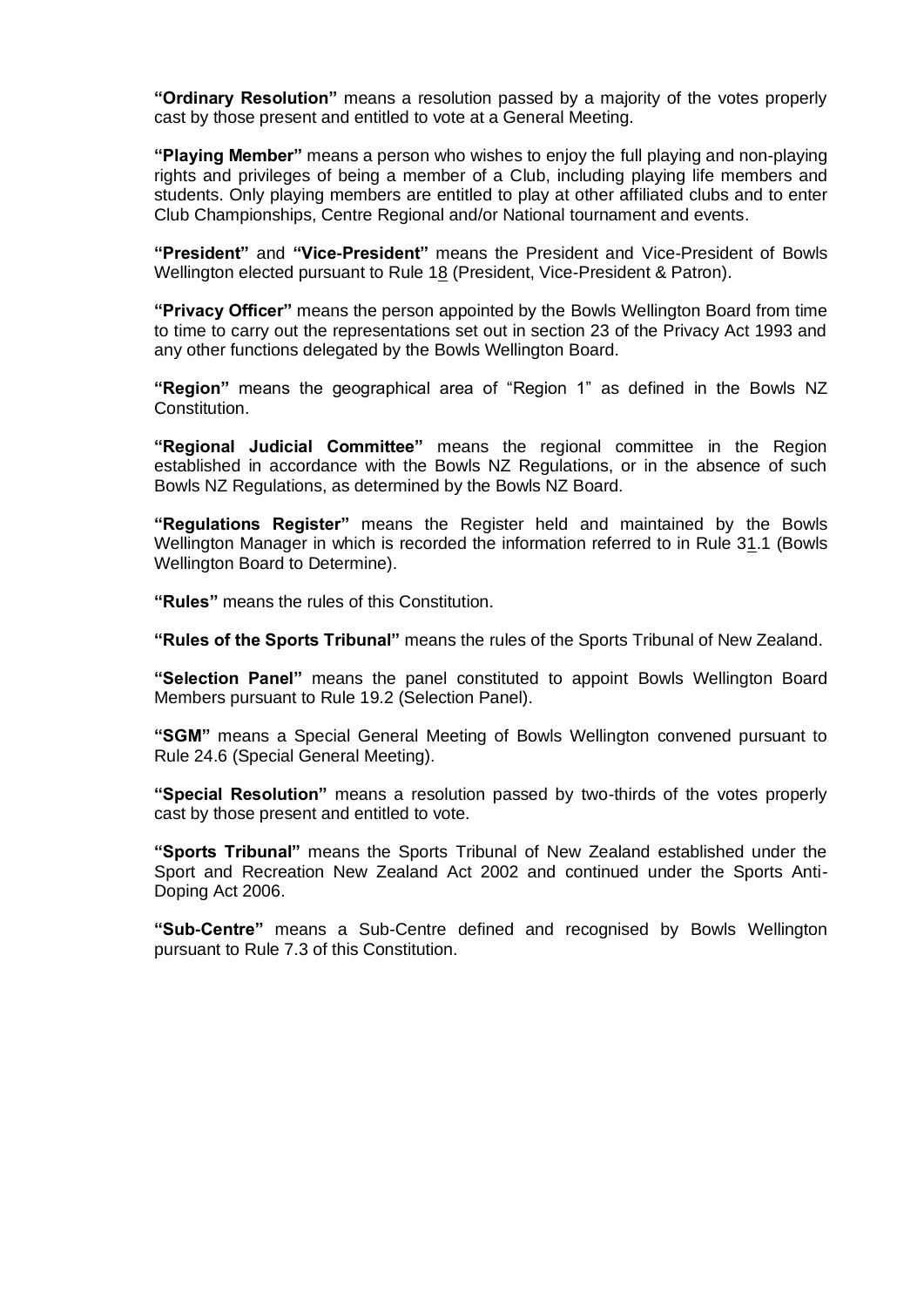- 2.2 **Construction:** In this Constitution:
	- a. **a gender includes all other genders;**
	- b. **the singular includes the plural and vice-versa;**
	- c. **any reference to legislation includes a modification or re-enactment of, legislation enacted in substitution of, or a regulation, order-in-council or other instrument from time to time issued or made under, that legislation;**
	- d. **any agreement includes that agreement as modified, supplemented, innovated or substituted from time to time;**
	- e. **a reference to persons includes bodies corporate;**
	- f. **a reference to a person includes the legal personal representatives, successors and permitted assigns of that person; and**
	- g. **headings and the contents page are for reference only and are to be ignored in construing this Constitution.**

# **3 Registered Office**

3.1 The registered office of Bowls Wellington shall be at such place as determined by the Bowls Wellington Board from time to time.

# **4 Objects**

- 4.1 The objects of Bowls Wellington are to:
	- a. **Be the Centre in the Bowls Wellington District responsible for the administration, promotion and development of the Game of Bowls;**
	- b. **Encourage participation in the Game of Bowls in the Bowls Wellington District as an amateur game which provides health, recreation and other community benefits for all New Zealanders;**
	- c. **Be a member of Bowls NZ and to the extent set out in the Bowls NZ Constitution comply with and enforce the rules of Bowls NZ and the Bowls NZ Regulations;**
	- d. **Encourage participation and achievement in the Game of Bowls in the Bowls Wellington District;**
	- e. **Enforce the Laws of the Sport;**
	- f. **Promote the health and safety of all participants in the Game of Bowls;**
	- g. **Encourage and promote the Game of Bowls as a sport to be played in a manner which upholds the principles of fair play and is free from doping;**
	- h. **Manage the financial affairs of Bowls Wellington consistent with best business practice;**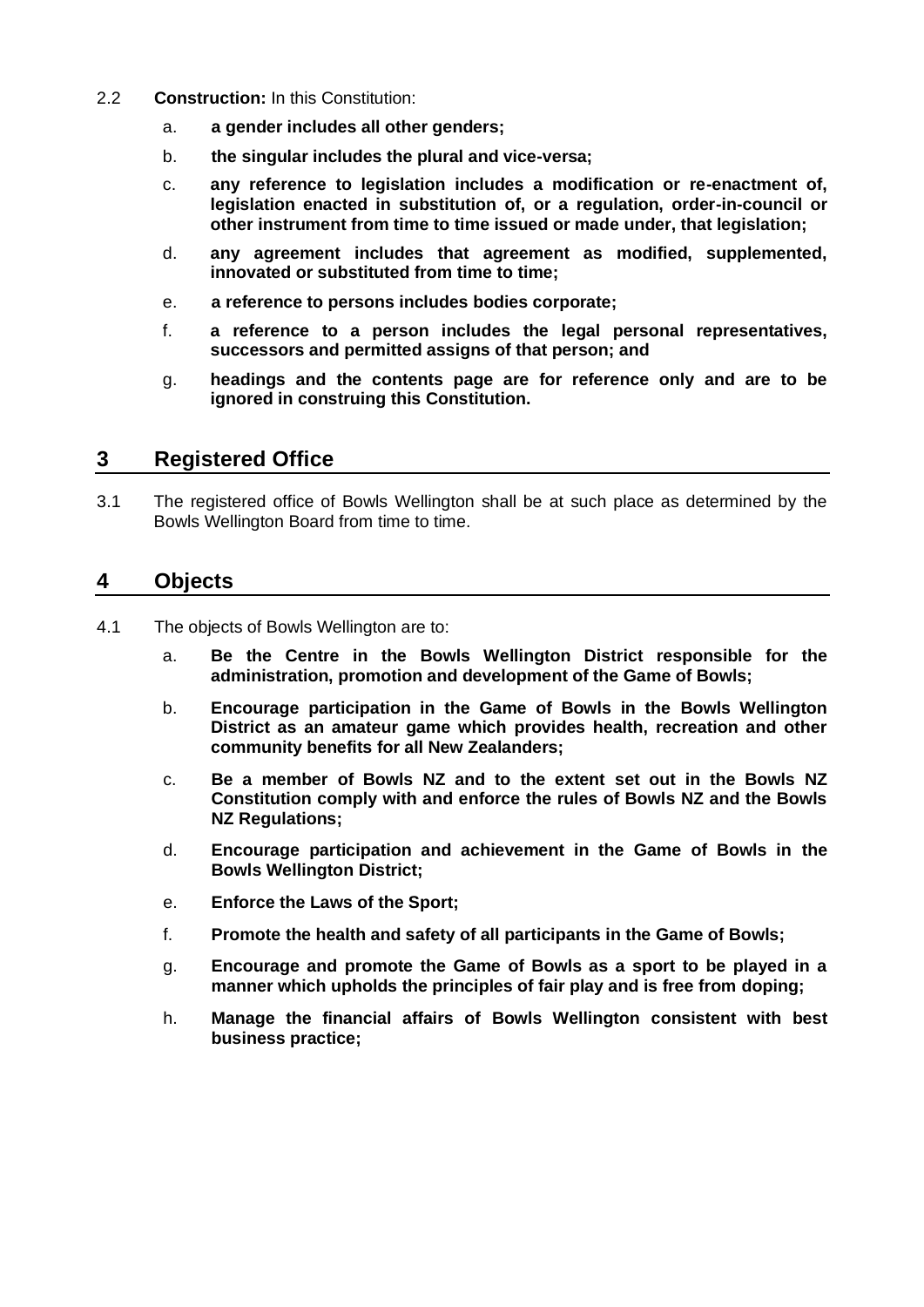- i. **Establish, maintain and conduct Bowls Wellington and generally afford its Members the accommodation, advantages, privileges and conveniences of a Bowls NZ Centre in accordance with the Bowls NZ Constitution and Regulations;**
- j. **Where appropriate, give and seek, recognition for Members who obtain awards or public recognition for their involvement in the Game of Bowls, with Bowls Wellington or for other services to the community;**
- k. **Encourage the improvement of facilities for the enjoyment of the Game of Bowls in the Bowls Wellington District;**
- l. **Provide information, assistance and resources to its Members;**
- m. **Develop and train players, officials and other personnel involved in the Game of Bowls;**
- n. **Promote the amalgamation of women's and men's bowls Clubs in the Bowls Wellington District;**
- o. **Allow Members and others to use the premises, facilities and equipment of Bowls Wellington and impose conditions on such;**
- p. **Apply its property and capacity in pursuit of the objects of Bowls NZ, Bowls Wellington and the Game of Bowls;**
- q. **Do all that is reasonably necessary to enable the objects of Bowls NZ and the objects of Bowls Wellington to be achieved;**
- r. **Act in good faith and with loyalty to ensure the maintenance and enhancement of Bowls NZ, Bowls Wellington and the Game of Bowls, and their standards, quality and reputation for the collective and mutual benefits of the Members and the Game of Bowls;**
- s. **At all times operate with, and promote, mutual trust and confidence between Bowls NZ, Bowls Wellington and the Members, in pursuit of these objects; and**
- t. **At all times to act on behalf of, and in the interests of, the Members and the Game of Bowls.**

# **5 Powers**

- 5.1 The powers of Bowls Wellington are to:
	- a. **Purchase, lease, hire or otherwise acquire and hold real and personal property, rights and privileges.**
	- b. **Control and raise money, including to borrow, invest, loan or advance monies and to secure the payment of such by way of mortgage, or charge over all or part of any of its real and personal property provided always that interest paid on such funds borrowed or raised shall not exceed the current market rate, and funds advanced or loaned shall be at no lesser than the current market rate, unless the recipient of such funds loaned or advanced are promoting the amateur Game of Bowls;**
	- c. **Sell, lease, mortgage, charge or otherwise dispose of any property of Bowls Wellington and to grant such rights and privileges of such property as it considers appropriate;**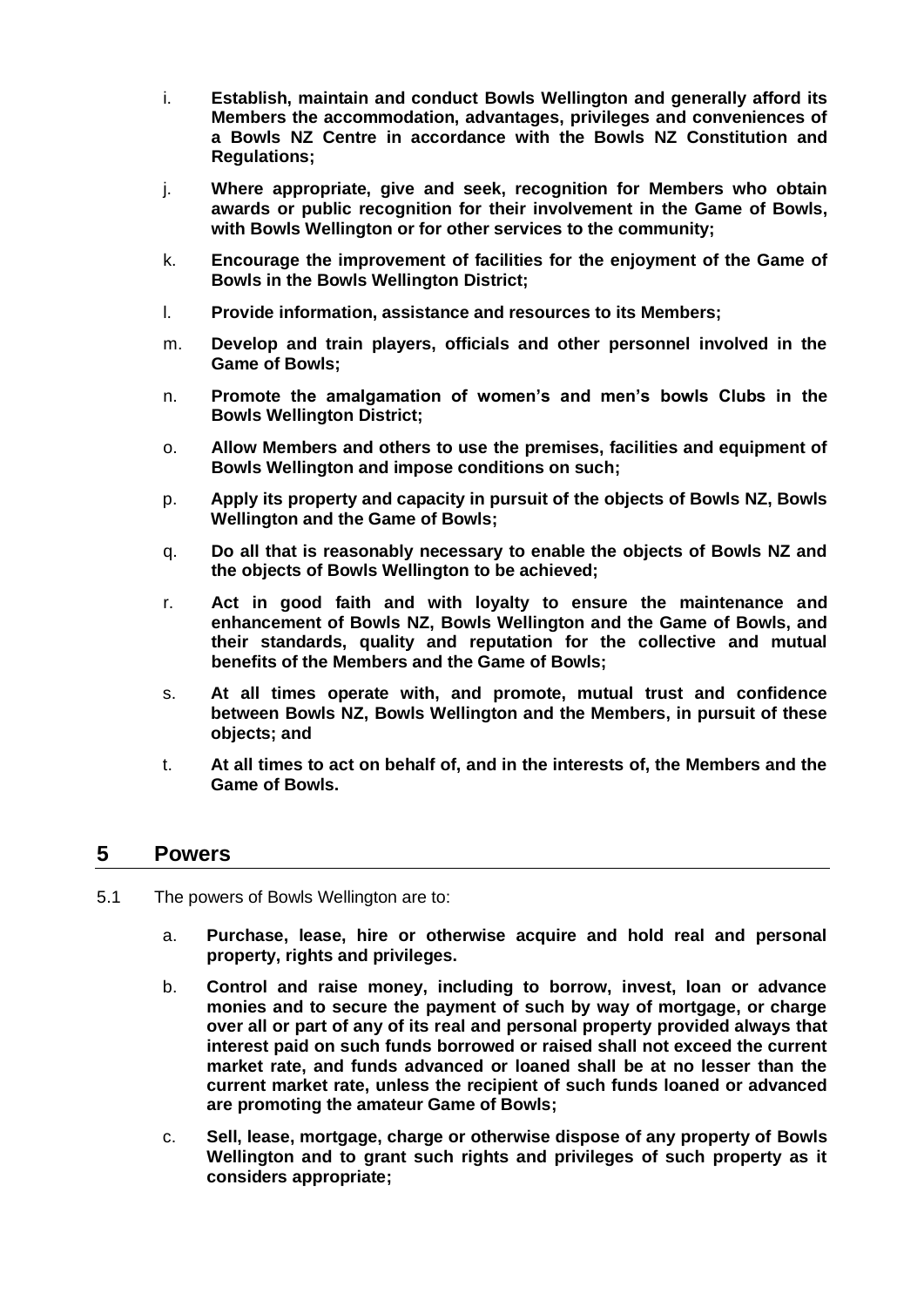- d. **Construct, maintain and alter any buildings, premises or facilities and carry out works it considers necessary or desirable for the advancement or improvement of such buildings, premises or facilities;**
- e. **Determine, raise and receive money by subscriptions, donations, fees, levies, gate charges, sponsorship, government funding, local authority funding or otherwise;**
- f. **Determine regulations, policies and procedures for the governance, management and operations of the Game of Bowls in Bowls Wellington;**
- g. **Determine, implement and enforce disciplinary procedures for its Members, including imposing sanctions;**
- h. **Employ, determine and terminate staff and engage people and organisations to work for and with Bowls Wellington, provided always that the payment for such services shall not exceed the market rate;**
- i. **Engage, determine and terminate the services of personnel and organisations to advise Bowls Wellington;**
- j. **Contract, engage or otherwise make arrangements with any person or organisation to fulfil the objects of Bowls Wellington;**
- k. **Be a member of, and contribute to the administration and promotion of, Bowls NZ and the amateur Game of Bowls in New Zealand;**
- l. **Be a member of, affiliate to, or be associated in any other way, with any organisation which has objects which are similar, in whole or in part, to the Objects of Bowls Wellington;**
- m. **Determine who are its Members in accordance with the Bowls NZ Constitution,**
- n. **Establish and maintain a Board, committees and other groups, and delegate its powers and functions to such groups;**
- o. **Develop Bowls Wellington programmes and other programmes for competing, coaching and officiating the Game of Bowls which align with any Bowls NZ programmes and initiatives, including any nationally branded programmes developed by Bowls NZ;**
- p. **Establish, organise and control bowls competitions, tournaments and events in the Bowls Wellington District, including determining the rules and conditions of entry for such competitions, tournaments and events provided that:**
	- i. such competitions, tournaments and events comply with the Bowls NZ Constitution and the Bowls NZ Regulations; and
	- ii. Bowls Wellington has obtained prior approval from Bowls NZ for any Game of Bowls held by or under the auspices of Bowls Wellington where it is proposed that persons who are not Members may participate, or where the Game of Bowls is being held in conjunction with any person or organisation that is not a member of Bowls NZ, in accordance with the Bowls NZ Regulations;
- q. **Award, grant or otherwise honour achievement and services to the Game of Bowls and Bowls Wellington;**
- r. **Select Bowls Wellington representative Bowls Teams, Bowls Sides, squads and other players to represent Bowls Wellington;**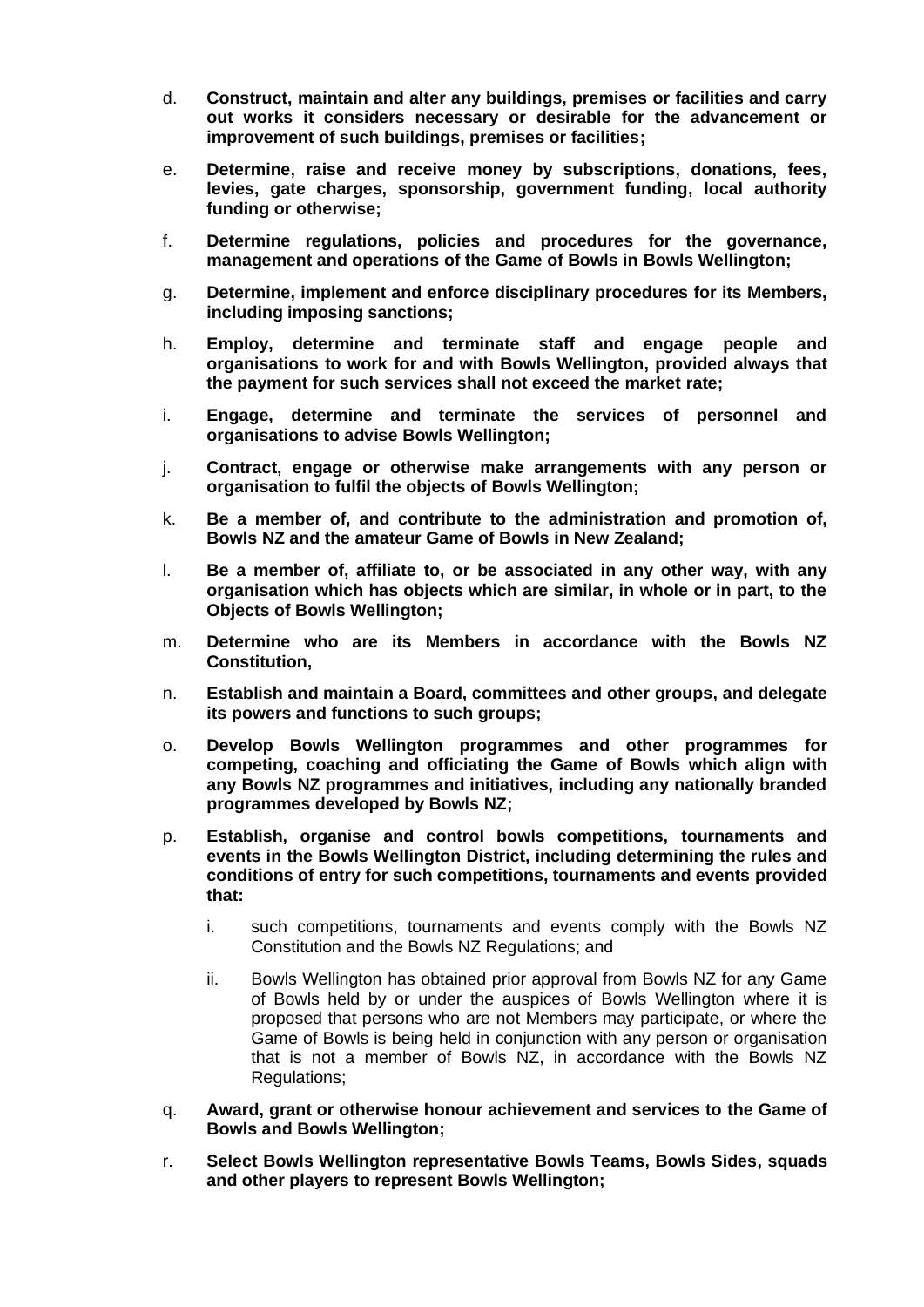- s. **Determine its name, provided that such name is approved by the Board of Bowls NZ in accordance with the Bowls NZ Constitution, and that when performing the Regional Role and Functions and/or the Regional Obligations refer to itself as "Bowls Wellington Centre";**
- t. **Establish, maintain and have an interest in corporate or other entities to carry on and conduct any part of the affairs of Bowls Wellington and for that purpose, to utilise any of the assets of or held on behalf of Bowls Wellington;**
- u. **Print and publish documents and develop and implement any computer systems or software packages that Bowls Wellington may consider desirable for the promotion of its Objects;**
- v. **Produce, develop, create, licence and otherwise exploit, use and protect the Intellectual Property of Bowls Wellington;**
- w. **Purchase or otherwise acquire all or any part of the property, assets and liabilities of any one or more companies, institutions, incorporated societies or organisations whose activities or objects are similar to those of Bowls Wellington, or with which Bowls Wellington is authorised to amalgamate or generally for any purpose designed to benefit Bowls Wellington; and**
- x. **Do any other acts or things which further the objects of Bowls Wellington.**
- 5.2 The powers specified in Rule 5.1 shall not limit the rights and powers of Bowls Wellington as an incorporated society under the Incorporated Societies Act 1908.

# **6 Obligations of Bowls Wellington**

- 6.1 In accordance with the Bowls NZ Constitution, Bowls Wellington shall:
	- a. **administer, promote and develop the Game of Bowls in the Bowls Wellington District in accordance with the objects of Bowls NZ;**
	- b. **be named as approved by the Bowls NZ Board, which name shall include reference to the name of the Centre District;**
	- c. **be an incorporated society under the Incorporated Societies Act 1908;**
	- d. **have as its Members, Clubs and Individual Members and any other Members it considers appropriate provided that such membership is consistent with the Bowls NZ Constitution and the Bowls NZ Regulations;**
	- e. **obtain the prior written approval of Bowls NZ (in accordance with the Bowls NZ Regulations) for any Game of Bowls held by or under the auspices of Bowls Wellington where it is proposed that persons who are not Members of Bowls Wellington may participate;**
	- f. **adopt a constitution which is consistent with the Bowls NZ Constitution by such date(s) as determined by Bowls NZ;**
	- g. **file an annual return of Members with Bowls NZ in accordance with the Bowls NZ Constitution;**
	- h. **apply its property and capacity in pursuit of the objects of Bowls NZ, the Objects of Bowls Wellington, and the Game of Bowls;**
	- i. **do all that is reasonably necessary to enable the objects of Bowls NZ and the Objects of Bowls Wellington to be achieved;**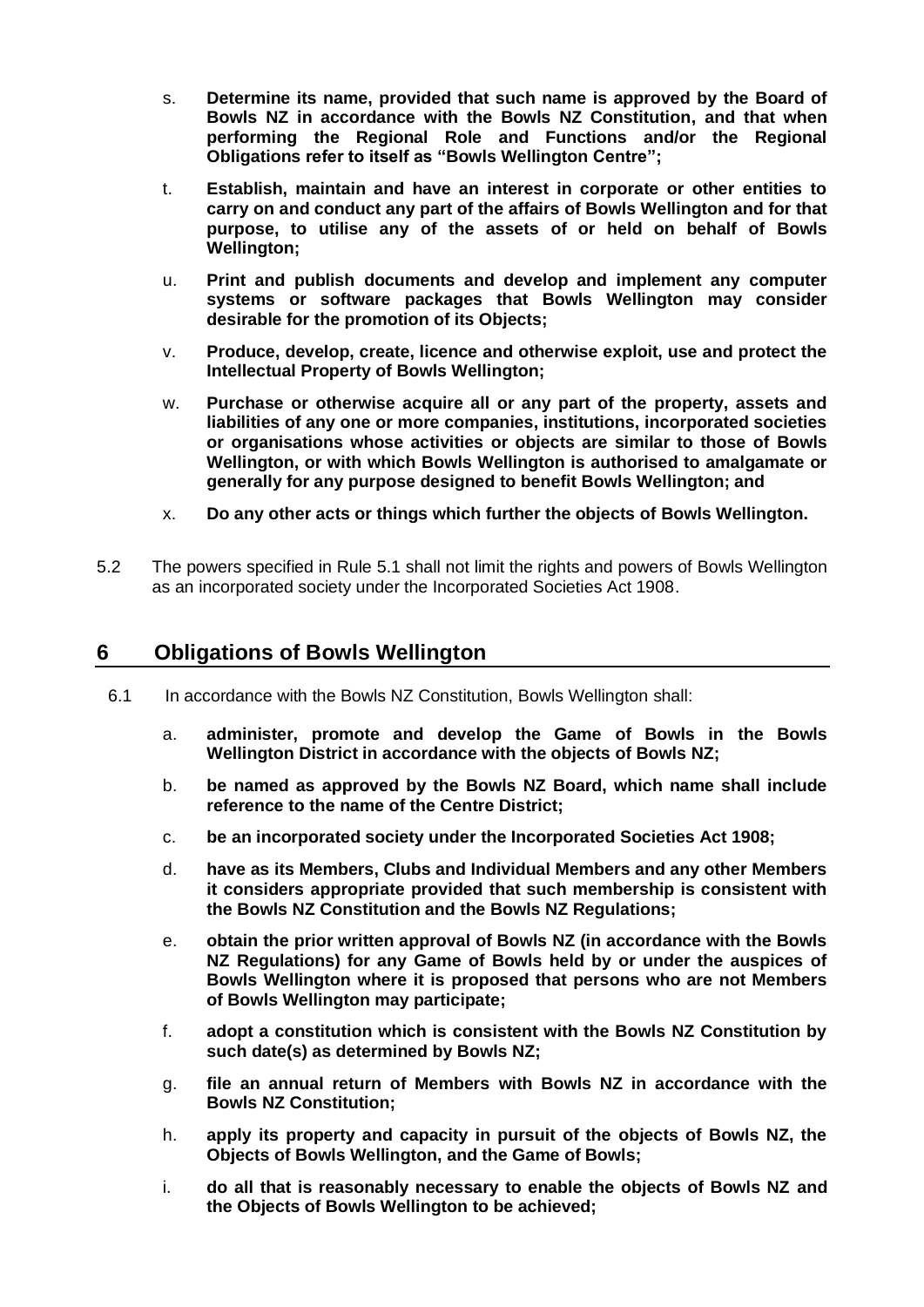- j. **act in good faith and with loyalty to Bowls NZ to ensure the maintenance and enhancement of Bowls NZ and the Game of Bowls, and its reputation, and to do so for the collective and mutual benefit of the Members and the Game of Bowls;**
- k. **operate with, and promote, mutual trust and confidence between Bowls NZ and the Members;**
- l. **at all times act in the interests of the Members and the Game of Bowls;**
- m. **provide Bowls NZ with a copy of Bowls Wellington Constitution and any Regulations or by-laws made pursuant to it, and all amendments to such documents at the request of the Bowls NZ Board, and upon any such amendment being made.**

# **7 Membership**

# 7.1 **Membership Categories:**

The categories of membership of Bowls Wellington, (collectively called "Members") shall be:

- a. **Clubs: as described in Rule 8 (Member Clubs);**
- b. **Individual Members: as described in Rule 9 (Individual Members); and;**
- c. **Honorary Life Members: as described in Rule 10 (Honorary Life Members).**

# 7.2 **Recognised and Associated Organisations**

In addition to its Members, Bowls Wellington may recognise certain organisations which have an interest in, or association with, the Game of Bowls and/or Bowls Wellington as described in Rule 11 (Recognised & Associated Organisations).

# 7.3 **Sub-Centres**

- 7.3.1 Any one or more Clubs which are domiciled within a well-defined division of the Bowls Wellington District may, by Ordinary Resolution at a General Meeting of Bowls Wellington, be permitted to form themselves into a Sub-Centre, for such purposes, with such derivative powers and authorities under Bowls Wellington, and upon and subject to such terms and conditions (not inconsistent with this Constitution and the Bowls NZ Constitution) as Bowls Wellington shall determine.
- 7.3.2 Every Sub-Centre shall be deemed to be merely a component division of Bowls Wellington and shall be bound by the same obligations as Bowls Wellington . It shall not be entitled to separate representation at General Meetings of Bowls Wellington or Bowls NZ.
- 7.4 **Obligations of a Sub-Centre**: Each Sub-Centre shall:
	- a. **administer, promote and develop the Game of Bowls in accordance with the objects of Bowls NZ and the Objects of Bowls Wellington;**
	- b. **obtain the prior approval of Bowls Wellington for any Game of Bowls held by or under the auspices of the Sub-Centre;**
	- c. **not constitute itself as a separate incorporated entity, and recognise that at all times it is a sub-committee and division of Bowls Wellington, and subject to its authority and jurisdiction;**
	- d. **comply with all reasonable directions of the Bowls Wellington Board;**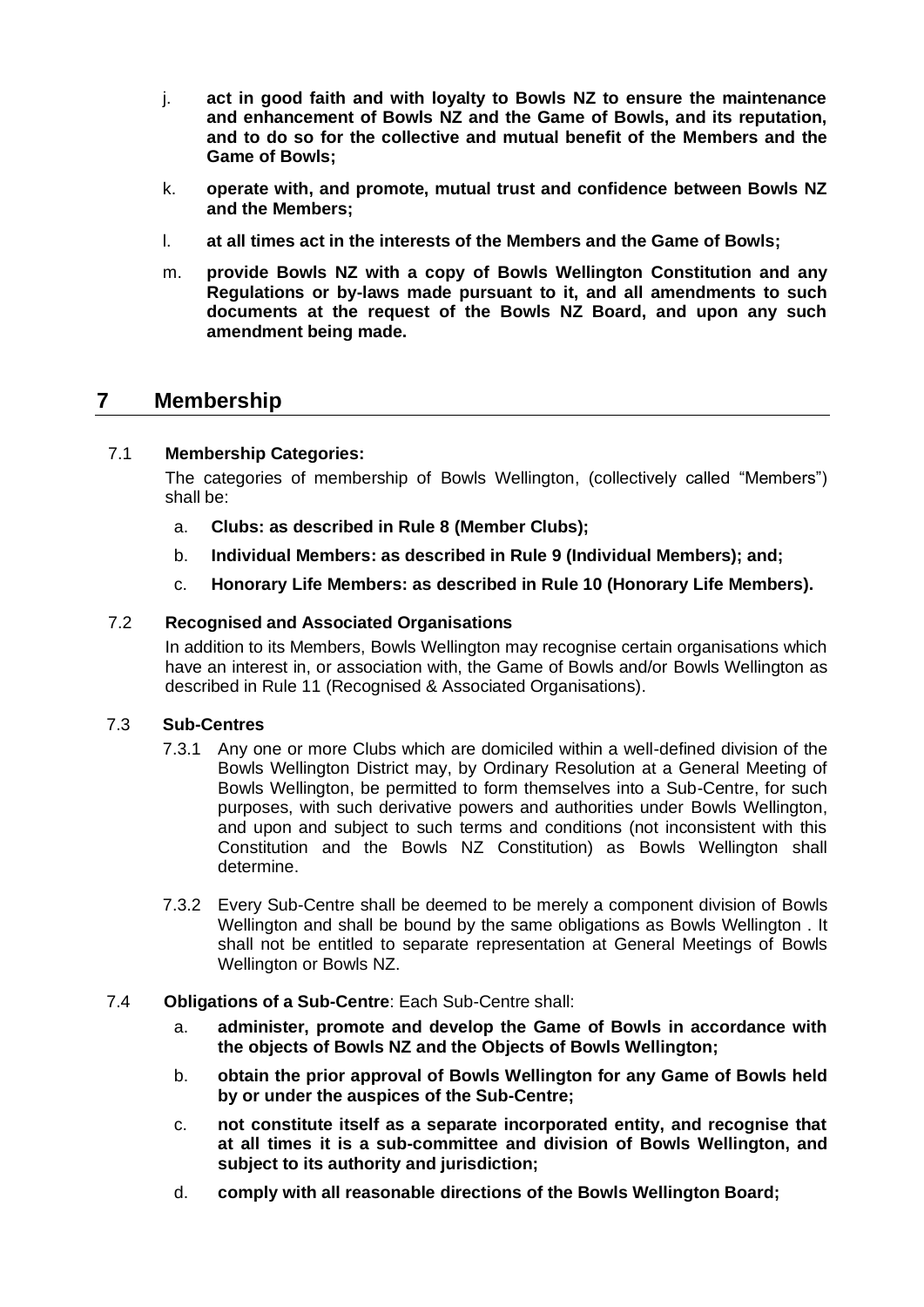- e. **provide such reports and information to the Bowls Wellington Board as it reasonably requests;**
- f. **only make decisions which the Bowls Wellington Board has expressly authorised it to make, and to do so in accordance with any terms and conditions or limitations required by the Bowls Wellington Board;**
- g. **do all that is reasonably necessary to enable the objects of Bowls NZ and the objects of Bowls Wellington, to be achieved;**
- h. **act in good faith and with loyalty to Bowls NZ and Bowls Wellington to ensure the maintenance and enhancement of Bowls NZ, Bowls Wellington and the Game of Bowls, and its reputation, and to do so for the collective and mutual benefit of the Members and the Game of Bowls;**
- i. **operate with, and promote mutual trust and confidence between Bowls NZ, Bowls Wellington, and the Members;**
- j. **at all times act in the interests of the Members and the Game of Bowls.**

# **8 Member Clubs**

# 8.1 **Existing Clubs**

Every club that was a member of the Centre immediately prior to the commencement of this Constitution is deemed to be a Member of the Centre (as a Club) from the date this Constitution comes into force. Those Clubs shall be under the jurisdiction of the Centre and shall be bound by and subject to this Constitution.

# 8.2 **Obligations of a Club**

In addition to the obligations of a Club as a Member under Rule 15 (Rights & Obligations of Members), each Club shall:

- a. **administer, promote and develop the Game of Bowls at its club in accordance with the objects of Bowls NZ and the objects of Bowls Wellington;**
- b. **be an incorporated society under the Incorporated Societies Act 1908, unless the written agreement of the Bowls Wellington Board is obtained to remain as an unincorporated association until a specified date;**
- c. **have as its members Playing Members, Limited Playing Member, Non-Playing Members, and Casual Members only, provided that such membership is consistent with the Bowls NZ Constitution, Bowls NZ Regulations and this Constitution;**
- d. **obtain the prior approval of Bowls Wellington in accordance with the Bowls Wellington Regulations for any Game of Bowls held by or under the auspices of the Club where it is proposed that persons who are not Members may participate;**
- e. **adopt a constitution which is consistent with the Bowls NZ Constitution and this Constitution by such date(s) as determined by Bowls NZ. For this purpose, Bowls NZ may issue a "model constitution" from time to time for the guidance of Clubs drawing up or amending their Constitutions and subject to this Rule, each Club shall have power to draw up or amend its Constitution for its own administration as it thinks fit provided however that the constitution of every Club shall contain the minimum judicial**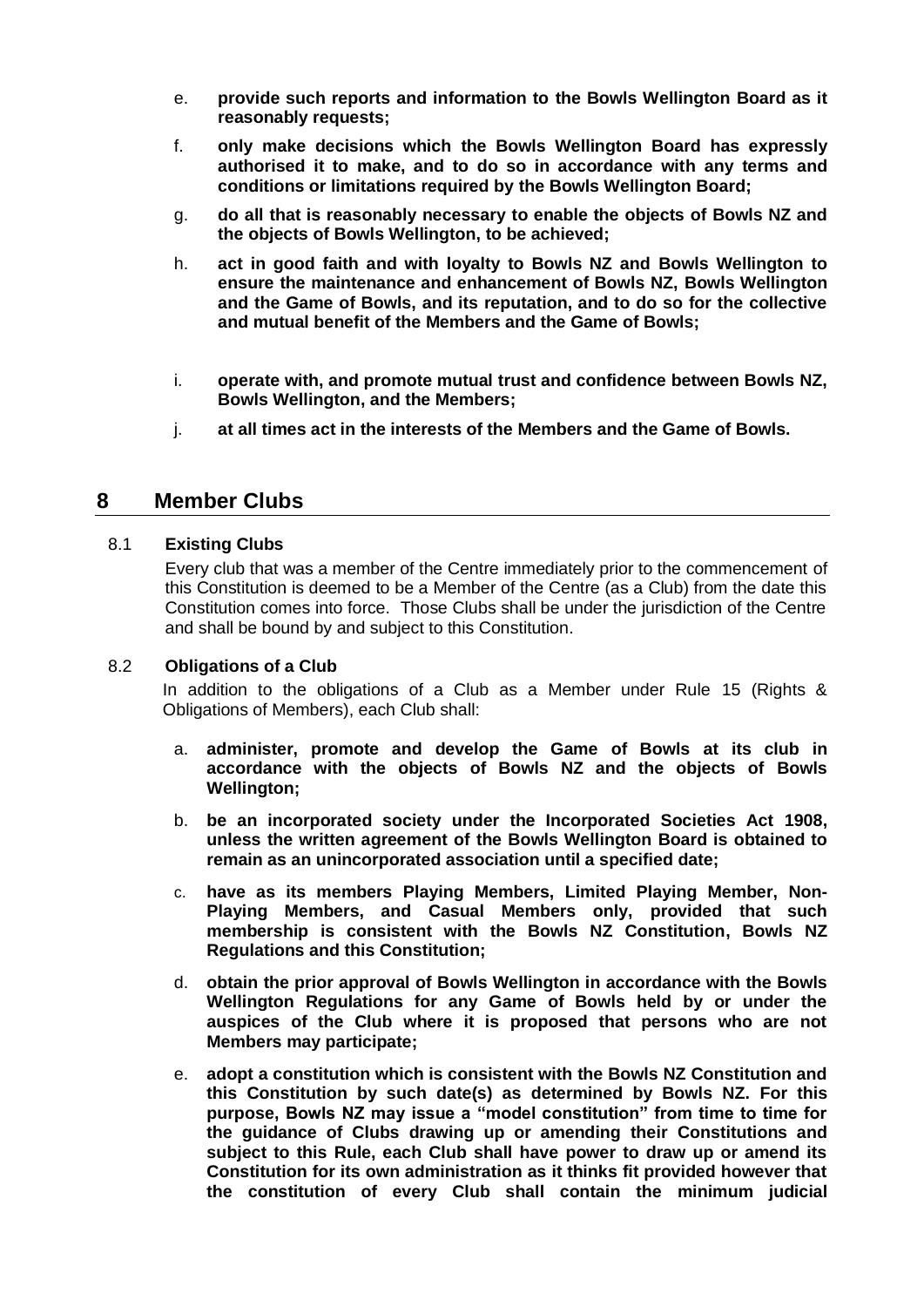#### **requirements as determined by the Bowls NZ Board and the following provision:**

**"***All matches shall be played in accordance with the Laws of the Sport and Regulations as approved by Bowls NZ, and the Club and its members shall, as a condition of the continuance of membership to Bowls NZ at all times and in all respects conform to and be bound by the Constitution of Bowls NZ.*"

- f. **file an annual return of its Members with the Centre in accordance with Rule 16 (Register of Members);**
- g. **apply its facilities in pursuit of the Objects of Bowls Wellington, the objects of the Club and the Game of Bowls provided however that the Club in its sole discretion decline the use of its facilities if it wishes to use its facilities for pursuits of its own;**
- h. **do all that is reasonably necessary to enable the objects of Bowls NZ, the objects of Bowls Wellington and the objects of the Club to be achieved;**
- i. **act in good faith and with loyalty to Bowls NZ and Bowls Wellington to ensure the maintenance and enhancement of Bowls NZ, Bowls Wellington and the Game of Bowls, and its reputation, and to do so for the collective and mutual benefit of the Members and the Game of Bowls;**
- j. **operate with, and promote mutual trust and confidence between Bowls NZ, Bowls Wellington, and the Members;**
- k. **at all times act in the interests of the Members and the Game of Bowls;**
- l. **provide to Bowls Wellington upon request a copy of its constitution and all amendments to its constitution. Bowls NZ and/or the Bowls Wellington Board may require a Club to amend its constitution if it, or any rule within it, is inconsistent or in conflict with the Bowls NZ Constitution or Bowls NZ Regulations or this Constitution or Bowls Wellington Regulations, as directed by the Bowls NZ Board and/or Bowls Wellington Board respectively; and**
- m. **ensure that the Game of Bowls in the Club is not played with or under the authority or jurisdiction of any person, club, group or organisation where that person, club, group or organisation is not a member of Bowls NZ and/or Bowls Wellington, unless the prior written approval of Bowls Wellington Board has first been obtained.**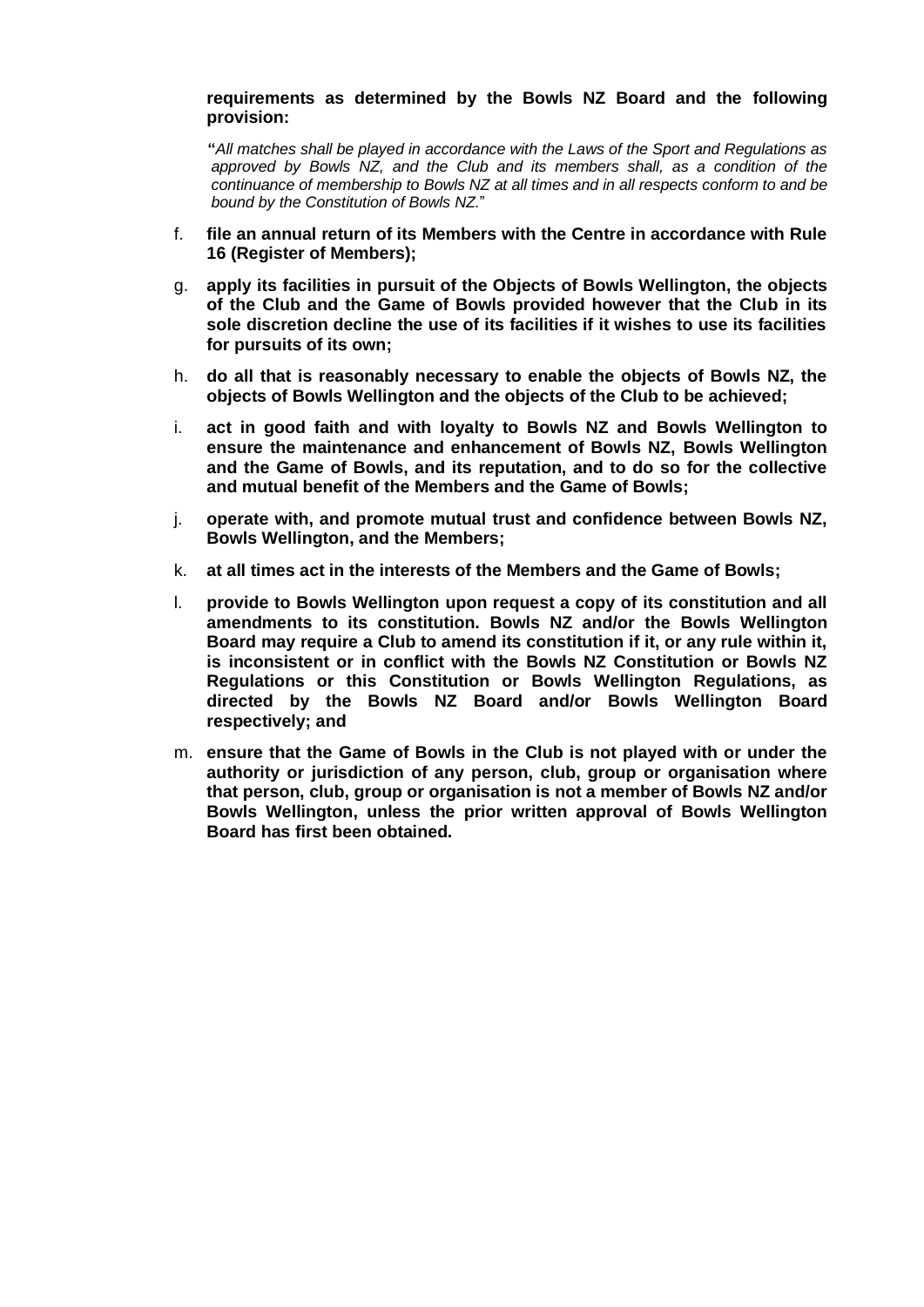### 8.3 **New Clubs**

Any club not included within the provisions of Rule 8.1 (Existing Clubs) which embodies a clearly defined and autonomous section organised for the playing of the Game of Bowls and desiring to be a member of Bowls NZ and the Centre shall make an application in writing to the Centre Manager. Such application must be accompanied by a copy of the Club's constitution and an application for membership of Bowls NZ, which must be in the approved form and made in accordance with the Bowls NZ Constitution.

### 8.4 **Consideration of Application**

Upon receiving an application pursuant to Rule 8.3 (New Clubs), the Centre Board shall first consider the application. If it is approved by the Centre Board, the President of the Centre shall then countersign the application confirming that the application has been approved by the Centre Board, and forward it to the Bowls NZ Board for approval. Upon approval of an application by an organisation to be a Member of the Centre as a Club, the Centre Manager shall notify Bowls NZ of the new Club so it can be recorded in the Bowls NZ Register of Members.

# 8.5 **Transferring Clubs**

The process outlined in Rule 8.4 (Consideration of Application) shall also apply to any Club which is a member of another Centre seeking to transfer its membership to this Centre**.**

# **9 Individual Members**

- 9.1 Subject to Rule 9.2 (New Individual Members), an Individual Member of Bowls Wellington is:
	- a. **a person who is a Playing Member, Limited Playing Member ,Non-Playing Member, or Casual Member of a Club;**
	- b. **a member of the Bowls Wellington Board;**
	- c. **a member of a Club Executive Committee of a Club in the Bowls Wellington District;**
	- d. **a person who is an Officer or other Appointed Personnel of Bowls Wellington,**
	- e. **a person who is an Officer or other Appointed Personnel of any Club, or**
	- f. **an individual who:**
		- i. umpires or officiates and is a member of a Club, or
		- ii. is a Bowls Wellington Representative, or
		- iii. coaches or manages any Bowls Team or Bowls Side competing, in any Game of Bowls held by or under the auspices of Bowls Wellington, or a Club.

### 9.2 **New Individual Members**

An individual becomes an Individual Member upon any of the following occurring:

a. **in the case of a Playing Member, Non-Playing Member or an umpire/official (as described in Rule 9.1f.i) upon such person satisfying the requirements for membership of a Club as specified in the constitution of the Club, or, if no requirements are specified then upon such person paying any membership or other fees due to their Club and completing the completion of the prescribed membership form;**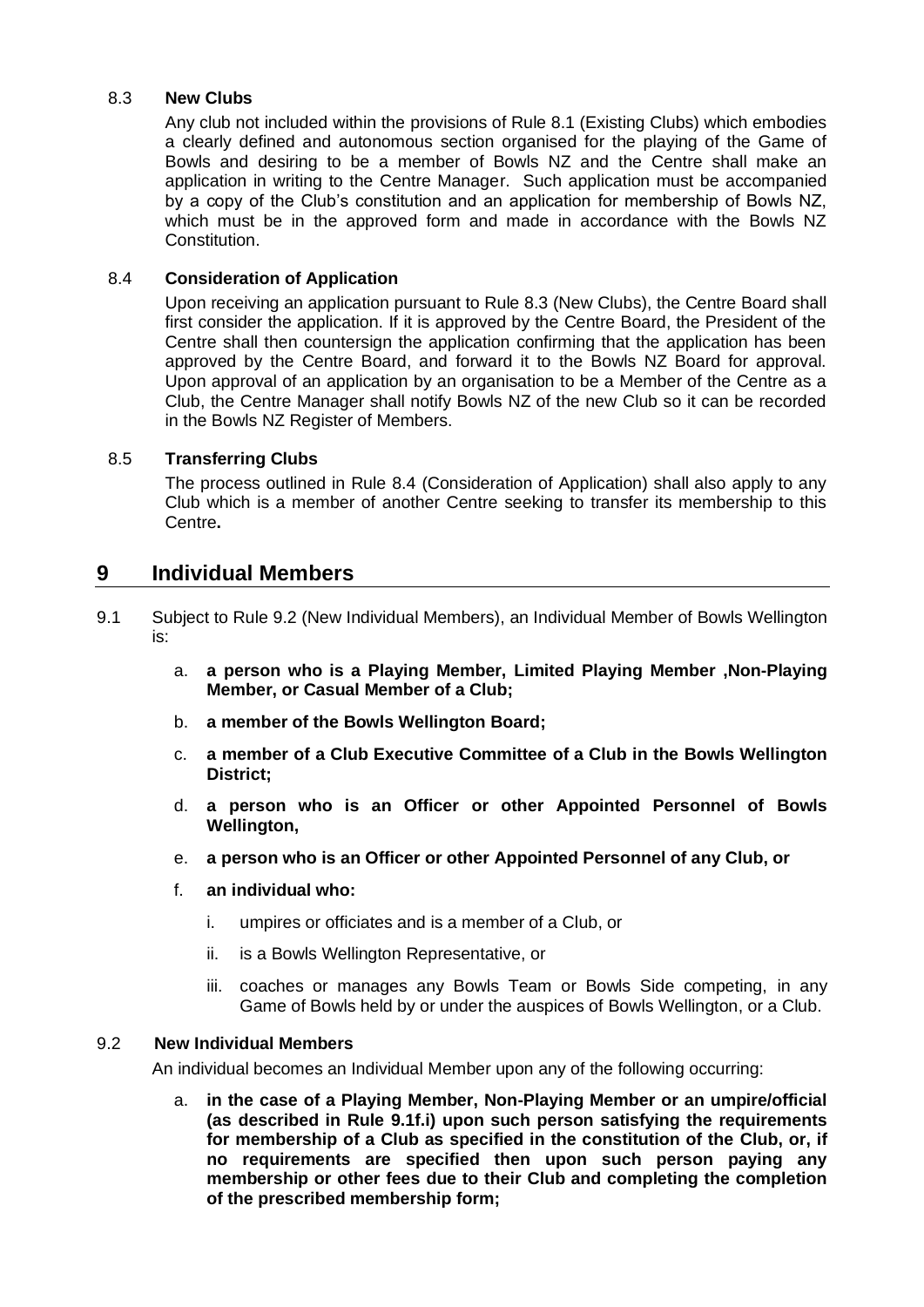- b. **in the case of an individual described in Rules 9.1 b to 9.1e, 9.1f.ii and 9.1f.iii, upon their election, selection or appointment to such position; or**
- <span id="page-16-0"></span>c. **in the case of a Casual Member, upon such person satisfying the requirements for membership of a Club as a Casual Member as specified in the constitution of the Club, or, if no requirements are specified then upon that person's written agreement to participate in a bowling event or competition held by or under the auspices of Bowls NZ (including any organising committee on their behalf), the Centre, or a Club, where such event or competition has been prior approved by Bowls NZ or the Centre in accordance with the Regulations. The Club, the Centre or Bowls NZ (whichever is holding the event or competition) must ensure that those Casual Members agree in writing to participate in any such event or competition, and that their agreement includes an agreement to be an individual member of Bowls NZ, the Centre, and the Club for the period of the event or competition and/or while present at the bowling venue.**

# 9.3 **Existing Individual Members**

Every person that was an individual member of the Centre immediately prior to the commencement of this Constitution is deemed to be an Individual Member of the Centre from the date this Constitution comes into force. Those Individual Members shall be under the jurisdiction of the Centre and shall be bound by and subject to this Constitution.

## 9.4 **Clearance Certificates**

Any Individual Member leaving a Club in the Bowls Wellington District shall be given by such Club a clearance certificate in the form prescribed by Bowls NZ confirming that she/he is financial upon clearing all outstanding financial obligations to the Club. No Club shall admit to membership any person who is or has been a Member of another Club unless such a clearance certificate is produced.

# **10 Honorary Life Members**

#### 10.1 **Honorary Life Members**

Bowls Wellington may grant honorary life membership of Bowls Wellington to any person who has rendered exceptional service to the Game of Bowls at Bowls Wellington level.

#### 10.2 **Process**

Any proposal to confer honorary life membership shall, after approval by the Bowls Wellington Board, be notified to all Delegates at least thirty (30) days prior to the General Meeting at which such proposal is to be considered. At any General Meeting where such a proposal is being considered the proposal must be supported by a Special Resolution before honorary life membership is conferred.

#### 10.3 **Rights**

An Honorary Life Member shall be entitled at that person's own expense to attend all General Meetings of Bowls Wellington and take part in the debate but shall not be entitled to vote in that capacity.

#### 10.4 **Obligations**

An Honorary Life Member is not required to complete an Bowls Wellington membership form, but is deemed upon their appointment to acknowledge and agree to the obligations of a Member under Rule (Rights and Obligations of Members).

# **11 Recognised and Associated Organisations**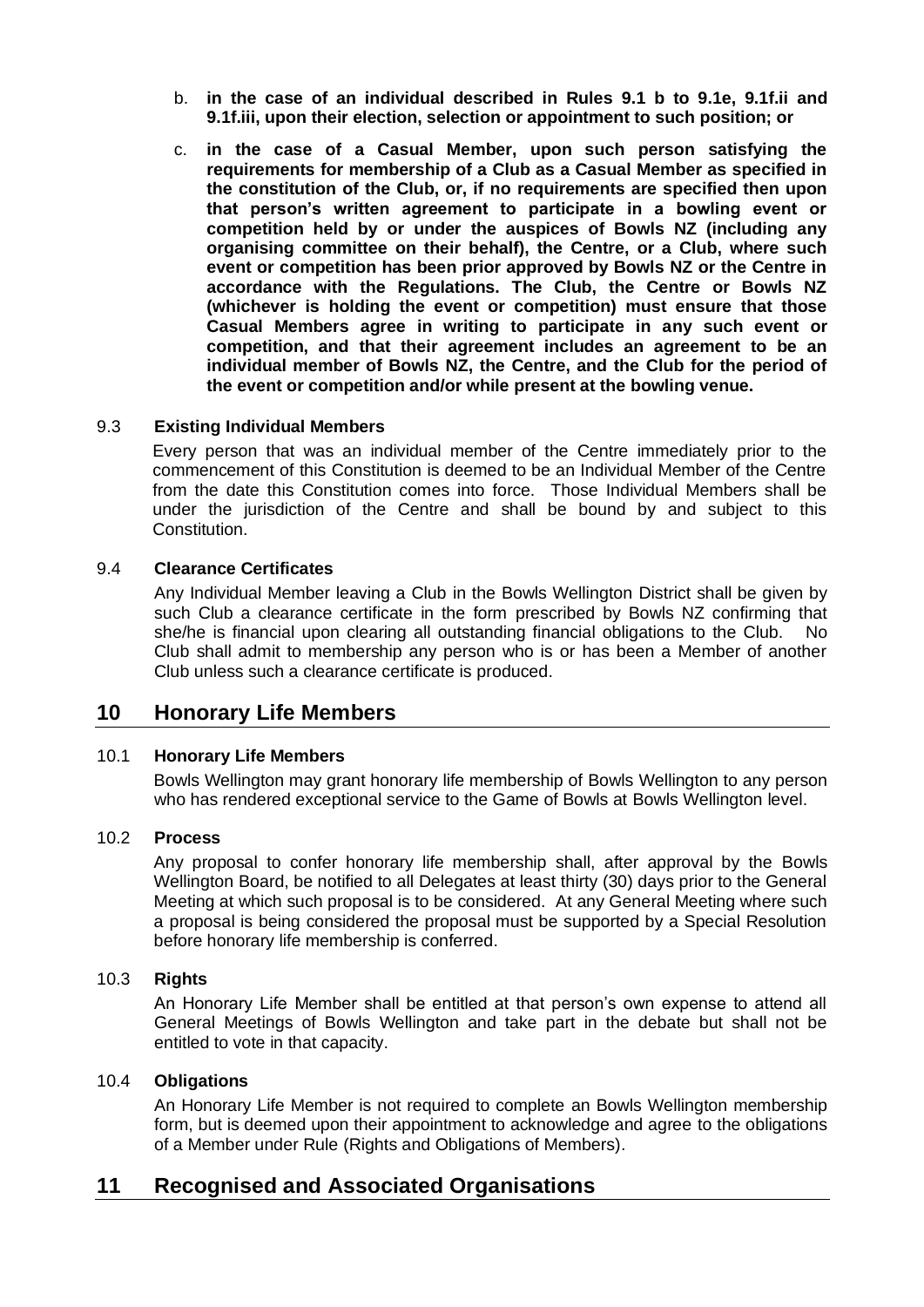# 11.1 **Recognised Organisations**

Bowls Wellington recognises the following incorporated and unincorporated organisations as being representative of the people they respectively purport to represent:

- a Bowls Wellington Umpires (inc)
- b Bowls Wellington Greenkeeping Association
- c Bowls Wellington Coaches

# 11.2 **Not Members**

The organisations named in Rule 11.1 (Recognised Organisations) are not members of Bowls Wellington, but Bowls Wellington and its Members shall co-operate and use their best efforts with such organisations to promote their mutual interest in the Game of Bowls.

# 11.3 **Associated Organisations**

Bowls Wellington may from time to time, in its discretion, give appropriate recognition to any other organisation if satisfied that such organisation has been established wholly or in part to promote the Game of Bowls amongst the special interest group that it purports to represent.

# 11.4 **Provision of Assistance**

The Bowls Wellington Board may from time to time take whatever action it, in its discretion, deems appropriate to assist recognised representative organisations in increasing the participation of their respective members in the Game of Bowls.

# **12 Bowls Wellington's Boundaries**

- 12.1 The Bowls Wellington District's boundaries, and the Clubs which are situated in such boundaries, shall be recorded in an official Bowls Wellington District Register. This register shall be retained at the offices of Bowls Wellington.
- 12.2 Alterations to the Bowls Wellington District's boundaries or the Clubs within those boundaries may only be made at a General Meeting of Bowls NZ in accordance with the Bowls NZ Constitution.

# **13 Bowls Wellington Board Intervention**

- 13.1 The Bowls Wellington Board may intervene in the governance, management or operations of a Club in whatever manner it considers appropriate (including appointing a person or persons to act in place of the Club Executive Committee), if following the written request of either the Executive of a Club or the written request of a majority of fully paid Members of a Club having voting rights, the Bowls Wellington Board considers that to do so is in the best interests of Bowls Wellington and the Game of Bowls and the Club:
	- a. **Is having significant administrative, operational or financial difficulties; or**
	- b. **Has breached a term of any agreement entered into between Bowls Wellington and the Club; or**
	- c. **Has less than fifteen (15) Members; or**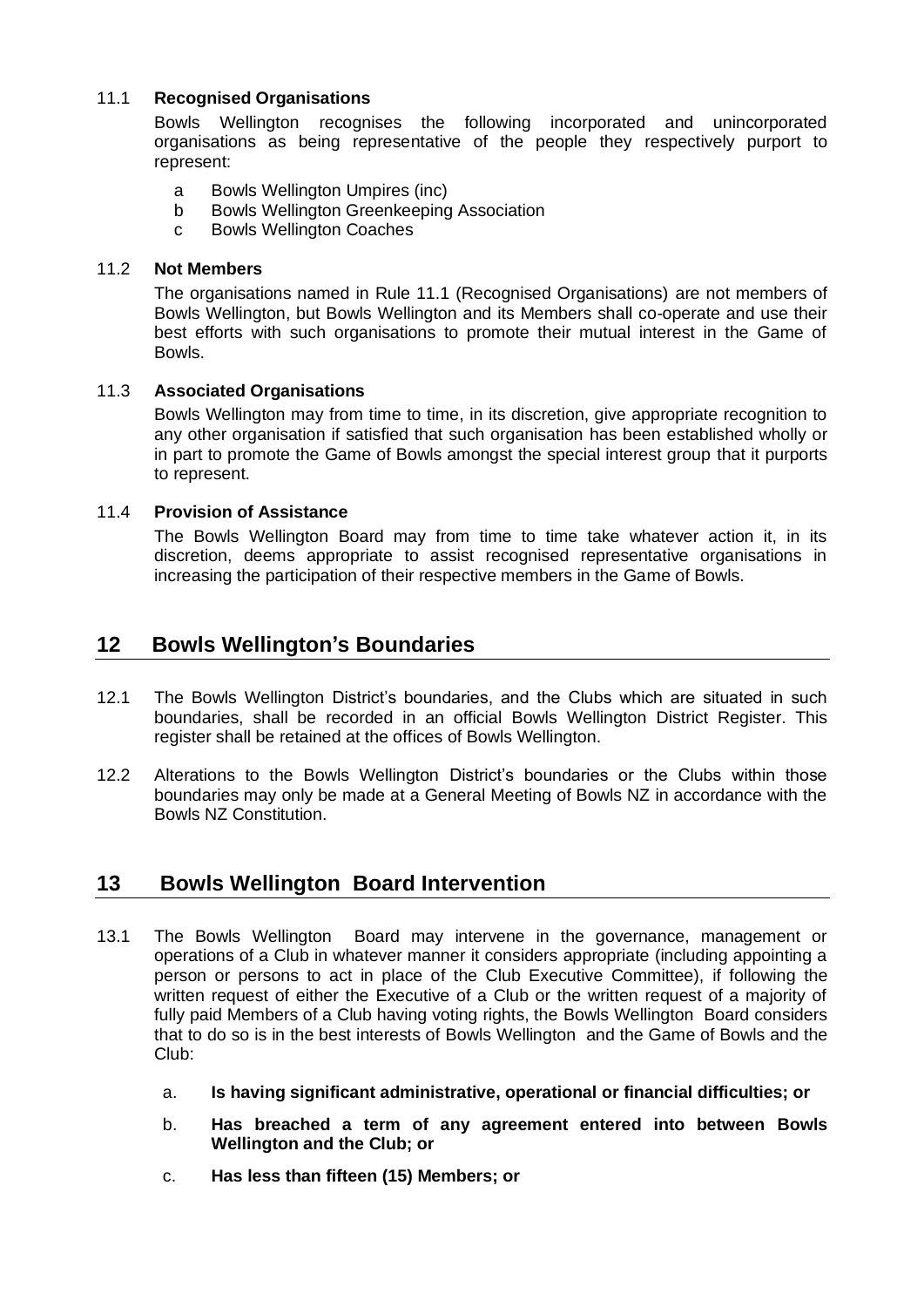- d. **Takes, or has taken against it, any action or proceedings to wind up, dissolve or liquidate it (unless for the purposes of amalgamation); or**
- e. **Enters into a compromise or arrangement with its creditors, other than a voluntary liquidation for the purpose of amalgamation with another Club; or**
- f. **Has a mortgagee or other creditor take possession of any of its assets; or**
- g. **Is acting in a manner which is bringing or likely to bring the Game of Bowls into disrepute.**

# **14 Membership Fees**

#### 14.1 **Affiliation Fee**

a) Each year, each club shall pay to Bowls Wellington an Affiliation Fee calculated on the number of playing members of that club as at 31 December, 2018.

b) The Affiliation Fee for each club for each financial year shall be fixed and is calculated as follows:

the number of Playing Members of the Club as at December 31, 2018 as reported to Bowls Wellington in the annual return

#### Multiplied by

\$36.30 + GST per Playing Member and \$10.65 + GST per Student Member up to 25 years of age and in a full-time course of education.

c) the amount of the Affiliation Fee is fixed and will not be altered for any reason, including where the number of individual membership numbers at a club increase or decrease, except in circumstances described in Rule 14.1 (d).

d) the Affiliation Fee for each club may only be altered by the Board, with effect from the following Financial year, in the following circumstances:

i) payable by all clubs shall be increased by the same percentage as the CPI increase; or

ii) where the Board deems, in its sole opinion, that a significant change in a club's operations justify a change in Affiliation Fee; or

iii) where a club joins or merges with one or more clubs. In such cases, the Affiliation Fees of all merged clubs shall be totalled.

iv) where a new club is formed, the Affiliation Fee of the new club will be calculated on the number of playing members as at 31 December of the full financial year as reported to Bowls NZ and is to be paid retrospectively. A new club is one deemed to be a new entity in the sole opinion of the Board. A name change does not constitute a 'new club'.

e) for purposes of Rule 14.1(d)ii, the definition of significant shall be by no more than 50% and shall consider movement in all clubs operations and membership.

f) nothing in Rule 14 prevents or limits the centre imposing additional fees or membership charges.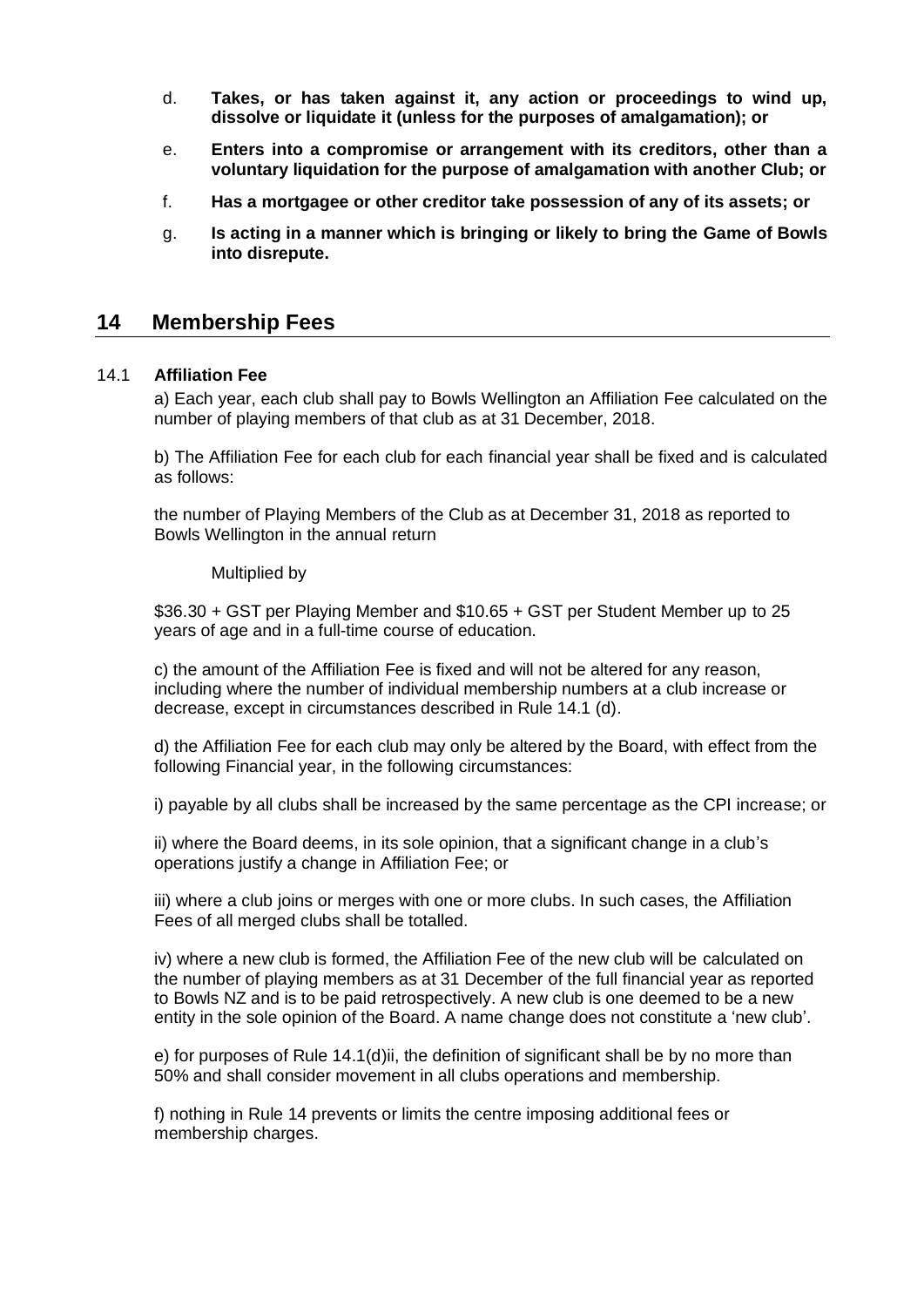# 14.2 **Special-Purpose Capitation Fee**

For special purposes required by Bowls Wellington further special-purpose fees may be imposed as determined by the Delegates at a General Meeting from time to time ("Special-Purpose Fee(s)").

# 14.3 **When Due**

The Membership Fee(s) shall be payable for the financial year of Bowls Wellington ending the 30th day of May which follows the AGM, and they shall be due and payable by each Club at the office of the Bowls Wellington Manager not later than the 30<sup>h</sup> day of November in each year. Any Special-Purpose Fee(s) shall be payable by the date determined at a General Meeting.

# 14.4 **Notification to Clubs**

As soon as possible after every AGM the Bowls Wellington Manager shall notify each Club of the rate of annual Membership Fee per Playing Member as fixed at the AGM, but any failure of the Bowls Wellington Manager to do so, or any non-receipt of such notice, shall not exempt the Club from the provisions of Rule 14.5 (Default).

# 14.5 **Default**

Should any Club fail to pay its Membership Fee(s) or Special-Purpose Fee(s) in full by the due date(s), it shall be subject to Rule 17.5 (Suspension & Termination for Default).

# **15 Rights & Obligations of Members**

- 15.1 Members acknowledge and agree that:
	- a. **This Constitution, and the Bowls NZ Constitution, constitutes a contract between each of them and Bowls Wellington and Bowls NZ and they are bound by this Constitution and the Bowls Wellington Regulations, and the Bowls NZ Constitution and the Bowls NZ Regulations;**
	- b. **They shall comply with and observe this Constitution and the Bowls Wellington Regulations, and the Bowls NZ Constitution and Bowls NZ Regulations, and any determination, resolution or policy which may be made or passed by the Bowls Wellington Board or the Board of Bowls NZ;**
	- c. **They are subject to the jurisdiction of Bowls Wellington and Bowls NZ;**
	- d. **This Constitution and the Bowls Wellington Regulations, and the Bowls NZ Constitution and Bowls NZ Regulations, are necessary and reasonable for promoting the Objects of Bowls Wellington and the objects of Bowls NZ;**
	- e. **This Constitution and the Bowls Wellington Regulations, and the Bowls NZ Constitution and Bowls NZ Regulations, are made in the pursuit of a common object, namely the mutual and collective benefit of Bowls NZ, Bowls Wellington , its Members and the Game of Bowls; and**
	- f. **They are entitled to all benefits, advantages, privileges and services of membership as conferred by this Constitution and the Bowls NZ Constitution.**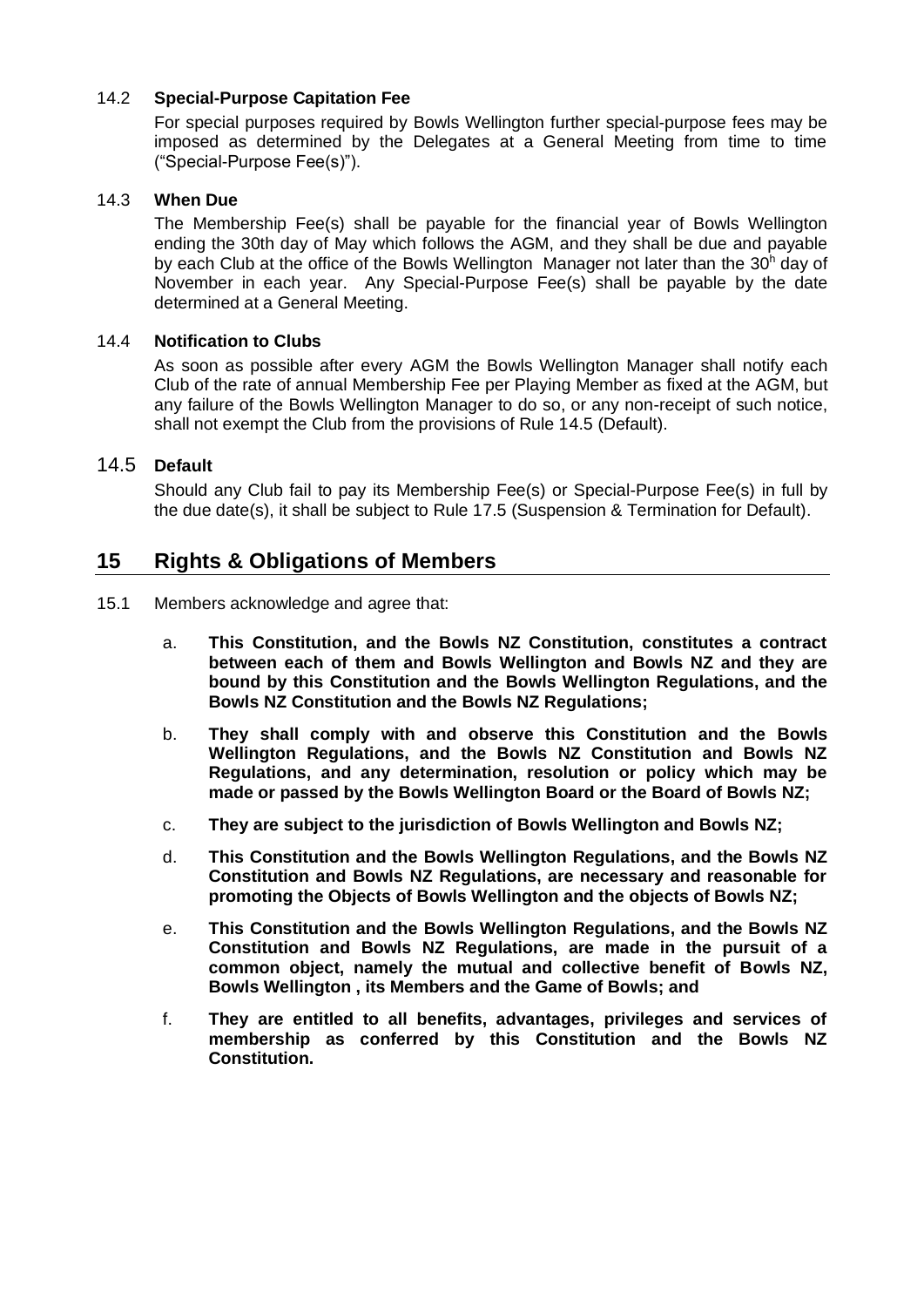# **16 Register of Members**

#### 16.1 **Membership Return**

An annual return of all Members (including Casual Members) in the form prescribed by Bowls NZ shall be forwarded by each Club to Bowls Wellington in accordance with Rule 16.2 (Filing Annual Return) for the purposes of:

- a. **Complying with section 22 of the Incorporated Societies Act 1908 (by recording the name, address, and date of joining of each Member);**
- b. **Determining the exact number of members at each Club and the number of members within each category of membership at each Club;**
- c. **Determining the Membership Fee(s) payable by each Club;**
- d. **Enabling Bowls NZ and Bowls Wellington to meet any contractual obligations they may have to sponsors, including the provision of membership lists containing the names and addresses of Individual Members, and**
- e. **Compiling the Bowls Wellington Register of Members (which includes each Club's Register of Members).**

#### 16.2 **Filing Annual Return**

The Club's annual return of Members for the period 1 January to 31 December, together with a copy of the Club's annual report and statement of accounts for the club, shall be sent to the Bowls Wellington Manager by 31 January in each year. The return must be certified as true and correct by the Club President and Club Secretary.

### 16.3 **Failure to File Return**

Should any Club fail to forward a full and accurate completed return of all of its Members in the required format by 31 January, then it shall be deemed to have suspended its membership of Bowls Wellington and Bowls NZ and as such its Members shall be debarred from entering into any national or Bowls Wellington competition or tournament until such time as a completed return is filed in accordance with Rule 16.2 (Filing Annual Return). In addition, all other rights and privileges of membership of the defaulting Club shall be suspended pending the completion of the return.

#### 16.4 **Privacy Act 1993**

It is a condition of membership of Bowls Wellington that each Member provides certain information as described in Rule 16.1 (Membership Return). For the purposes of Principles 10-11 of the Privacy Act 1993, the use or disclosure of personal information obtained pursuant to Rule 16.1 (Membership Return) shall, subject to the provisions of Rule 16.5 (Exemptions), be a use or disclosure of information authorised by the individual concerned or a use or disclosure connected with or directly related to the purpose for which the information was obtained. All Clubs shall, for the purposes of compliance with the Privacy Act 1993, draw the attention of prospective new Members to the provisions of Rule 16.1 (Membership Return) above.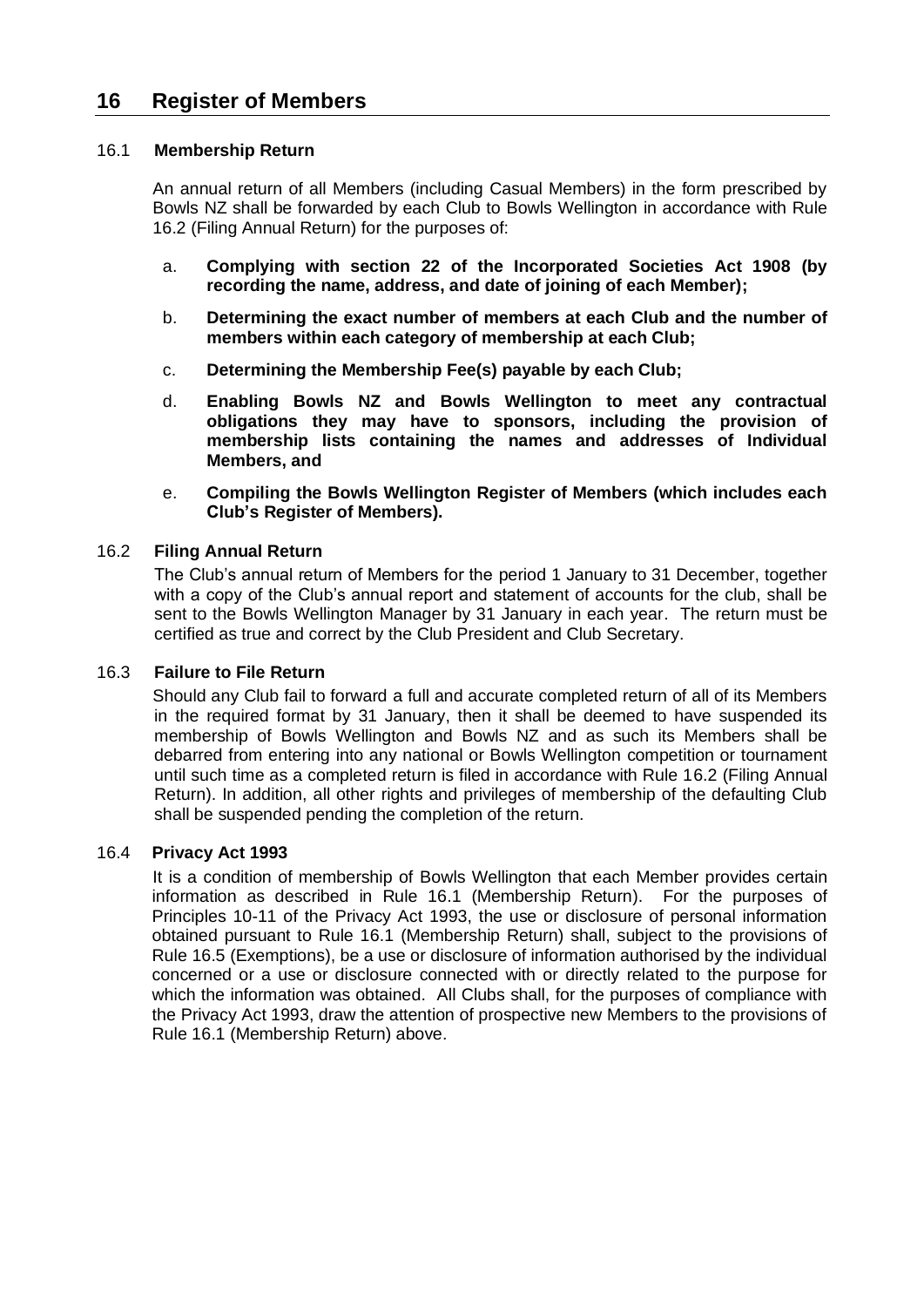#### 16.5 **Exemptions**

Notwithstanding the provisions of Rule 16.4 (Privacy Act 1993):

- a. **Should any Member object for good reason to the disclosure of personal information in the manner prescribed in Rule 16.1 (Membership Return) then such person may make application to the Privacy Officer for exemption in whole or in part from the said requirements and the Privacy Officer, having regard to the privacy principles contained in the Privacy Act 1993, may in his/her absolute discretion grant or refuse to grant such application. Any application to the Privacy Officer for exemption under this provision shall fully state the grounds upon which the applicant relies;**
- b. **Any person dissatisfied with the decision of the Privacy Officer under this Rule may have the matter referred to the Bowls Wellington Board for determination. The matter may be further considered by the Board of Bowls NZ, whose decision shall be final; and**
- c. **A Club shall not be required to include in its return of Members the particulars of any Member who has applied for exemption to the provision of personal information until such time as the application has been finally determined.**

# 16.6 **Inspection of Register**

Any entry on the Register of Members shall, in respect of a Member, be available for inspection by that Member, upon reasonable request and in compliance with the Privacy Act 1993.

# **17 Resignation, Suspension & Termination of Membership**

- 17.1 A Member may have their membership of the Centre end:
	- a. **if they no longer hold the position for which they became a member of the Centre;**
	- b. **by resignation under Rules 17.2 (Resignation of Membership by Clubs) and 17.3 (Resignation of Membership by Individuals);**
	- c. **by termination for default in payments under Rules 14.5 (Default) and 17.4 (Suspension & Termination for Default)); or**
	- d. **by termination under Rule 24 (Discipline).**

# 17.2 **Resignation of Membership by Clubs**

No Club shall resign as a Member of Bowls Wellington without giving the Bowls Wellington Board and Bowls NZ at least **90 Days** written notice of its intention to do so. No resignation shall release the Club from any monetary or other obligation to Bowls Wellington incurred during its membership. Upon such resignation, Bowls Wellington shall amend its Register of Members accordingly.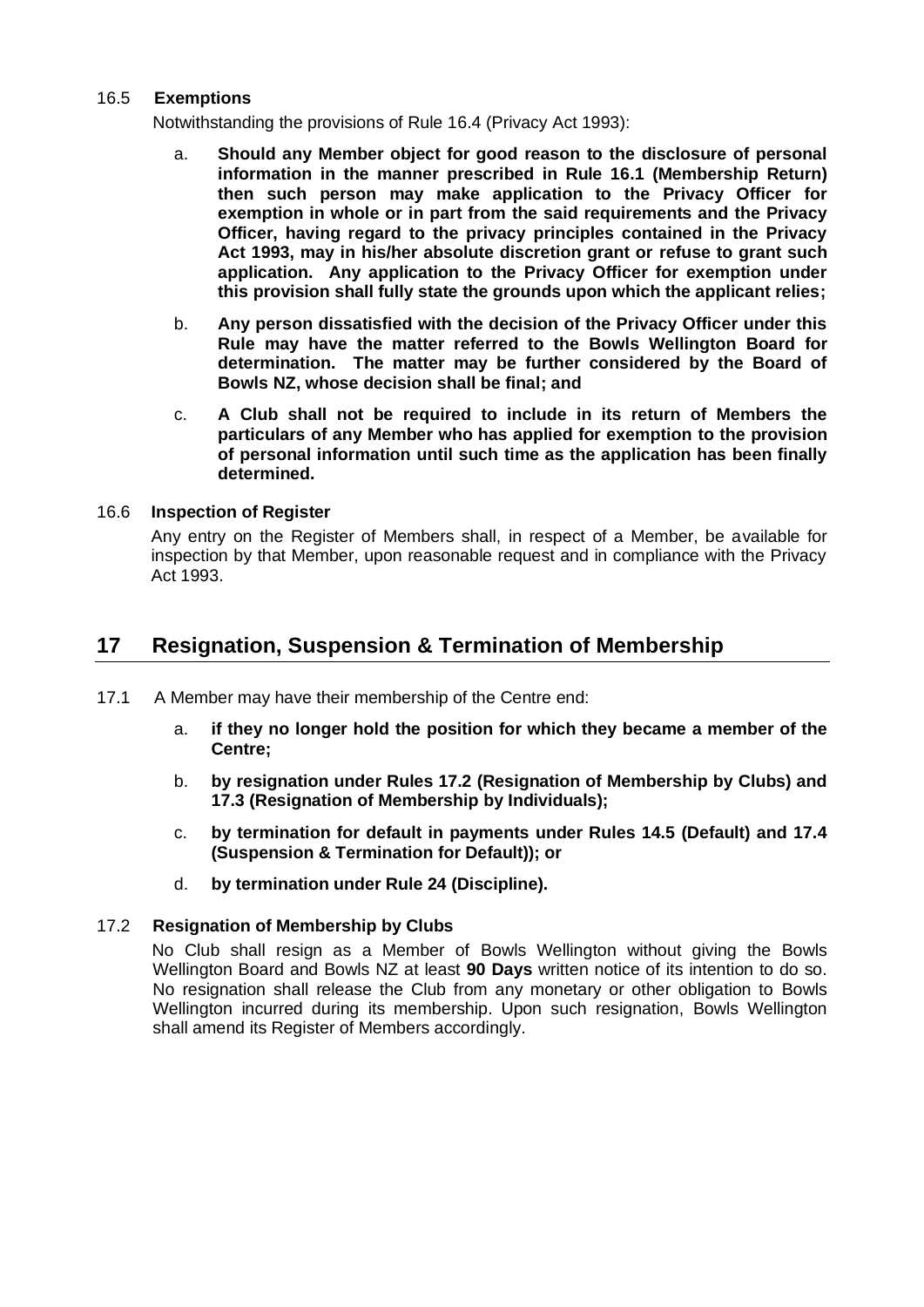# 17.3 **Resignation of Membership by Individuals**

A person who is a member of a Club may resign their membership of that Club in accordance with the constitution of that Club and thus no longer be a member of Bowls Wellington by virtue of their membership of that Club. Upon receipt of such notice of resignation, the Club shall inform the Bowls Wellington Manager, and in turn, Bowls Wellington shall inform Bowls NZ, of such resignation. The Bowls Wellington Manager shall then amend the Bowls Wellington Register of Members accordingly. Any other person who is a member of Bowls Wellington may resign their membership of Bowls Wellington by giving not less than **7 Days'** notice in writing to the Bowls Wellington Manager. On expiry of the notice period, and provided the person has paid all arrears of any fees owing to Bowls Wellington, that person shall cease to be a Member. The Bowls Wellington Manager shall then amend the Bowls Wellington Register of Members accordingly.

# 17.4 **Suspension & Termination of Membership**

For the purposes of this Rule 17 (Resignation, Suspension & Termination), the term "suspension" means the act of suspending a Member from membership of Bowls Wellington for a defined period of time, unless the terms of the suspension specify otherwise. The terms "termination" mean the action of expelling the Member and terminating their membership of Bowls Wellington indefinitely, unless the terms of the termination specify otherwise.

# 17.5 **Suspension & Termination for Default**

A Member shall have his/her/its membership of Bowls Wellington suspended or terminated by Bowls Wellington if:

- a. **in the case of a Club, under Rule 14.5 (Default), it defaults in the payment of any fees to the Centre; or**
- b. **in the case of any Bowls Wellington Member other than a Club, such member has defaulted in the payment of any fee due and owing to Bowls Wellington in accordance with this Constitution.**

**Before such suspension or termination under Rule 17.5a or Rule 17.5b can occur the Bowls Wellington Board must give the Member written notice specifying the payment(s) due and demanding payment by a due date, being not less than 7 Days from the date of the demand. If payment is not made by the due date, membership shall be suspended pending payment. If such suspension continues for more than 90 Days, the Member shall have their membership automatically terminated on the expiry of such period.** 

# 17.6 **Suspension & Termination by Bowls Wellington**

A Member may have his/her/its membership of Bowls Wellington suspended or terminated by Bowls Wellington in accordance with Rule 24 (Discipline).

# 17.7 **Suspension & Termination by the Club or Bowls NZ**

A Member who has had their membership of their Club or Bowls NZ suspended or terminated by a Club or Bowls NZ shall unless specified otherwise, also have their membership of Bowls Wellington suspended or terminated. The Bowls Wellington Board is required to suspend or terminate any such Member immediately upon receiving notice from the relevant Club or Bowls NZ that such suspension or termination has been determined. If the Member is subsequently reinstated to membership of their Club and Bowls NZ, then they shall be reinstated by the Bowls Wellington Board upon Bowls Wellington receiving notice from the relevant Club or Bowls NZ of such reinstatement.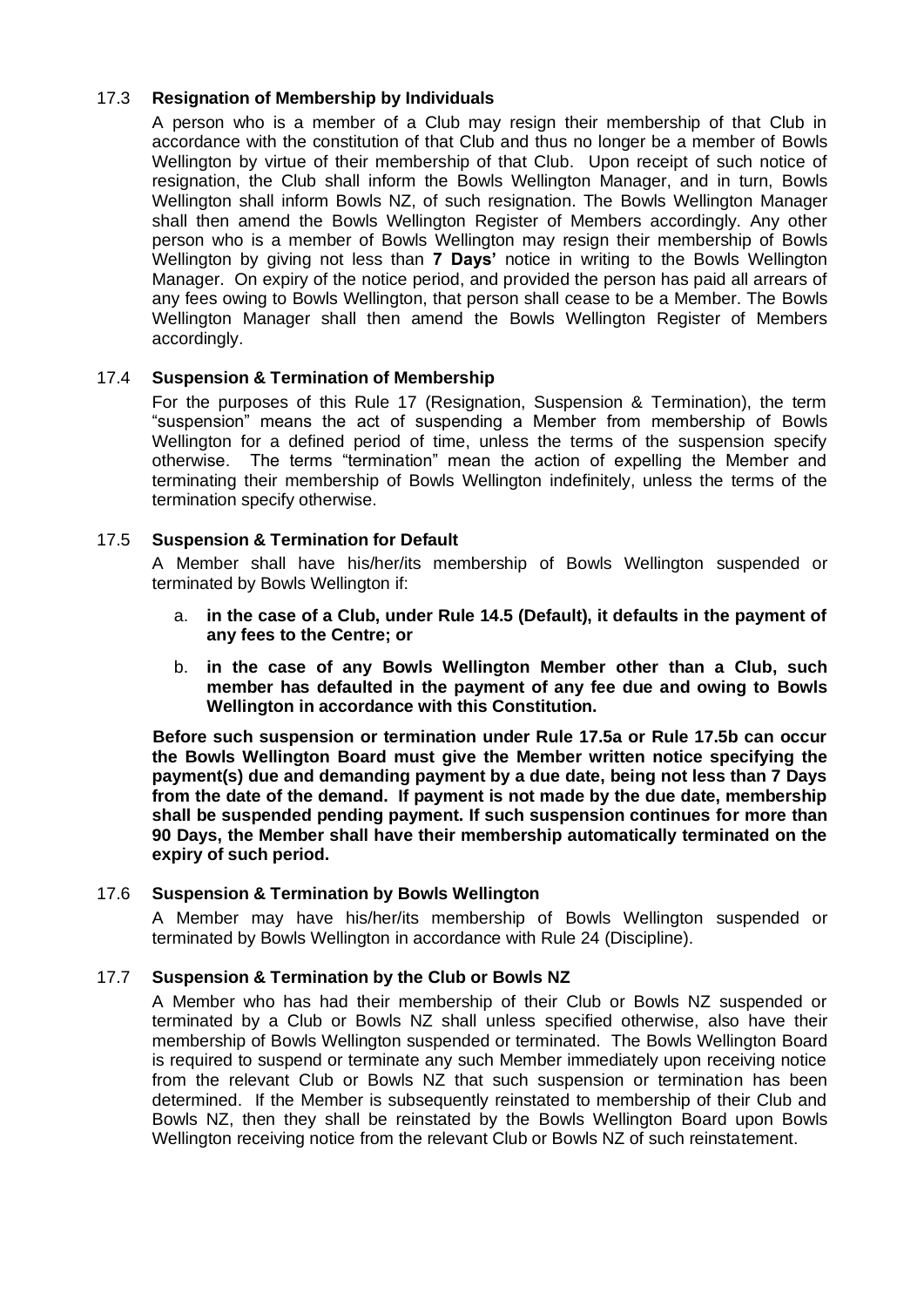# 17.8 **Notification of Decision**

Upon the decision by Bowls Wellington to suspend or terminate a Member under Rules 17.5 (Suspension & Termination for Default) and 17.6 (Suspension & Termination by Bowls Wellington), Bowls Wellington shall within 7 Days of the decision inform all Clubs and Bowls NZ of the decision. Bowls Wellington shall then amend the Register of Members accordingly.

# 17.9 **Consequences of Suspension/Termination of Membership**

Any Member which or who is suspended or terminated from membership of Bowls Wellington, shall forfeit all rights in and claims upon Bowls Wellington and its property (including Intellectual Property), and shall not use any Bowls Wellington property (including Intellectual Property). In particular, unless specified otherwise, the Member (and if a Club, the members of that Club) shall:

- a. **automatically have their membership of all Clubs and Bowls NZ suspended, expelled or terminated (as the case may be);**
- b. **not be entitled to any of the rights or privileges of membership set out in this Constitution, the Bowls Wellington Regulations or the constitutions and regulations of the applicable Club and Bowls NZ, including the right to nominate, elect or appoint officers, or the right to vote;**
- c. **not be entitled to participate, practice or play the Game of Bowls in any capacity in any competition, tournament, event or activity of any Club, Centre or Bowls NZ;**
- d. **not be entitled to have access to any function, activity, facilities, services or premises of any Club, Centre or Bowls NZ; and**
- e. **not be entitled to apply for, or be granted, membership, or to compete or play in a Game of Bowls with or for any other Club or Centre, and if such membership or playing rights are granted such membership and/or rights shall be invalid and in breach of this Constitution, for the period of the suspension, or in the case of termination, indefinitely unless membership is reinstated in accordance with this Constitution under Rule 17.10 (Reinstatement by Centre) or 17.11 (Reinstatement by Club).**

# 17.10 **Reinstatement by Bowls Wellington**

Membership, which has been suspended, or terminated by Bowls Wellington under this Constitution, may be reinstated at the discretion of the Bowls Wellington Board. If a Member is reinstated under this Rule, Bowls Wellington shall notify all Clubs and Bowls NZ of such reinstatement within **7 Days** of the decision being made to reinstate the Member, to enable Bowls NZ to amend the Register of Members accordingly.

# 17.11 **Reinstatement by Club**

Membership, which has been suspended or terminated by a Club, may be reinstated, if there is provision to do so, in accordance with the constitution of the relevant Club. If a member of a Club has their membership of the Club reinstated by the Club, the Club must notify Bowls Wellington and Bowls NZ of such reinstatement within **7 Days** of the decision to do so, to enable Bowls Wellington and Bowls NZ to amend their respective registers of members accordingly.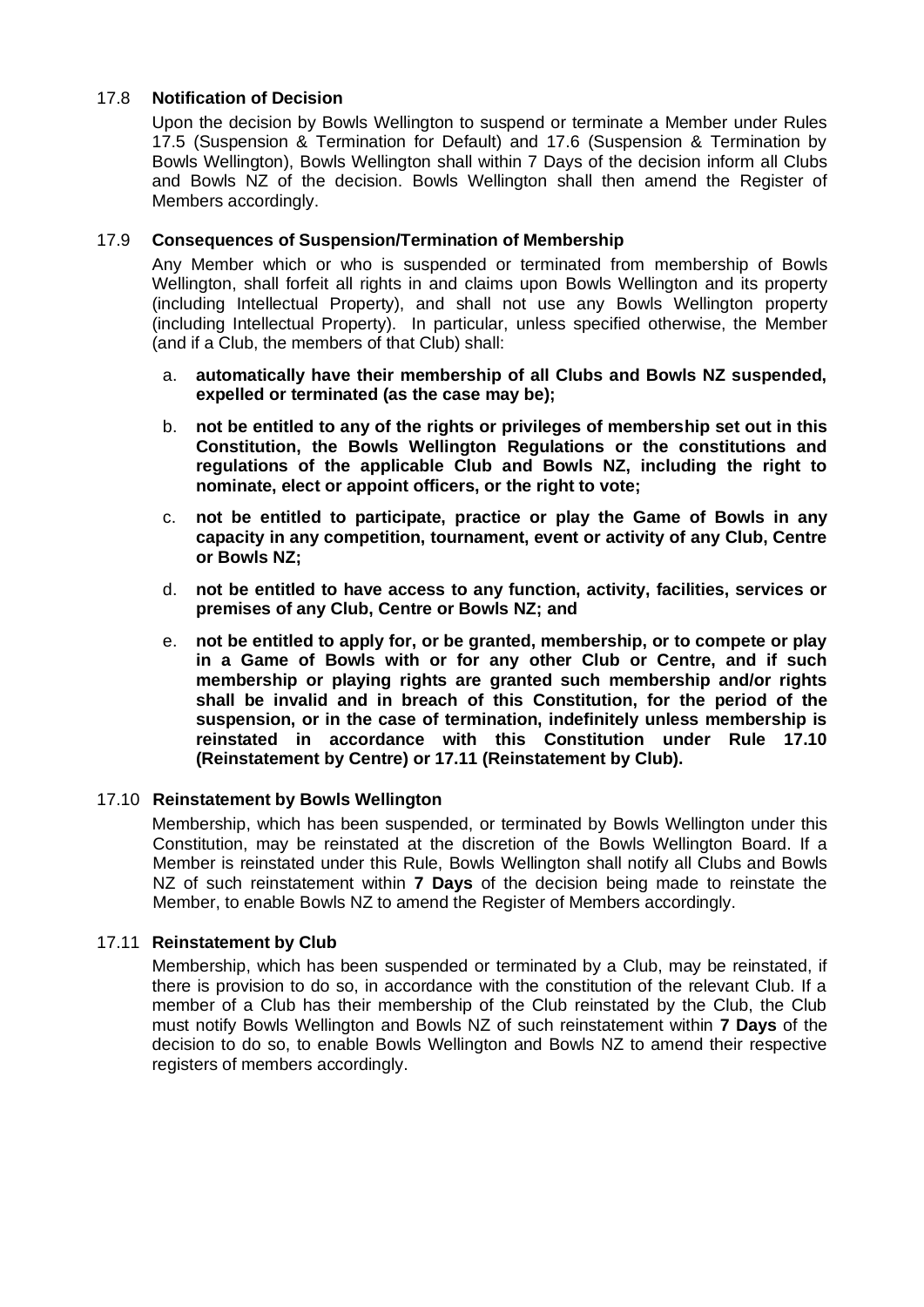# **18 President, Vice-President & Patron**

18.1 A President and Vice-President of Bowls Wellington shall be elected at each AGM.

#### 18.2 **Procedure**

The procedure for nominations and voting for the positions of President and Vice-President shall be as follows:

- a. **The Bowls Wellington Secretary shall, not later than 30 April in each year, write to each Club and invite nominations for the position of President and Vice-President, and the invitation must include the closing date for submitting nominations;**
- b. **Clubs may put forward nominations for the positions of President and Vice-President, and such nominations shall:**
	- i. be for a person who is not restricted from holding office under Rule 19.2 (Restriction);
	- ii. be in writing;
	- iii. be signed by the Club President and Club Secretary of the nominating Club;
	- iv. contain the consent of the nominee; and
	- v. contain the nominee's full postal address and such other information as the Centre Board may request in respect of each nomination;
- c. **if more than one valid nomination for the office of President and/or Vice-President is received, the Centre Manager shall advise all Delegates and Clubs of the names and addresses of the nominees, the names of the Clubs which submitted the nominations, and such other information as the Centre Board deems appropriate;**
- d. **if no valid nominations for the position of President and/or Vice-President are received by the Centre Manager in accordance with this Rule, then nominations for such position may be made from the floor at the AGM (provided the approval of the nominee has been obtained);**
- e. **if there is only one nominee for a position the Chairperson of the meeting shall declare the nominee elected; and**
- f. **if there is more than one nominee for a position:**
	- i. a ballot shall be taken amongst the Delegates present;
	- ii. all Delegates are eligible to vote for each of the vacant positions;
	- iii. in any ballot the highest polling candidate shall be deemed to be duly elected to the position; and
	- iv. where there is an equality of votes between candidates then a second ballot shall be held, and in the event of an equality of votes after the second ballot then the outcome shall be determined by lot.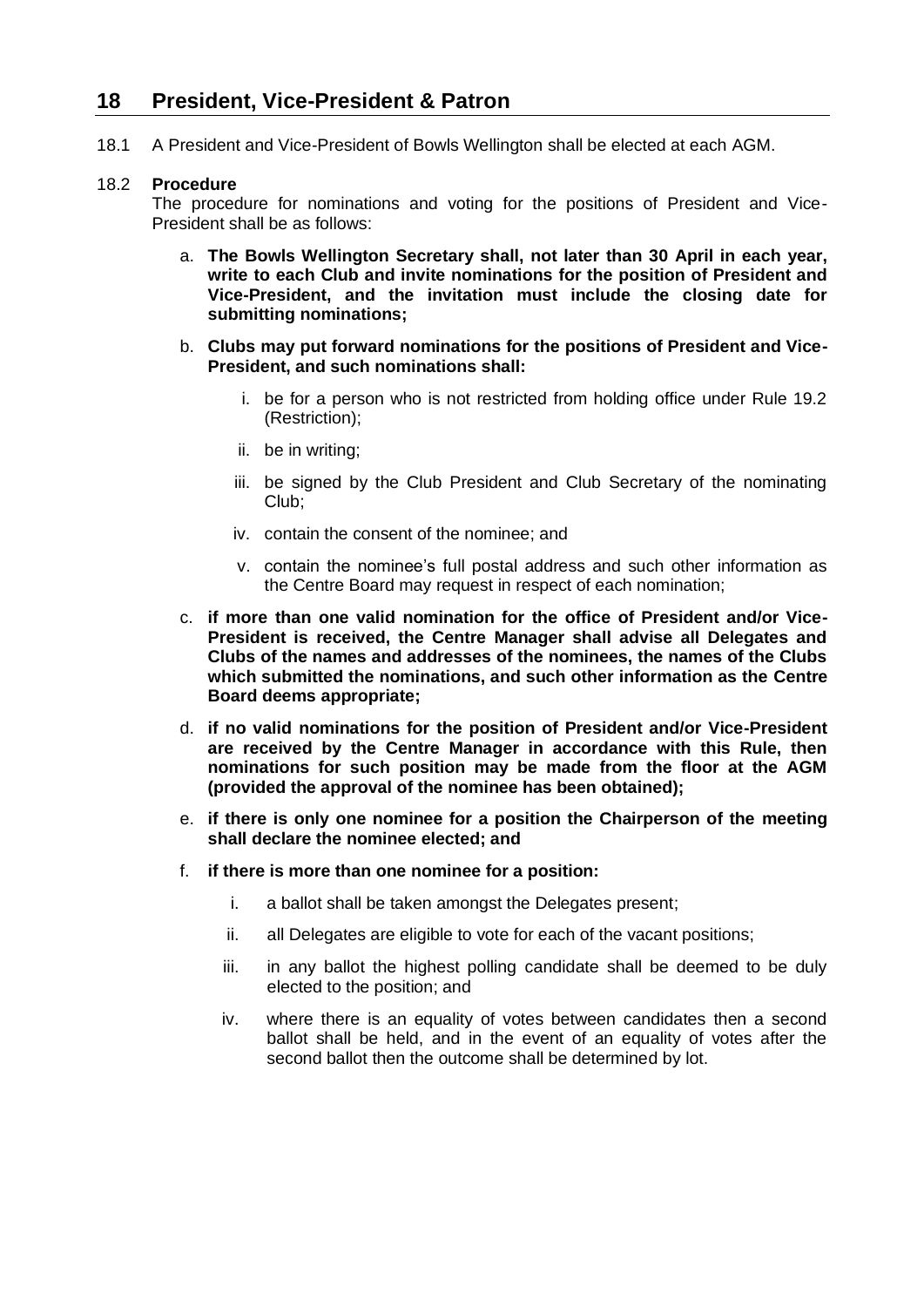# 18.3 **Term of Office**

The term of office of the President and Vice-President shall be from the conclusion of the AGM at which their election is made through to the close of the following AGM. There is no limit to the number of times that a person may be elected to serve as President or Vice-President.

#### 18.4 **Patron**

On the recommendation of the Bowls Wellington Board, Bowls Wellington may, by decision of the majority of Delegates at a General Meeting, invite a person to be Patron of Bowls Wellington. Such invitation, if accepted, shall be for such term as the Delegates at the General Meeting determine.

# **19 Bowls Wellington Board**

# 19.1 **Composition of the Bowls Wellington Board**

The Bowls Wellington Board shall comprise the President and Vice-President and five (5) members who shall assume office in accordance with this Constitution.

### 19.2 **Restriction**

Individuals may not serve on the Bowls Wellington Board if any of the following apply:

- a. **the person is an undischarged bankrupt, or is subject to a condition not yet fulfilled or any order under the Insolvency Act 1967;**
- b. **the person has been convicted of a crime involving dishonesty (within the meaning section 2(1) of the Crimes Act 1961) and has been sentenced for that crime within the last seven years;**
- c. **the person has been prohibited from being a director or promoter of, or being concerned or taking part in, the management of an incorporated or unincorporated body under the Companies Act 1993, Securities Act 1978, the Securities Markets Act 1988, the Takeovers Act 1993, or from being an officer of a charitable entity under the Charities Act 2005; or**
- d. **the person is subject to a property order made that the person is lacking in competence to manage their own affairs under the Protection of Personal and Property Rights Act 1988, or whose property is managed by a trustee corporation under section 32 of the Protection of Personal and Property Rights Act 1988.**

#### 19.3 **Selection Panel**

There shall be a Selection Panel established whose function shall be to consider, and recommend people to the Bowls Wellington Board. The Selection Panel shall consist of three persons comprising:

- <span id="page-25-0"></span>a. **one person who shall be elected by the Delegates at a General Meeting;**
- b. **the President for the time being of Bowls Wellington (or her/his nominee); and**
- c. **one person who shall be appointed by the Centre Board.**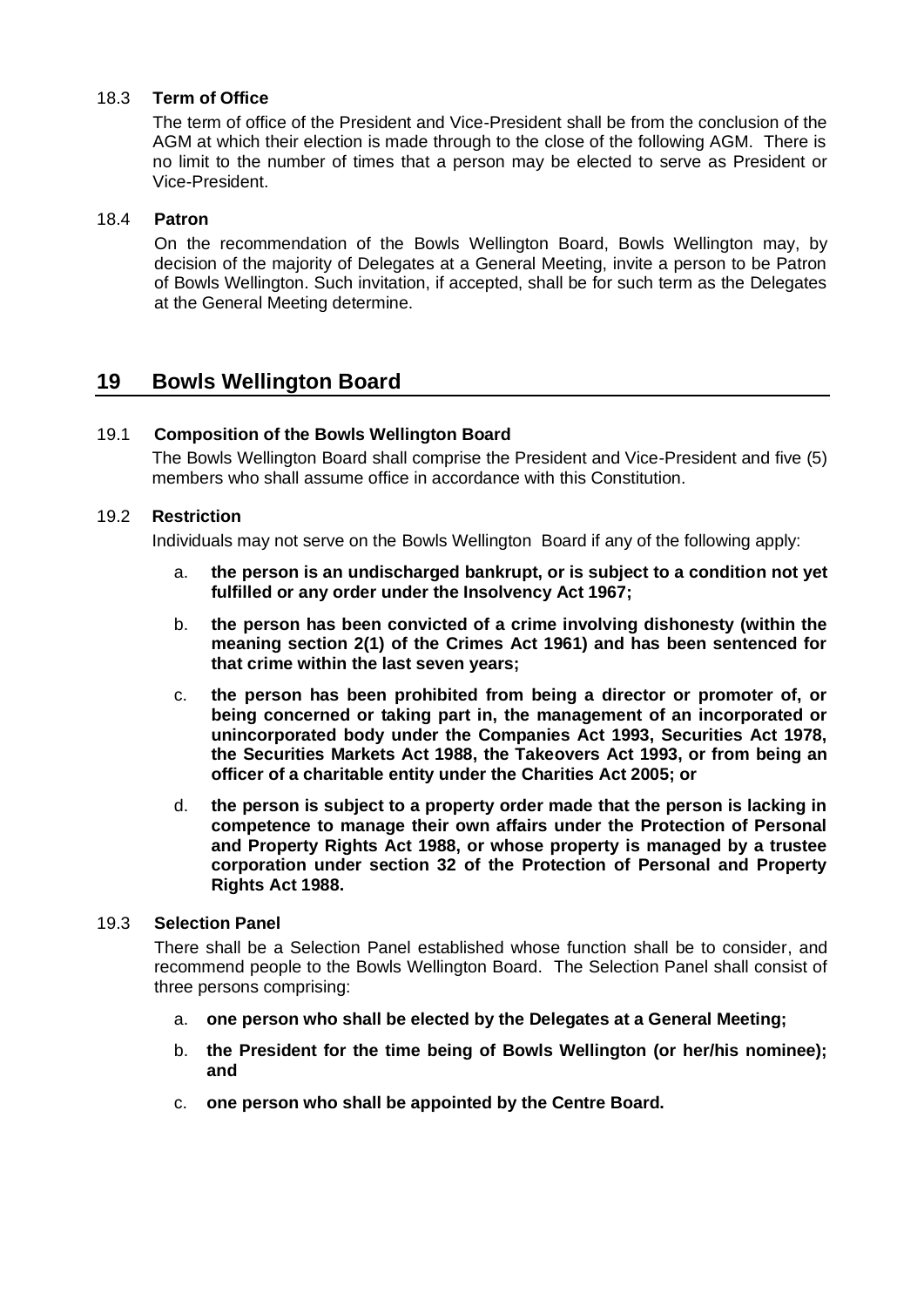#### 19.4 **Process**

In establishing the Selection Panel:

- a. **the Selection Panel shall be established by the Centre Board no later than 50 Days prior to the AGM in each year;**
- b. **no person nominated for a position as a Delegate or a position on the Bowls Wellington Board shall in the same year be eligible to be a member of the Selection Panel; and**
- c. **the Delegates may also appoint a deputy, from time to time, who shall stand in for the person described in Rule [1.21.a](#page-25-0) (Selection Panel) should that person not be available for any reason.**

#### 19.5 **Applications for the Bowls Wellington Board**

Applications for positions on the Bowls Wellington Board shall be made as follows:

- a. **The Bowls Wellington Manager shall, not later than the 30th day of April in each year, call for applications for the required number of Bowls Wellington Board Members (based on any vacancies due to arise at the AGM);**
- b. **Applications by candidates seeking appointment as an Bowls Wellington Board Member shall be made in writing and received by the Bowls Wellington Manager no later than the 31st day of May;**
- c. **The Bowls Wellington Manager shall then forward all applications together with a copy of any curriculum vitae supplied by a candidate to the Selection Panel;**
- d. **The Selection Panel shall recommend to the AGM candidates to serve on the Bowls Wellington Board, having regard to the factors specified in Rule 19.6 (Relevant Factors). If there are insufficient applications, the Selection Panel may on its own initiative contact additional persons who it considers meet the required criteria to see if they would be interested in serving on the Bowls Wellington Board. The number of candidates to be recommended to the AGM by the Selection Panel shall be the total of the number of Bowls Wellington Board Members retiring (by rotation or otherwise) or a lesser number if there are insufficient suitable candidates; and**
- e. **The Selection Panel shall provide a report for the AGM outlining the reasons for its recommendations which shall include a synopsis summarising the attributes it considers each candidate has for the position. The Selection Panel's recommendations shall be conveyed to the Bowls Wellington Manager in time to enable the Bowls Wellington Manager to include details of the candidates appointed by the Selection Panel in the AGM Agenda.**

#### 19.6 **Relevant Factors**

In considering its recommendations to the AGM, the Selection Panel shall take into account the following factors about the applicant and the Bowls Wellington Board as a whole:

- a. their prior experience as a director, trustee, or experience in any other governance role;
- b. their knowledge of, and experience in, the Game of Bowls generally, at international, national, and/or local level;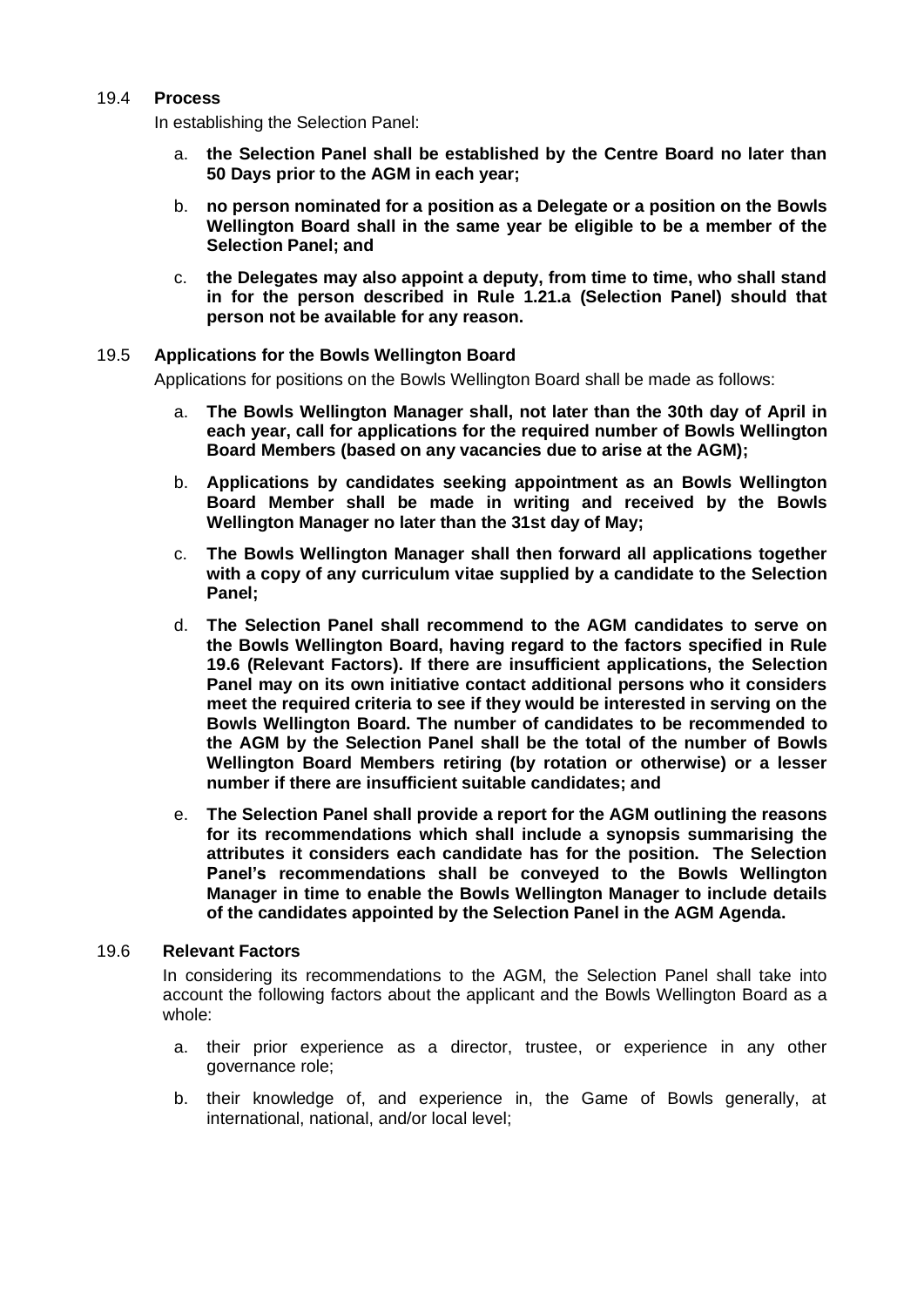- c. their occupational skills, abilities, and experience;
- d. their knowledge of, and experience in, community, sports and/or not for profit organisations generally;
- e. the need for conflicts of interest on the Bowls Wellington Board to be minimised;
- f. the need for a wide range of skills and experience on the Bowls Wellington Board including skills in commerce, finance, marketing, law or business generally;
- g. the need for gender balance on the Bowls Wellington Board; and
- h. the need for the Bowls Wellington Board as a whole to have sufficient knowledge of or experience in the Game of Bowls.

#### 19.7 **Appointment of Bowls Wellington Board Members**

The delegates at the AGM may appoint as Bowls Wellington Board Members those candidates recommended by the Selection Panel. In the event a recommended candidate(s) is not appointed by the delegates at the AGM, the Selection Panel shall reconvene as soon as practicable after the AGM and shall, having regard to the factors specified in Rule 19.6 (Relevant Factors), select a person(s) who it considers meets the required criteria and the name of the person(s) so selected shall be circulated by the Bowls Wellington Manager to all delegates for endorsement. Upon receipt by the Bowls Wellington Manager of the endorsement of a majority of delegates, the candidate shall be deemed to have been duly appointed as a Bowls Wellington Board Member.

#### 19.8 **Term of Office of Bowls Wellington Board Members**

Every person elected to the Bowls Wellington Board at an AGM shall assume office at the conclusion of the AGM at which they were elected. Every person appointed to the Bowls Wellington Board shall assume office at the conclusion of the AGM at which their appointment is announced. Subject to the provisions of this Constitution, all persons appointed to the Bowls Wellington Board by the AGM shall serve on the Bowls Wellington Board for a term that shall conclude at the AGM two years after their appointment.

#### 19.9 **Schedule of Rotation**

To ensure rotation on the Bowls Wellington Board, there must be at least two vacancies (whether by expiry of term of office, retirement or otherwise) on the Bowls Wellington Board at every AGM. If there are insufficient vacancies to give effect to this requirement the Bowls Wellington Board shall, prior to the AGM, determine by lot which of its number shall retire and notify the Delegates of this decision prior to the AGM.

#### 19.10 **Chairperson of the Bowls Wellington Board**

The Chairperson of the Bowls Wellington Board shall be appointed or elected annually by the Bowls Wellington Board from amongst its number immediately after the AGM, as follows:

- a. **if there is only one nomination for the position of Chairperson the person nominated shall be duly appointed;**
- b. **if more than one person is nominated for the position of Chairperson then an election shall be held by ballot;**
- c. **where there is an equality of votes between candidates then a second ballot shall be held, and in the event of an equality of votes after the second ballot then the Chairperson shall be determined by lot; and**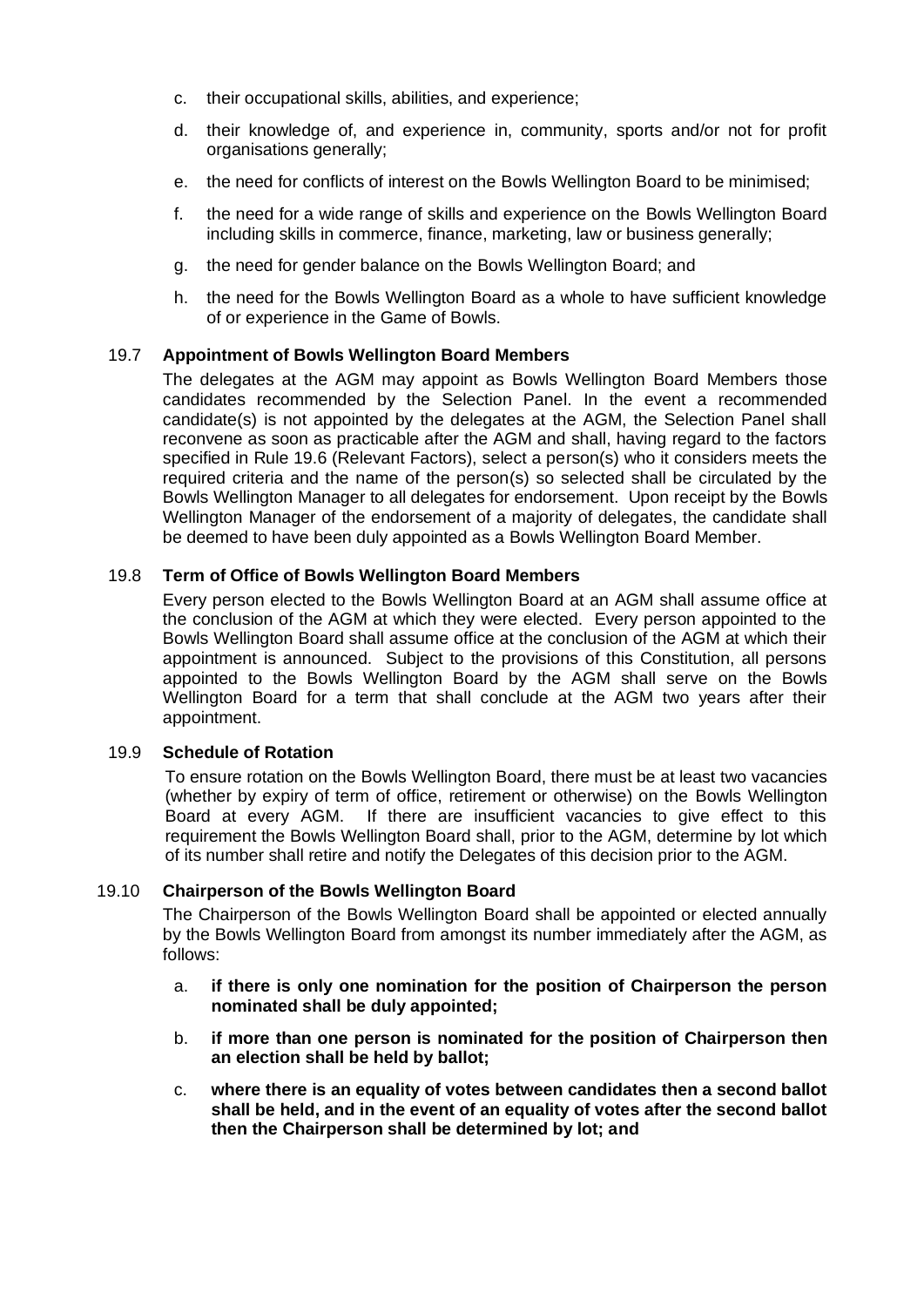## d. **if necessary, the Bowls Wellington Board may seek assistance from the Bowls Wellington Manager in conducting the ballot(s) and/or lot.**

### 19.11 **Term of Office of the Chairperson**

The Chairperson shall hold office as the Chairperson from the date of appointment until the conclusion of the next AGM, unless the Bowls Wellington Board chooses to replace the Chairperson, or the Chairperson is removed between AGMs in accordance with this Constitution.

#### 19.12 **Vacancies**

The office of a Bowls Wellington Board Member shall become vacant if the Bowls Wellington Board Member:

- a. **resigns from his or her position on the Bowls Wellington Board;**
- b. **is removed from office in accordance with this Constitution;**
- c. **is absent from three (or more) consecutive meetings of the Bowls Wellington Board without the approval of the Bowls Wellington Board; or**
- d. **dies.**

# 19.13 **Vacancy of President's Position**

If the position of President becomes vacant, the Vice-President shall automatically assume this position for the balance of the President's term of office.

#### 19.14 **Vacancy of Chairperson's Position**

If the position of Chairperson becomes vacant then the Bowls Wellington Board shall appoint one of its members to that position.

#### 19.15 **Co-Option if a Vacancy Arises**

If any vacancy arises on the Bowls Wellington Board after an AGM, the Bowls Wellington Board has the power to fill that vacancy by co-option until the next AGM, or the Bowls Wellington Board may choose to leave the position vacant until the next AGM. If a person is appointed to fill a vacancy that person shall hold office until the next AGM (unless removed prior to that date in accordance with this Constitution).

#### 19.16 **Suspension of a Bowls Wellington Board Member**:

The Bowls Wellington Board may, after reasonable enquiry and after giving the person concerned the right to be heard, suspend a person from their position on the Bowls Wellington Board in the following circumstances:

- a. **if the person is charged with committing a criminal offence punishable by a term of imprisonment and the Bowls Wellington Board consider the circumstances justify immediately suspension; or**
- b. **if any of the circumstances described in Rule 19.2 (Restriction) occur to that person during their term of office; or**
- c. **if the Bowls Wellington Board consider any member of the Bowls Wellington Board has breached any one or more of the duties specified in Rule 21.2 (Powers and Duties); or**
- d. **if the Bowls Wellington Board consider any member of the Bowls Wellington Board has acted in a manner that has caused, or may cause, significant harm to Bowls Wellington**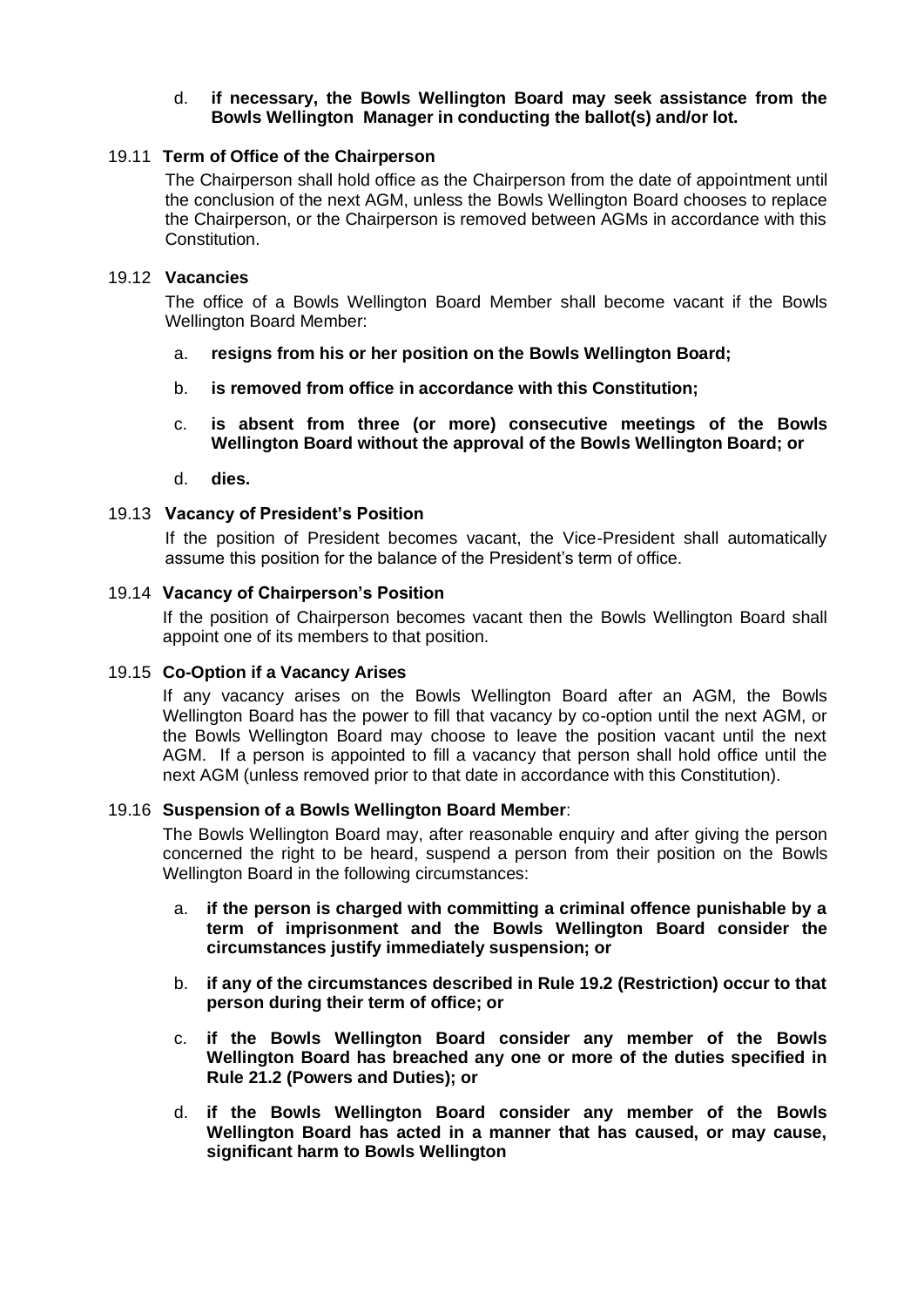# 19.17 **Removal From Office**

In addition to the power of suspension in Rule 19.15 (Suspension of a Bowls Wellington Board Member), the Bowls Wellington Board may, with the approval of a motion by no less than two-thirds of the Bowls Wellington Board, remove any Bowls Wellington Board Member from the Bowls Wellington Board before the expiry of their term of office if any of the circumstances set out in Rule 19.15a to 19.15d apply, provided that:

- a. **the person concerned has been notified that a Bowls Wellington Board meeting is to be held to discuss that person's removal from office; and**
- b. **the person concerned has been given an opportunity to make submissions about the proposed removal prior to the Bowls Wellington Board meeting or by submission in person at the Bowls Wellington Board meeting.**

# **20 Proceedings of the Bowls Wellington Board**

# 20.1 **Number of Meetings**

The Bowls Wellington Board shall meet a minimum of six times in each year.

# 20.2 **Convening of Meetings**

Notwithstanding Rule 20.1 (Number of Meetings), a meeting of the Bowls Wellington Board shall be held at such venue and time as decided by the Chairperson, or if requisitioned for the consideration of urgent business by not less than two Bowls Wellington Board Members. Such requisition shall be in writing addressed to the Bowls Wellington Manager and shall state full details of the urgent business to be discussed.

# 20.3 **Notice of Meetings**

Unless for some good reason the circumstances do not permit this, the Bowls Wellington Manager shall provide to each Bowls Wellington Board Member not less than **14 Days'** written notice of any Bowls Wellington Board meeting convened under Rule 20.1 (Number of Meetings) and not less than **7 Days'** written notice of any Bowls Wellington Board meeting convened under Rule 20.2 (Convening of Meetings).

# 20.4 **Quorum**

The quorum for meetings of the Bowls Wellington Board shall be four Bowls Wellington Board Members. No business shall be transacted at any Bowls Wellington Board meeting unless a quorum is present (but the abstention of a member from voting under Rule 20.5 (Disclosure of Interests) shall not affect the quorum), except that those present may fix a date, time, and venue for the reconvening of the meeting.

Notice of such date, time, and venue of any reconvened meeting shall be given forthwith to each Bowls Wellington Board Member.

# 20.5 **Disclosure of Interests**

Any Member, including any Bowls Wellington Board member, who may derive some personal or financial before the Bowls Wellington Board shall disclose the nature and extent of their interest to the Bowls Wellington Board and shall take no part whatsoever in the matter before the Bowls Wellington Board where they hold such interest.

# 20.6 **Voting**

Subject to Rule 20.5 (Disclosure of Interests), each Bowls Wellington Board Member present at any Bowls Wellington Board meeting shall be entitled to exercise one vote whenever voting is required. The Chairperson shall have a deliberative vote, and in the event of an equality of votes the Chairperson shall also have a casting vote.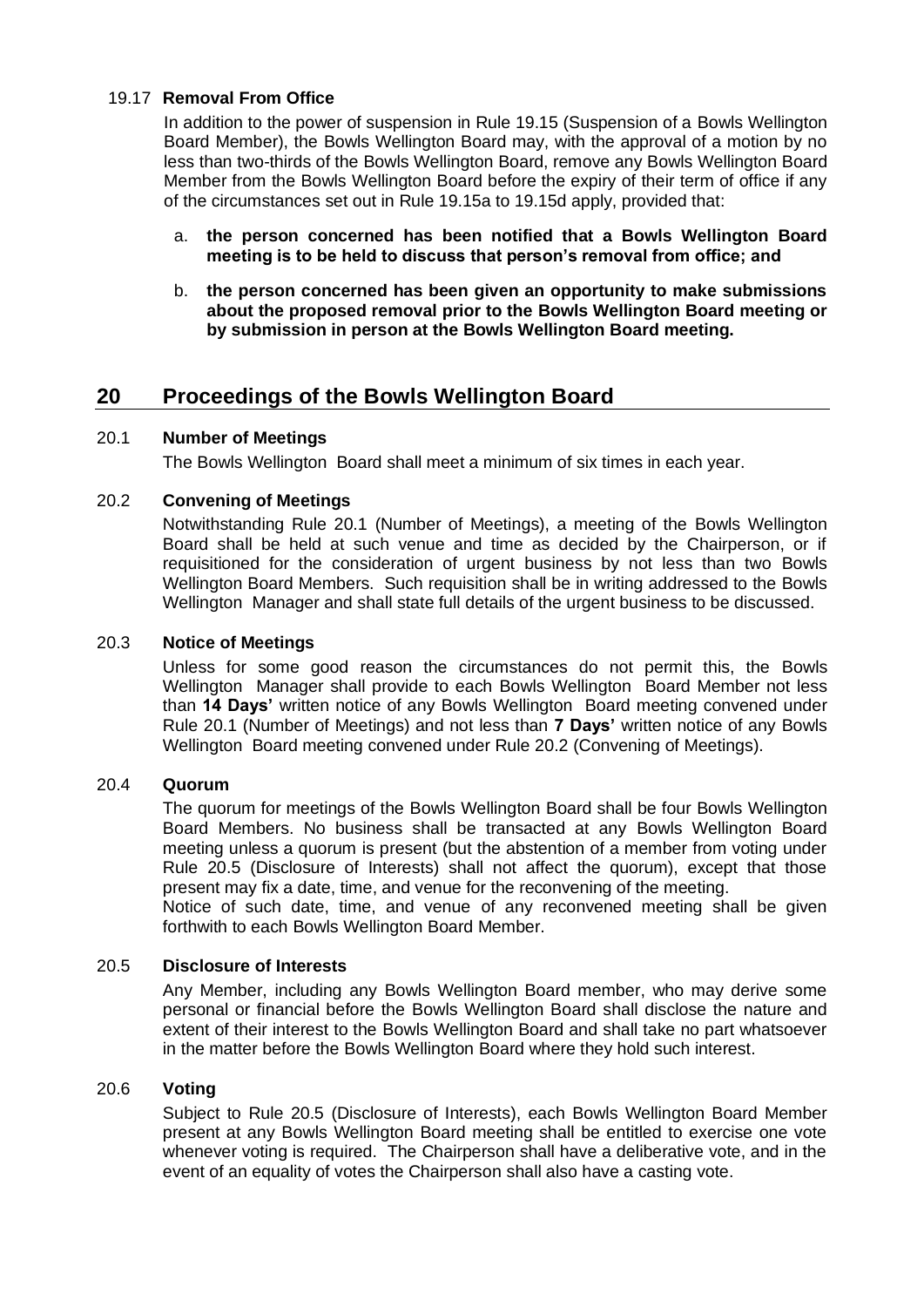#### 20.7 **Resolutions**

The Bowls Wellington Board may make a decision by signed resolution or consent in lieu of a meeting. Any such resolution shall be valid as if it had been passed at a meeting of the Bowls Wellington Board as long as:

- a. **a copy of the proposed resolution is sent to every Bowls Wellington Board Member; and**
- b. **over half of the Bowls Wellington Board Members sign or consent to the resolution and return evidence of this consent to the Chairperson (or such other person as agreed by the Bowls Wellington Board) by mail, electronic mail, facsimile, or another form of visible or electronic communication, by the date and time specified by the Chairperson.**

# 20.8 **Minutes**

The Bowls Wellington Manager shall ensure the proceedings of each Bowls Wellington Board meeting are properly recorded as soon as possible after the conclusion of each meeting of the Bowls Wellington Board. A copy of such minutes shall then be forwarded to each Bowls Wellington Board Member. Any Member of Bowls Wellington may also request a copy of such minutes. The original of each set of minutes shall be permanently affixed in the minute book and confirmed at the next meeting of the Bowls Wellington Board.

#### 20.9 **Honoraria**

Subject to Rule 28 (Application of Income & No Pecuniary Profit), all Bowls Wellington Board Members are entitled to receive an annual honorarium. The maximum annual amount of honoraria for Bowls Wellington Board Members must be approved at the AGM pursuant to Rule 24.2 (AGM Business).

# 20.10 **Meetings Using Technology**

A meeting of the Bowls Wellington Board may be held by the contemporaneous linking together by telephone or other means of communication of the Bowls Wellington Board Members provided that prior notice of the meeting is given to all Bowls Wellington Board Members and provided that all persons participating in the meeting are able to hear each other effectively and simultaneously.

# **21 Powers and Duties of the Bowls Wellington Board**

# 21.1 **Overall Power**

The Bowls Wellington Board shall be the policy-making body of Bowls Wellington and shall be responsible for managing the business and affairs of Bowls Wellington. The Bowls Wellington Board shall, through clearly defined delegations of authority, delegate to the Bowls Wellington Manager and, where appropriate, through the Bowls Wellington Manager to Bowls Wellington staff, the day-to-day management of the business and affairs of Bowls Wellington

#### 21.2 **Powers and Duties**

Subject to Rule 21.3 (Restriction on Major Transactions), the Bowls Wellington Board shall have the following general powers and duties:

- a. **To develop and implement strategies, policies and procedures for the administration, promotion and development of the Game of Bowls in the Bowls Wellington District;**
- b. **To develop and implement prudent policies to protect and enhance Bowls Wellington' finances and property;**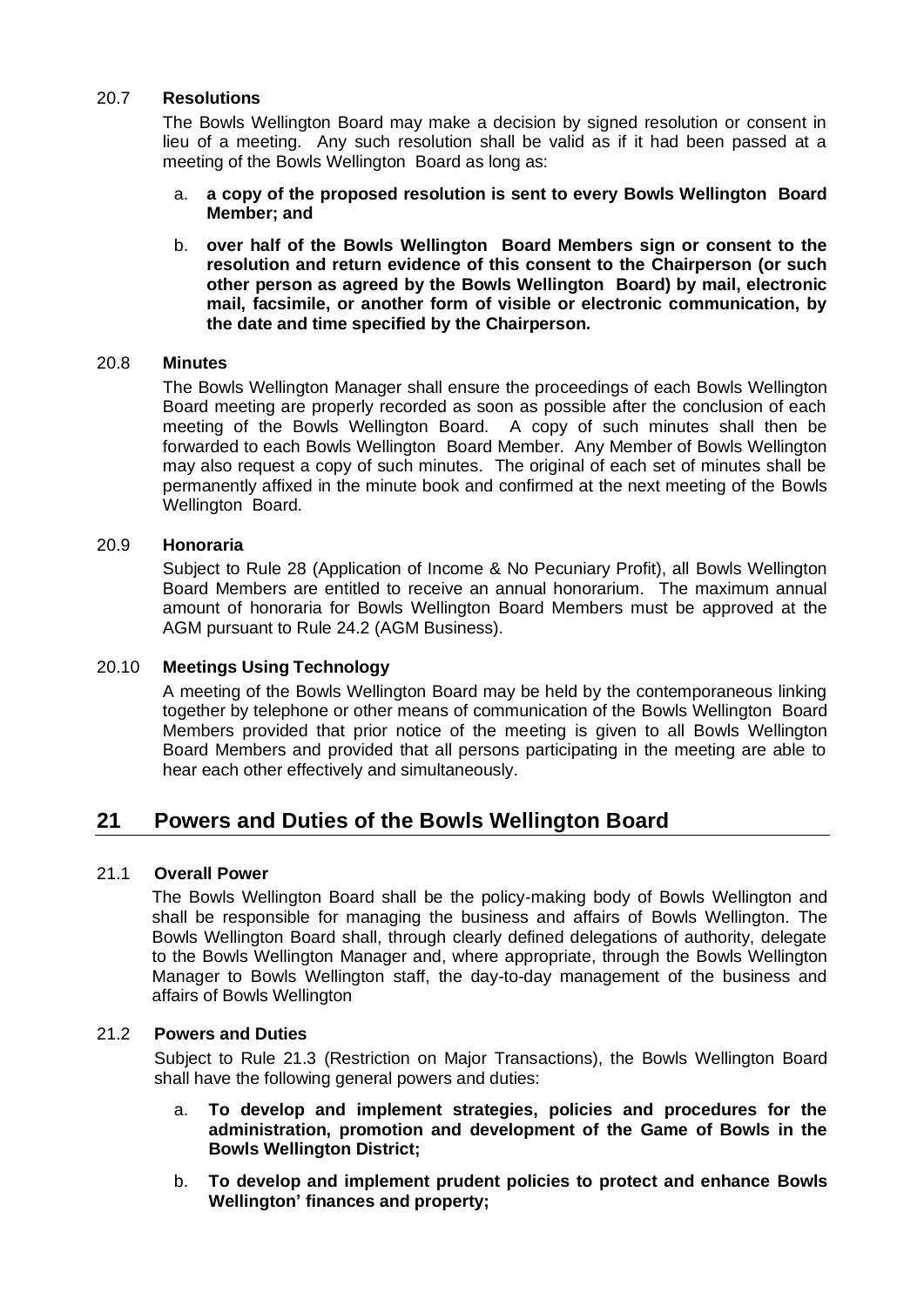- c. **To employ or engage the Bowls Wellington Manager, determine the terms and conditions of employment/engagement, and, if necessary, terminate such employment/engagement;**
- d. **To establish such committees and groups as it considers appropriate to assist it to carry out its responsibilities;**
- e. **To establish such corporate and other entities to carry on and conduct all or any part of the affairs of Bowls Wellington;**
- f. **To co-opt, engage, contract or otherwise agree to obtain the assistance or advice of any person or organisation for the Bowls Wellington Board;**
- g. **To delegate such powers as it considers appropriate to employees, committees or other groups appointed by it;**
- h. **To enforce the Laws of the Sport;**
- i. **To determine the yearly calendar for Bowls Wellington tournaments, events and competitions in the Bowls Wellington District;**
- j. **To employ, engage or otherwise appoint coaches, managers, umpires and other support personnel for Bowls Wellington representative bowls teams and competitions, determine the terms and conditions of such appointments and, if necessary, terminate such appointments;**
- k. **To appoint such persons as it considers appropriate to committees, positions and roles within Bowls Wellington, (except as otherwise specified in this Constitution or the Bowls Wellington Regulations), to determine the terms and conditions of such appointment and, if necessary, to terminate such appointments;**
- l. **To select Bowls Wellington representative Bowls Teams, Bowls Sides and squads;**
- m. **Subject to this Constitution, to fill vacancies of the Bowls Wellington Board, and of any committees and other groups which are established by it;**
- n. **To determine the conditions and rules of Bowls Wellington tournaments, events and competitions, held by or under its auspices;**
- o. **To appoint and administer the Bowls Wellington Judicial Committee;**
- p. **To nominate delegates to represent the Bowls Wellington at General Meetings of Bowls NZ;**
- q. **To discipline Members as specified in this Constitution and the Bowls Wellington Regulations;**
- r. **To develop Bowls Wellington programmes for playing, coaching, umpiring and officiating the Game of Bowls and implement them as agreed by Bowls NZ together with national programmes in the Bowls Wellington District;**
- s. **To hear and determine any Disputes, Misconduct or other matters as specified in this Constitution and the Regulations; and**
- t. **To do all other acts and things which are within the powers and objects of Bowls Wellington and which the Bowls Wellington Board considers appropriate.**

#### 21.3 **Restriction on Major Transactions**

The Bowls Wellington Board shall not undertake a Major Transaction without the approval of the Members by Special Resolution at a General Meeting.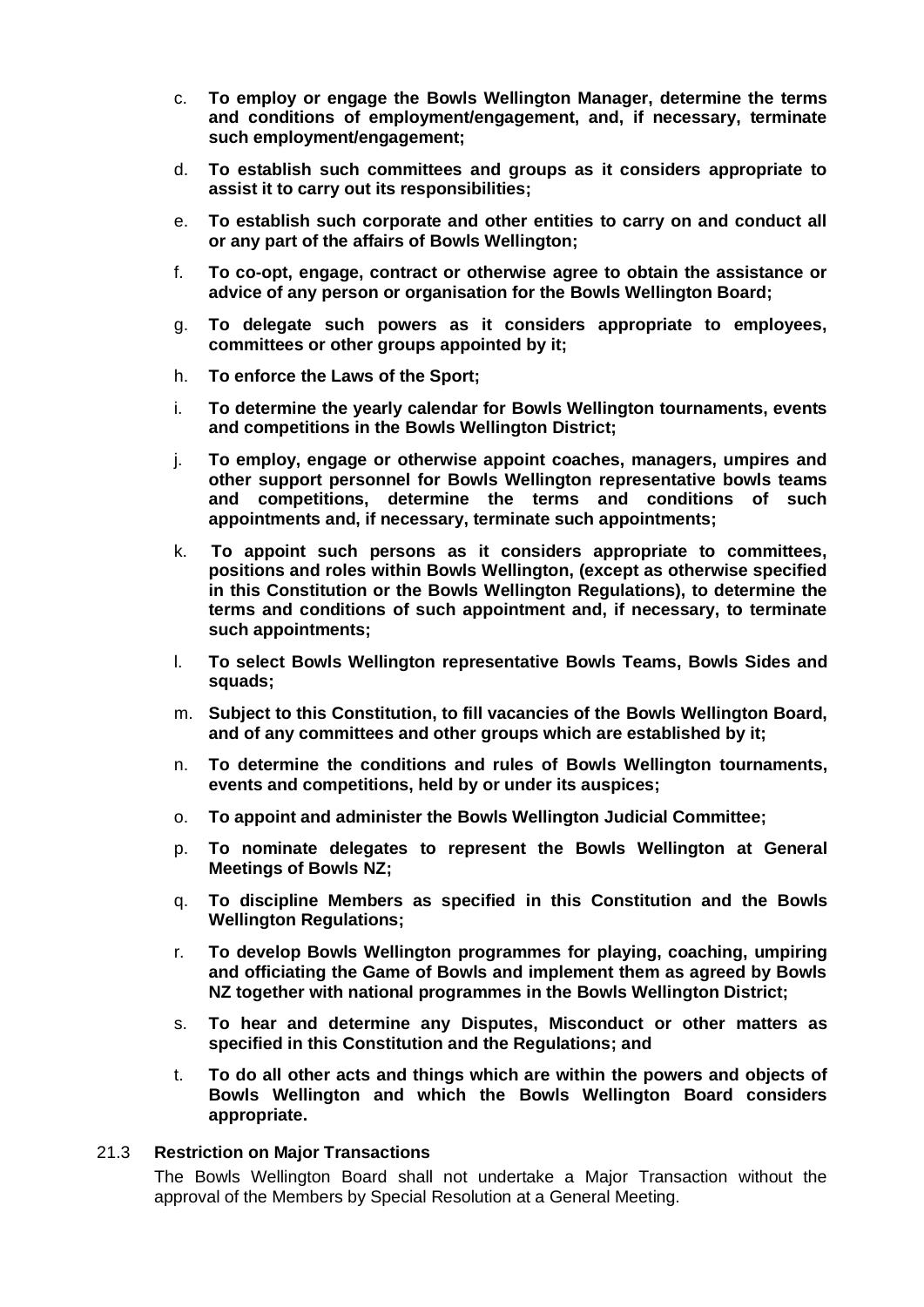# 22.1 **Appointment**

The Bowls Wellington Board shall appoint a person (not being a Delegate) to be the Bowls Wellington Manager for such remuneration, with such duties and on such conditions, as it shall determine. Such person shall hold Office as the Bowls Wellington Manager for the term of that person's appointment as determined by the Bowls Wellington Board. The Bowls Wellington Manager shall be entitled with the permission of the Chairperson to address and advise the Delegates and the Bowls Wellington Board on any matter under consideration.

# 22.2 **Administration**

The Bowls Wellington Manager shall attend all General Meetings and meetings of the Bowls Wellington Board (subject to any decision to the contrary by any meeting of either body), but shall have no right to vote.

# 23.3 **Correspondence**

All correspondence to Bowls Wellington must be addressed to and come through the office of the Bowls Wellington Manager in order to receive due and proper consideration.

# **23 General Meetings**

# 23.1 **AGM**

An Annual General Meeting (AGM) of Bowls Wellington shall be held not later than the 31st day of August each year. The Bowls Wellington Manager shall give at least 30 Days' written notice of the date, time, and venue of the AGM to all Centre Board Members and all Clubs (who shall in turn notify their members).

# 23.2 **AGM Business**

The business to be transacted at every AGM shall include:

- a. **Confirmation of the minutes of the previous AGM and any SGM held since the previous AGM;**
- b. **Receiving the Bowls Wellington Board's report for the financial year ending 31 May;**
- c. **Receiving the audited statement of accounts and balance sheet for Bowls Wellington for the financial year ending 31 May;**
- d. **The election of a President and Vice-President;**
- e. **The election of a person to the Selection Panel;**
- f. **The appointment of a Patron (if desired);**
- g. **The confirmation of any appointments to the Bowls Wellington Board;**
- h. **Fixing the Membership Fee(s) and any Special-Purpose Fee(s) payable by Clubs to Bowls Wellington, having regard to the recommendation of the Bowls Wellington Board and the budget presented to support the same;**
- i. **Fixing the maximum annual Honoraria payable by Bowls Wellington to the Bowls Wellington Board Members in accordance with 20.9 (Honoraria);**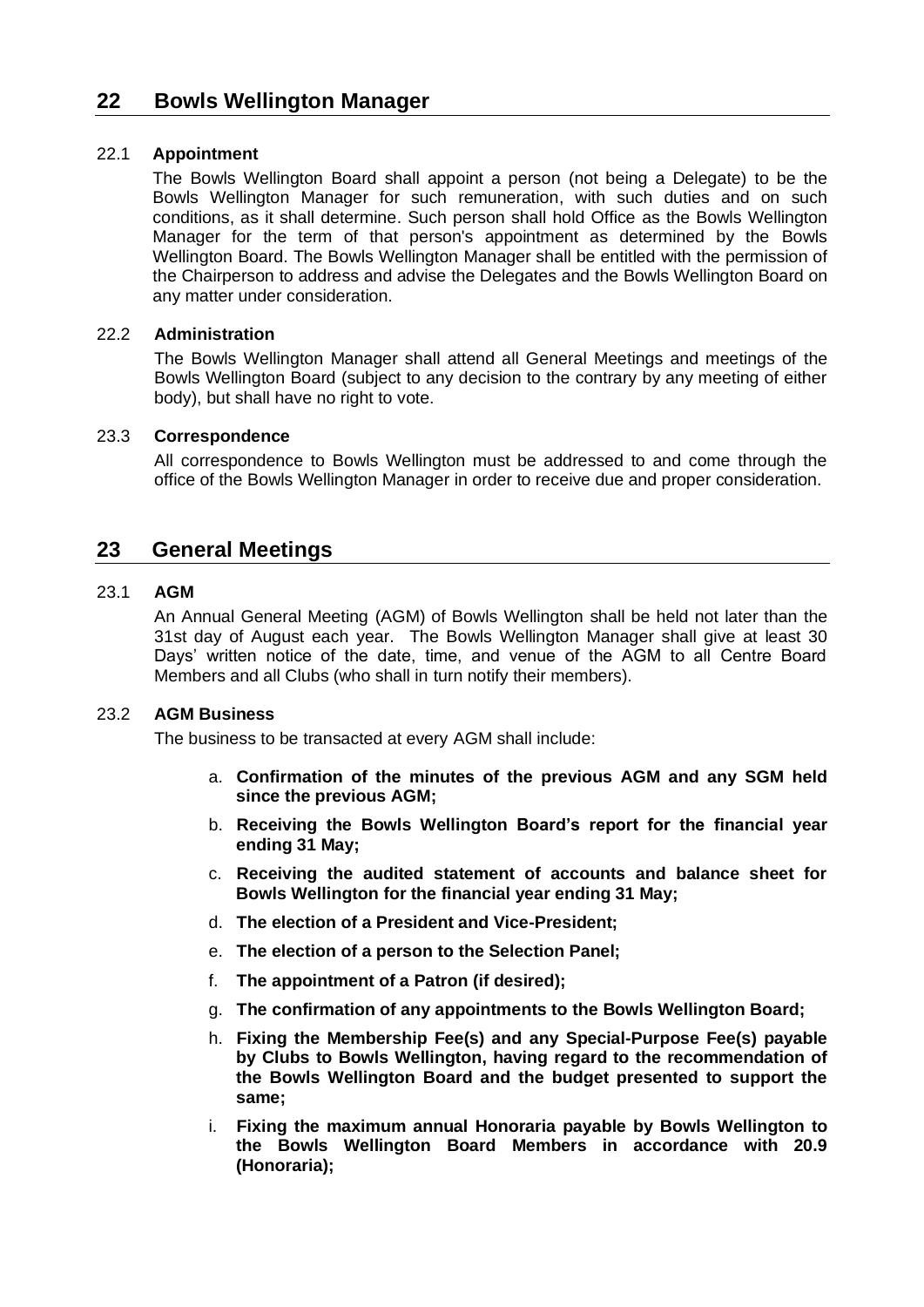- j. **Considering and determining any notices of motion which propose alterations to the Constitution of which due and proper notice has been given in accordance with Rule 29.2 (Timing);**
- k. **Considering and making recommendations to the Bowls Wellington Board as a result of any notices of motion of which due and proper notice has been given in accordance with Rule 24.4 (Notices of Motion); and**
- l. **Transacting such other business as the General Meeting deems appropriate.**

### 23.3 **AGM Agenda**

An agenda containing the business to be discussed at the AGM as set out in Rule 24.2 (AGM Business) shall be sent to all Bowls Wellington Board Members and Clubs no later than **30 Days** before the date of the AGM. Any additional items of general business may be raised from the floor with the consent of the chairperson of the AGM.

#### 23.4 **Notices of Motion**

Any notice of motion from the Bowls Wellington Board or from a Club must be received by the Bowls Wellington Manager by the 15<sup>th</sup> of May prior to an AGM in order to be considered at that meeting, unless otherwise agreed by the Bowls Wellington Board. Every notice of motion from a Club must be signed by the Club President or Club Secretary.

#### 23.5 **Urgent Matters**

Any matter of an urgent or extraordinary nature which normally would be required to be the subject of a notice of motion before it could be considered at an AGM may, if prior written notice has been given to the Bowls Wellington Manager and the Chairperson, be brought before an AGM and determined at that AGM but **only** if the majority of the votes available to those Delegates present and voting at the meeting are in favour of the matter being determined without being notified to the Clubs.

#### 23.6 **SGM**

The Bowls Wellington Manager shall convene a Special General Meeting ("SGM") of Bowls Wellington by giving the requisite notice required under Rule 23.7 (Notice of SGM):

- a. **when directed to do so by the Bowls Wellington Board, which direction must include full details of the business to be dealt with at the meeting; or**
- b. **on requisition in writing signed by not less than seven (7) Clubs which requisition must provide full details of the business that is proposed to be dealt with at the meeting.**

#### 23.7 **Notice of SGM**

If the Bowls Wellington Manager is required to convene a SGM, the Bowls Wellington Manager shall give at least fourteen (14) days' notice to the President, Chairperson, Delegates and member Clubs of the date and venue of such meeting (except where, in the view of the President such notice period is not practicable). The notice of the SGM must clearly state the reasons why the SGM is being convened and provide as full details as possible of the nature of the business to be transacted at the meeting. Only the business stated in the notice of SGM may be dealt with at such SGM.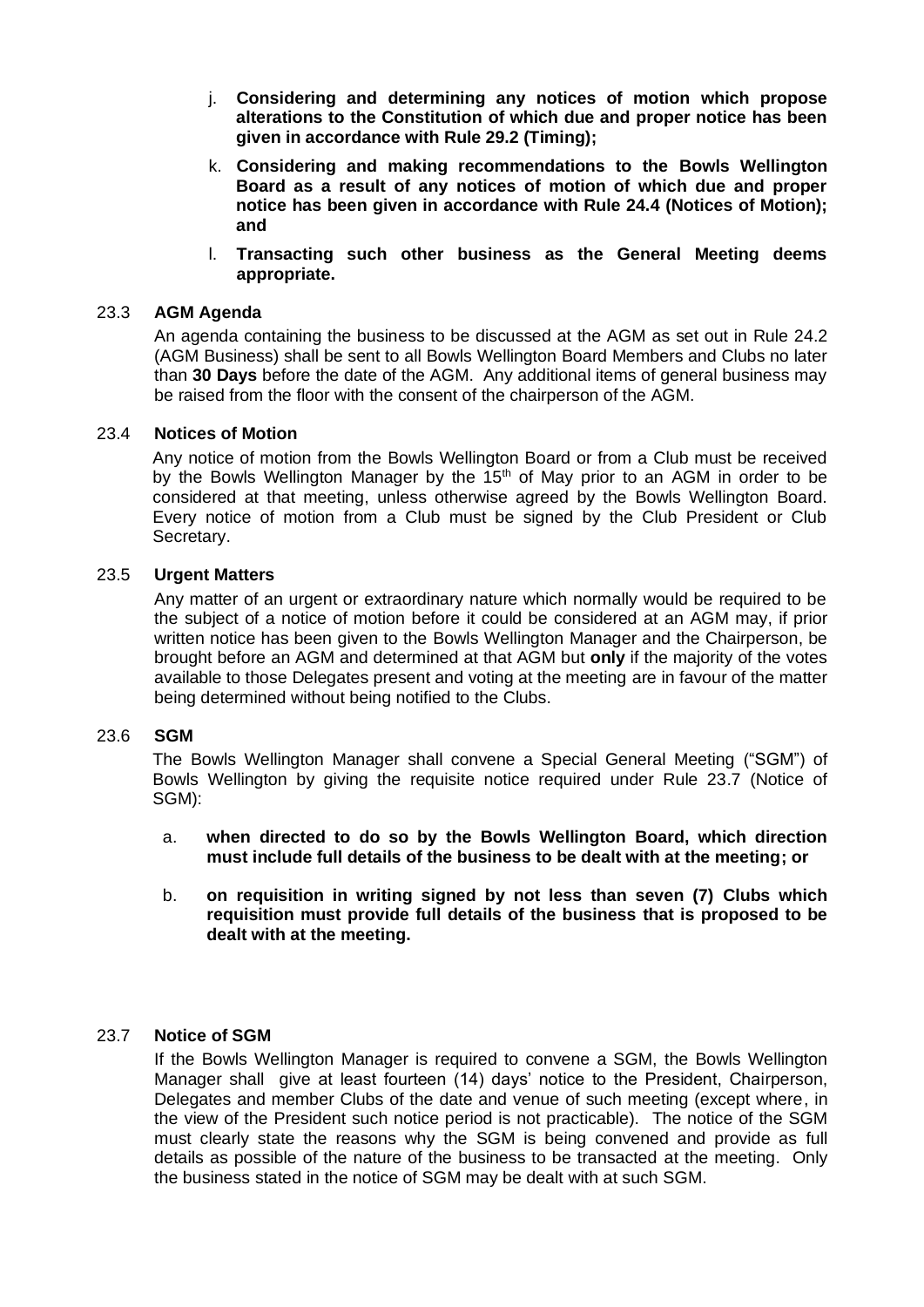# 23.8 **Meetings Using Technology**

In any case where the Bowls Wellington Board deems it appropriate, a SGM may be held by the contemporaneous linking together of participants in the SGM by telephone or other such means of communication. The procedural requirements in this Constitution relating to General Meetings shall apply with any necessary modification as determined by the Bowls Wellington Board.

### 23.9 **Chairperson**

The Chairperson of any General Meeting shall be the Chairperson of the Bowls Wellington Board. In the event of the Chairperson of the Bowls Wellington Board being unavailable, the meeting shall appoint the President or Vice President to chair the meeting in the Chairperson's absence.

#### 23.10 **Delegates**

Each Club may elect or appoint a Delegate (in accordance with the Constitution of the Club) to represent the Club at General Meetings of Bowls Wellington and to vote on behalf of the club at General Meetings of Bowls Wellington in accordance with Rule 24.12 (Voting).

#### 23.11 **Observers**

In addition to the Delegates, all Members except Honorary Life Members are entitled to attend General Meetings as observers. All members (except Honorary Life Members) who attend shall not be entitled to speak or vote. Honorary Life Members are entitled to attend and speak at General Meetings, but shall have no right to vote (unless the Honorary Life Member is a Delegate in which case she/he has the rights as a Delegate).

#### 23.12 **Voting**

At General Meetings:

- a. **Each Club represented at a General Meeting by its Delegate shall be entitled to one vote for every forty of its Members (or part thereof) as at 31 December last preceding the General Meeting, up to a maximum of three votes.**
- b. **The Bowls Wellington Manager shall declare the voting entitlement for each Club at the General Meeting, based on the most up to date records held at the office of Bowls Wellington as to number of Individual Members.**
- c. **Voting shall be by Ordinary Resolution unless this Constitution expressly requires a Special Resolution (such as in Rule 10.2 (Honorary Life Members – Process), Rule 30 (Alterations to Constitution) and Rule 32 (Dissolution & Liquidation)).**
- d. **Except as otherwise expressly set out in this Constitution, all questions shall be decided by ballot unless the Delegates determine, by Ordinary Resolution that another voting method is necessary.**
- e. **In the event of a tied vote, the Chairperson shall have a casting vote. In exercising a casting vote the Chairperson shall have due regard to, but shall not be bound by, the status quo.**
- f. **No names of Delegates shall be recorded as voting either for or against a motion, unless specifically requested by any Delegate, and then in the case of that Delegate only.**
- g. **Where a show of hands or ballot is taken, the total votes for and against the motion or amendment shall be recorded.**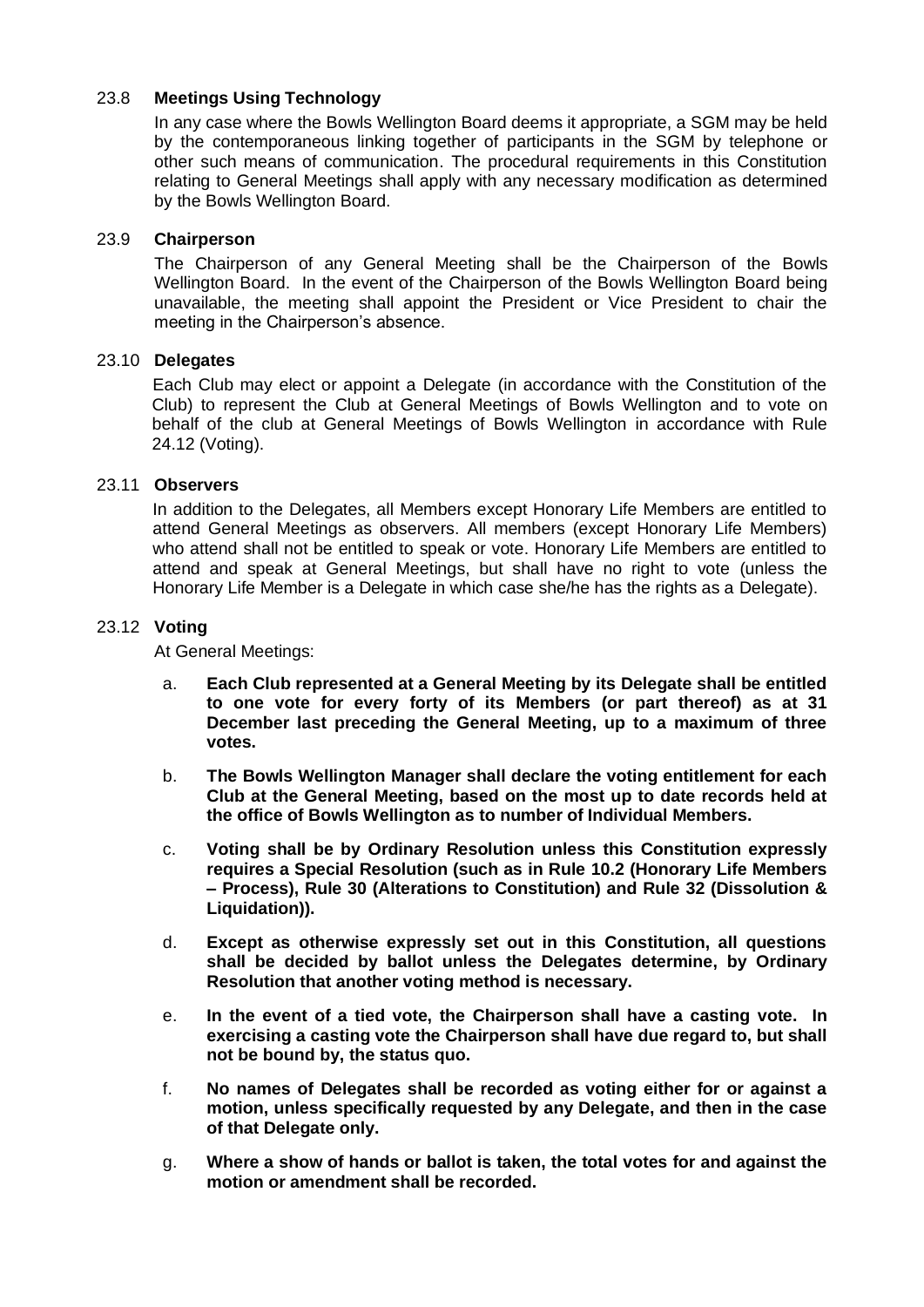h. **Proxy voting is not permitted.**

# 23.13 **Meeting Procedure**

At General Meetings:

- a. **The quorum for a General Meeting shall be one greater than half of the number of Delegates entitled to vote, provided that should such number not be a whole number the quorum shall be the next whole number;**
- b. **No business shall be transacted at any General Meeting unless a quorum is present when the meeting proceeds to business. In the event of a quorum not being present within half an hour after the appointed time on the meeting date, the meeting shall stand adjourned to a date, time and venue to be fixed by the Chairperson on adjourning the meeting. If a quorum is not present within half an hour after the appointed commencement time of the reconvened meeting, the Delegates present at the reconvened meeting shall constitute a quorum; and**
- c. **On all questions of order the decision of the Chairperson shall be final unless dissented from by Ordinary Resolution.**

# 23.14 **Minutes**

The Bowls Wellington Manager shall ensure the proceedings of all General Meetings are recorded and incorporated in a minute book. As soon as possible after the conclusion of each meeting the Bowls Wellington Manager shall forward a copy of the minutes to all Bowls Wellington Board Members, all Clubs and Bowls NZ. A copy of such minutes shall also be made available upon request to any Member.

# **24 Discipline**

# 24.1 **Jurisdiction of the Bowls Wellington Board**

Subject to Rule 25.3 (Jurisdiction of the Bowls NZ Judicial Committee) and in accordance with the Bowls Wellington Regulations, the Bowls Wellington Board has jurisdiction to hear and determine Disputes and Misconduct at Bowls Wellington Level. For the purposes of this Rule the Bowls Wellington Board includes any sub-committee of Bowls Wellington, including a judicial committee established by the Bowls Wellington Board in accordance with Rule 21.2d (Powers and Duties).

# 24.2 **Composition of the Bowls Wellington Judicial Committee**

If the Centre Board establishes a judicial committee to assist it to hear and determine Disputes and Misconduct at Bowls Wellington Level in accordance with Rule 25.1 (Jurisdiction of the Bowls Wellington Board), such Bowls Wellington judicial committee shall comprise not less than three persons appointed by the Bowls Wellington Board. Each member of the Bowls Wellington judicial committee shall not be an employee of Bowls Wellington or a person who has an interest in the matter before the Bowls Wellington judicial committee. At least one of the members must have legal experience, and the others should, if possible, have one or more of the following competencies:

- a. **a person with significant experience in disciplinary tribunals, preferably in relation to bowls; and/or**
- b. **a person with extensive knowledge of the Game of Bowls.**

**The Bowls Wellington Board shall appoint one of the members of the Bowls Wellington judicial committee to act as the chairperson of the Bowls Wellington**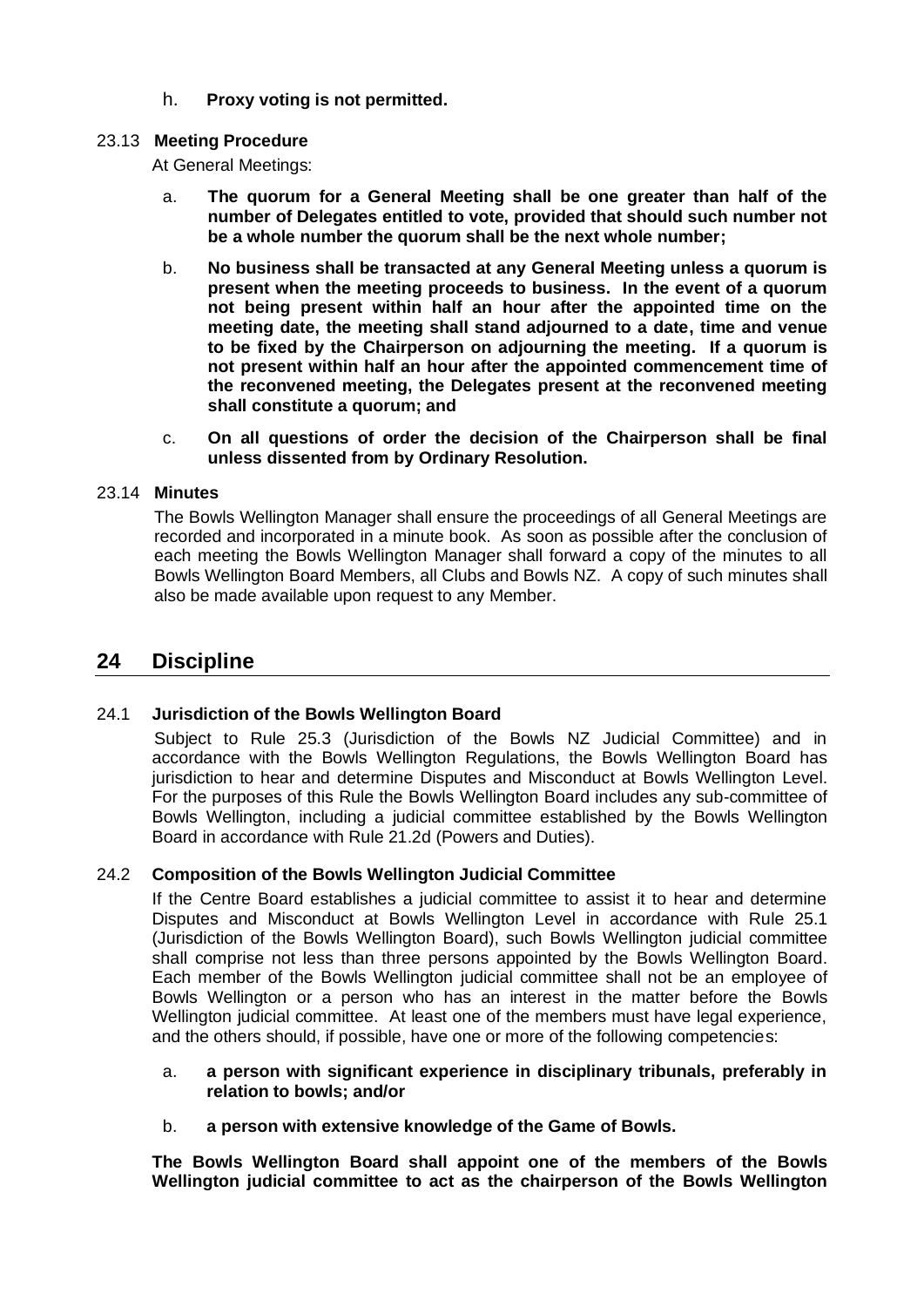**judicial committee. The quorum for all meetings of the Bowls Wellington judicial committee shall be three persons.** 

#### 24.3 **Jurisdiction of the Bowls NZ Judicial Committee**

In accordance with the Bowls NZ Constitution and/or the Bowls NZ Regulations, the Bowls NZ Judicial Committee has jurisdiction to hear and determine:

- a. **Disputes and Misconduct at National Events, unless already heard in accordance with any applicable event rules;**
- b. **Disputes and Misconduct at International Level, unless already heard in accordance with applicable event rules;**
- c. **other Disputes and Misconduct involving Bowls NZ Members:**
	- i. that are not within the jurisdiction of a Club, Centre, the Bowls NZ Board and/or Regional Judicial Committee; or
	- ii. where the parties agree in writing; and

#### d. **any jurisdictional issues regarding Disputes and Misconduct.**

#### 24.4 **Application of Rule 24**

The Bowls Wellington Board has no jurisdiction to hear and determine any Dispute(s) and/or Misconduct heard and/or determined by a Club.

#### 24.5 **Procedure**

The relevant body in this Rule 25 (Discipline) shall take such action as it considers appropriate provided it acts in accordance with the principles of natural justice and any applicable regulations.

# **25 Appeals**

#### 25.1 **Appeal Process**

The process for appeals of decisions involving Misconduct or a Dispute shall be as follows:

a. **Appeal to a Regional Judicial Committee: Where there is a Dispute or Misconduct at Bowls Wellington Level which is determined by the Bowls Wellington Board (or committee on its behalf), any party affected by that decision may only appeal such decision to the Regional Judicial Committee in the Region in accordance with the Bowls NZ Regulations.**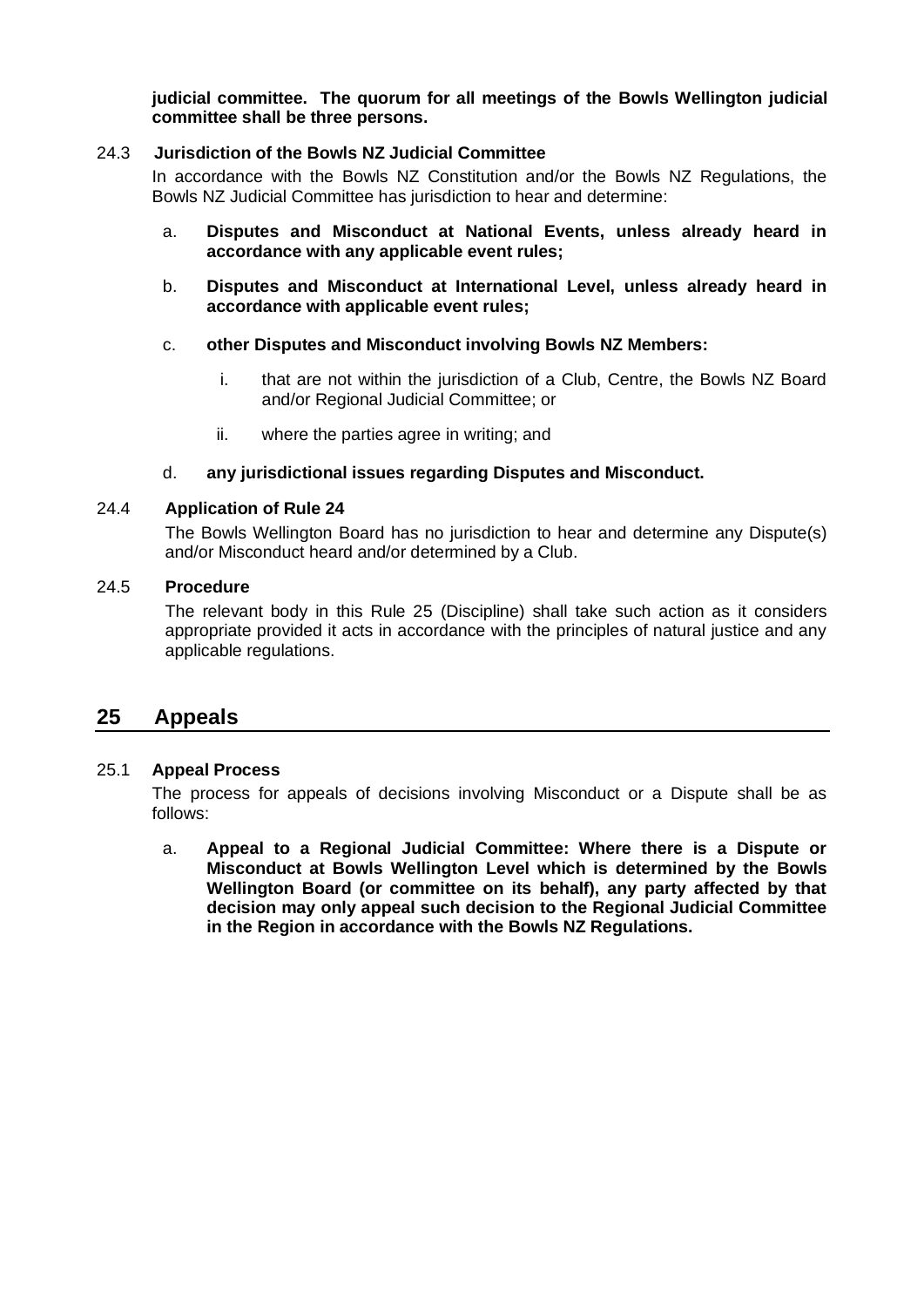- b. **Appeal to Sports Tribunal: Where there is a Dispute or Misconduct which is determined by the Bowls NZ Judicial Committee under Rules 25.3 (Jurisdiction of the Bowls NZ Judicial Committee) (a) and (b), any party affected by that decision may only appeal such decision to the Sports Tribunal in accordance with the Rules of the Sports Tribunal provided such an appeal is permitted by the rules of the particular event.**
- c. **No appeal right: There shall be no right of appeal from a decision of the Bowls NZ Judicial Committee under Rules 25.3 (Jurisdiction of the Bowls NZ Judicial Committee) (c) and (d).**

### 25.2 **Procedure**

In determining any appeal, the Bowls Wellington Board shall follow the procedures set out in the Bowls Wellington Regulations.

# 25.3 **Stay of Execution**

Pending the determination of an appeal before it, the Bowls Wellington Board may grant a stay of execution of the decision which is being appealed.

# **26 Laws of the Sport**

26.1 All matches shall be played in accordance with the Laws of the Sport and Regulations made under the Bowls NZ Constitution, and Bowls Wellington and its members shall, as a condition of the continuance of membership of Bowls NZ, at all times and in all respects conform to and be bound by the Constitution of Bowls NZ.

# **27 Finances**

#### 27.1 **Financial Year**

The financial year of Bowls Wellington shall end on 31 May, or such other date as determined by the Centre Board.

# 27.2 **Centre Funds**

The Bowls Wellington Board is responsible for the receipt and banking of all monies received by Bowls Wellington and for all sums paid out by Bowls Wellington

#### 27.3 **Banking**

The Bowls Wellington' current bank account(s) shall be kept at a trading bank chosen by the Bowls Wellington Board. All bank account(s) of Bowls Wellington must be operated in accordance with any policies determined by the Bowls Wellington Board.

# 27.4 **Accounting Records**

The Bowls Wellington Board shall ensure there are true and complete accounts kept of the income and expenditure and assets and liabilities of Bowls Wellington. The accounting records of Bowls Wellington must be kept at the office of Bowls Wellington or at such other place as the Bowls Wellington Board may determine. The accounting records must be open to inspection by Members at such reasonable times agreed by the Bowls Wellington Board.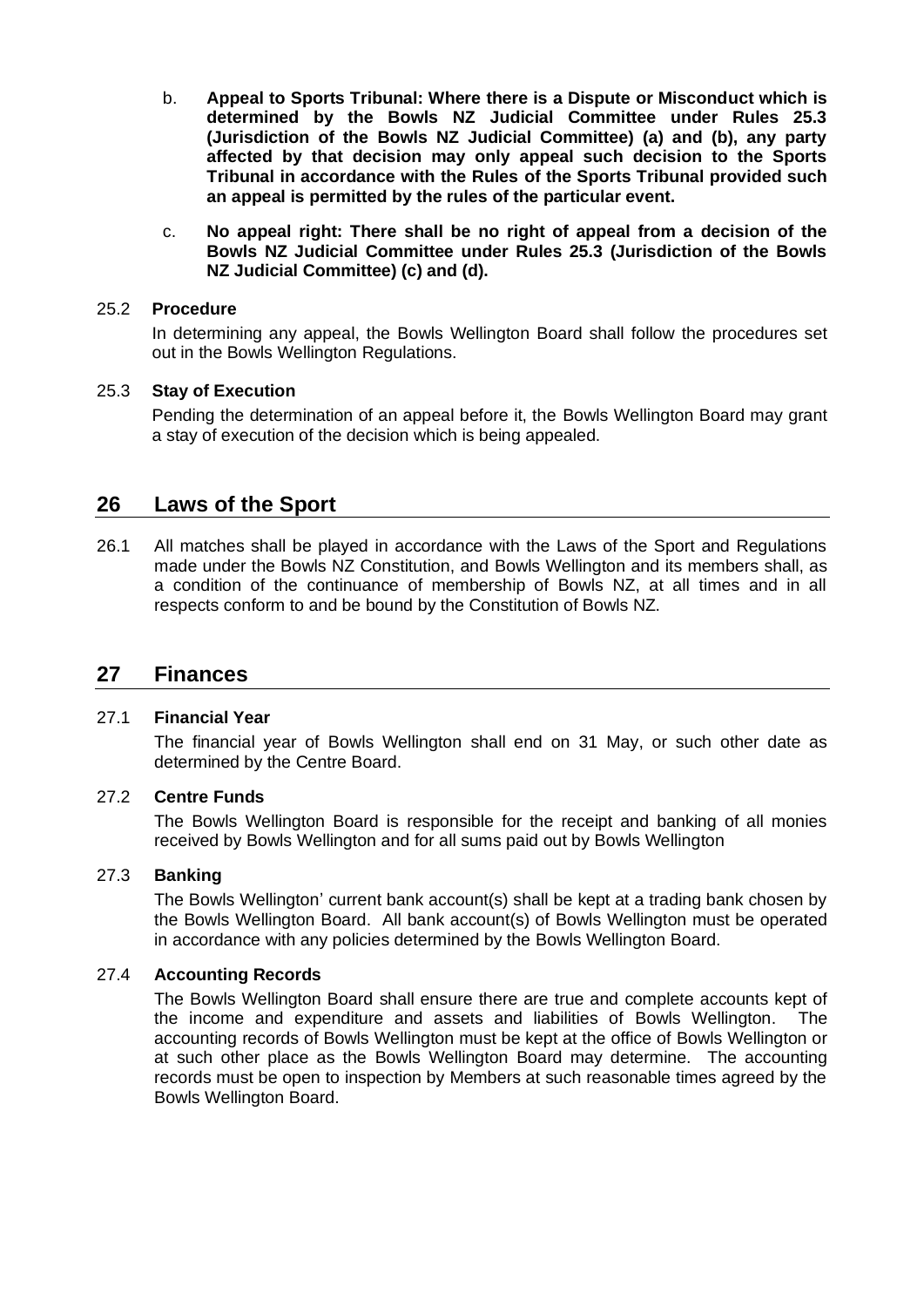# 27.5 **Financial Reviewer**

The Bowls Wellington Board shall appoint an independent reviewer to examine and review the books and accounts of Bowls Wellington and report on these at the AGM (and as otherwise required by the Bowls Wellington Board). The reviewer shall at all reasonable times have access to the books and accounts of Bowls Wellington and shall be entitled to any information required relating to them or to any matter deemed necessary or desirable for audit purposes.

# **28 Application of Income & No Pecuniary Profit**

# 28.1 **Application of Income**

The income and property of Bowls Wellington shall be applied solely towards the promotion of the Objects of Bowls Wellington.

#### 28.2 **No Pecuniary Profit**

No Member of Bowls Wellington or any person associated with a Member shall participate in or materially influence any decision made by Bowls Wellington in respect of the payment to or on behalf of that Member or associated person of any income, benefit, or advantage whatsoever. Any such income paid shall be reasonable and relative to that which would be paid in an arm's length transaction (being the open market value). The provisions and effect of this Rule shall not be removed from this Constitution and shall be included and implied into any document replacing this Constitution.

# **29 Alterations to Constitution**

#### 29.1 **Process**

This Constitution may only be altered, added to, or repealed by a Special Resolution at a General Meeting in accordance with this Constitution.

#### 29.2 **Timing**

Notice of an intention to alter this Constitution must be given by the Bowls Wellington Board or any Member:

- a. **at least 40 Days prior to an AGM to be considered at that AGM; or**
- b. **as part of the request to hold an SGM made in accordance with Rule 23.6 (Special General Meeting).**

# **30 Bowls Wellington Regulations**

#### 30.1 **Bowls Wellington Board to Determine**

The Bowls Wellington Board may determine regulations (to be known as "Bowls Wellington Regulations") covering any matters as the Bowls Wellington Board in its discretion deems appropriate, provided they are not inconsistent with this Constitution, the Bowls NZ Constitution, or the Bowls NZ Regulations. Such Bowls Wellington Regulations when determined shall be recorded in a Regulations Register maintained by the Bowls Wellington Manager and may be circulated to Clubs as the Bowls Wellington Board considers appropriate.

#### 30.2 **Application**

Bowls Wellington Regulations shall be binding on all Members.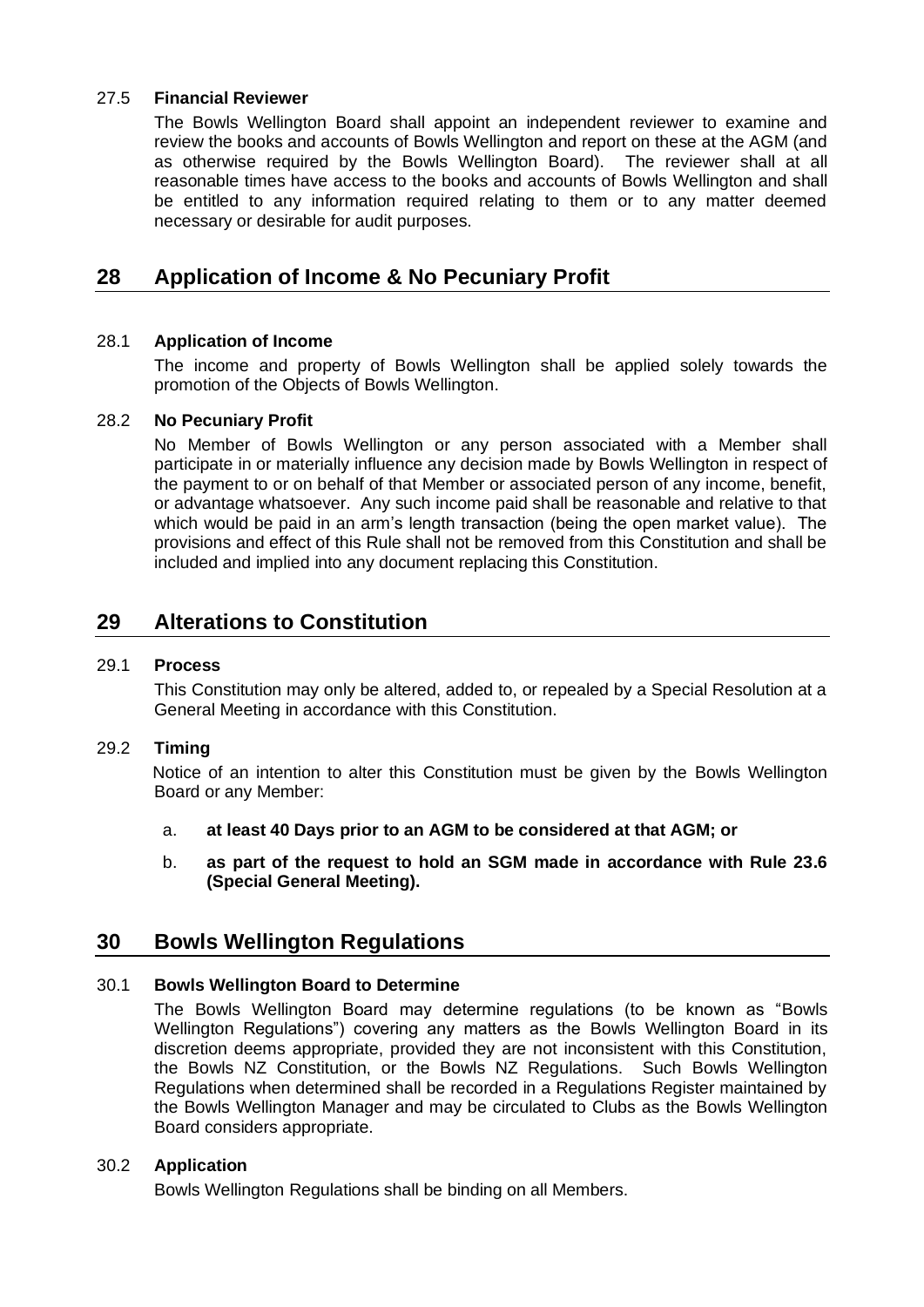#### 30.3 **Alterations**

Bowls Wellington Regulations may be rescinded, amended, or added to from time to time but only by resolution of the Bowls Wellington Board.

# **31 Dissolution & Liquidation**

#### 31.1 **Voluntary**

Bowls Wellington may be voluntarily put into liquidation if:

a. **a Special Resolution is passed at a General Meeting appointing a liquidator; and**

#### b. **such resolution is confirmed by Special Resolution at a subsequent General Meeting called for that purpose and held not earlier than 30 Days after the date on which the resolution to be confirmed was passed.**

#### 31.2 **Other**

Bowls Wellington may also be put into liquidation or dissolved in accordance with the Incorporated Societies Act 1908.

#### 31.3 **Distribution**

If upon the liquidation, or dissolution of Bowls Wellington, there remains, after the satisfaction of debts and liabilities, any property whatsoever, that property shall not be paid to or distributed among the Members of Bowls Wellington, but shall be given or transferred to some other body that:

- a. **operates substantially or primarily for the purpose of promoting the Game of Bowls as an amateur sport conducted for the recreation and benefit of the general public; and**
- b. **does not allow any part of its income or other funds to be used for the pecuniary profit of any individual.**

# **32 Notices**

#### 32.1 **From the Centre**

Any notice required to be given by or on behalf of Bowls Wellington under this Constitution shall be in writing and may be served either personally, by electronic mail, or by posting it in a letter addressed to the Member at the address of the Member as held by Bowls Wellington. If given by post the notice shall be deemed to have been given at the time when the letter containing the same would be delivered in the ordinary course of post.

#### 32.2 **To the Centre**

Any notice required to be given to Bowls Wellington under this Constitution shall be in writing and may be given to the Bowls Wellington Manager or sent to Bowls Wellington ' registered office by post or any electronic mail address specified by Bowls Wellington .